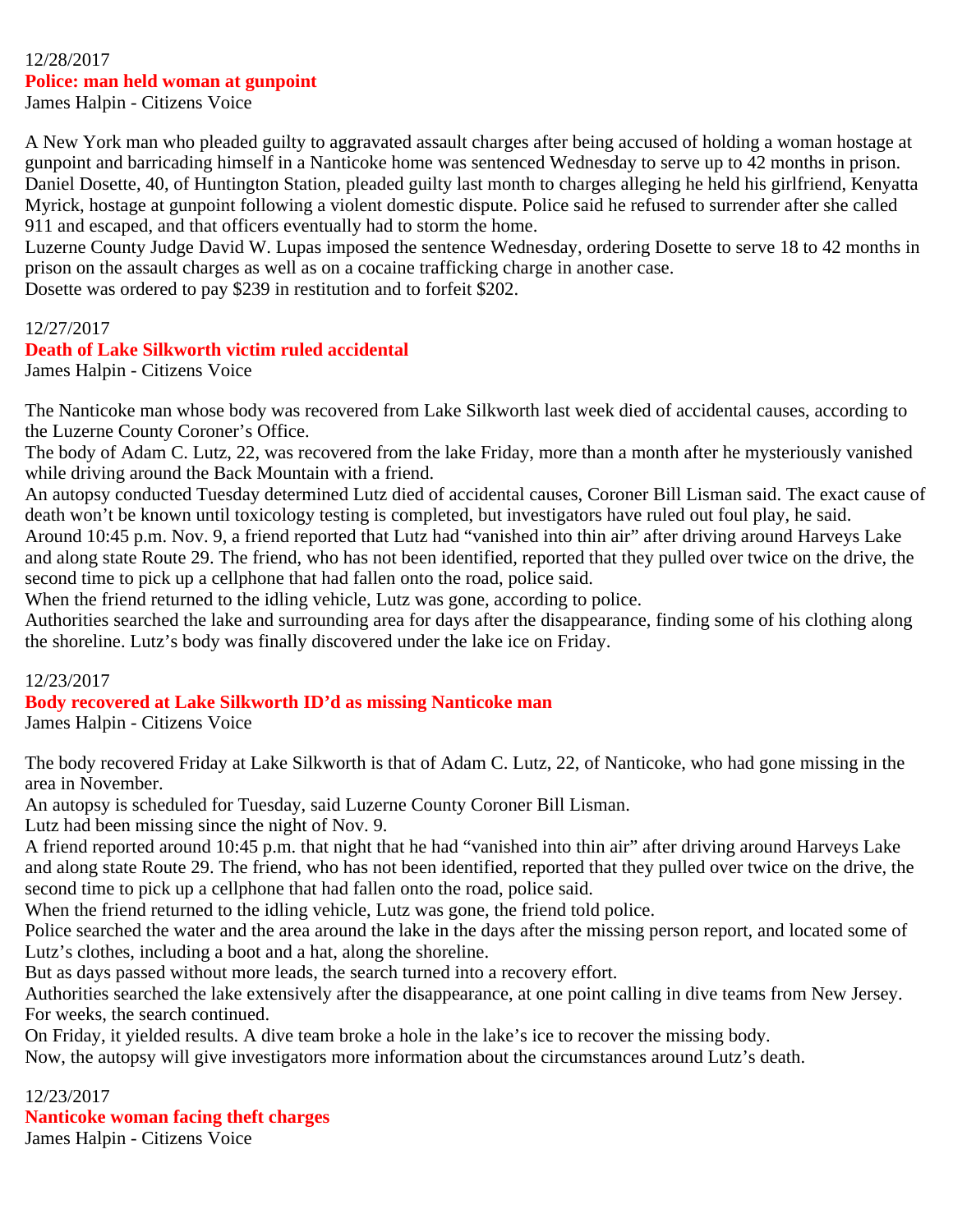A Nanticoke woman is facing retail theft charges after police say she stole 17 items from a Family Dollar store.

Kyla Sepulveda, 28, of Hill Street, is facing a single misdemeanor count of retail theft after a manager at the store at 43 S. Main St. caught her shoplifting Thursday, police said.

Prior to police arrival, the manager was able to recover some of the stolen items, according to police. When officers got on scene, Sepulveda removed four additional items from her coat and shirt, police said.

Police arrested Sepulveda, who was also wanted on drug possession and prostitution charges out of Dunmore. She was being held at the Luzerne County Correctional Facility with bail set at \$10,000.

## 12/23/2017

## **Nanticoke homicide suspect would qualify for death penalty**

elewis@timesleader.com

Anthony Spudis, 35, formerly of Nanticoke, was charged Thursday with the 2013 death of 97-year-old Gertrude Price. Police allege he stabbed her with a screwdriver after breaking into her Nanticoke home.

A state inmate charged with stabbing a 97-year-old woman to death with a screwdriver more than four years ago could face the death penalty if Luzerne County District Attorney Stefanie Salavantis elects to pursue it.

While the judicial clock for Luzerne County prosecutors began Thursday when they charged Anthony Joseph Spudis, 35, with an open count of criminal homicide, prosecutors have until the formal arraignment to notify the court if they intend to seek Spudis' death.

But prosecutors must pass their first test at a preliminary hearing tentatively set for Jan. 15, where they must convince a district judge that enough evidence exists to send the case to trial. A formal arraignment is scheduled if the case advances out of district court.

Spudis' case qualifies for the death penalty as he allegedly killed Gertrude Price during the commission of a felony in this case, robbery and burglary — which is an aggravating circumstance. Spudis is also facing robbery and burglary charges in addition to the criminal homicide count.

There are 18 separate aggravating circumstances in Pennsylvania for prosecutors to seek the death penalty if there is a conviction of first-degree murder.

Salavantis could not be reached for comment Friday.

Spudis is accused of killing neighbor Price inside the woman's petite residence on West Grand Street in Nanticoke on Nov. 28, 2013.

State Police at Wyoming and Nanticoke police alleged Spudis used a screwdriver to force open a basement window at Price's residence, and proceeded to ransack the place.

Investigators allege when Spudis was confronted by Price, he stabbed her in the face multiple times with the screwdriver.

Spudis continued to ransack Price's home before leaving, only to return after confiding in his girlfriend, Tayrn Simms. Investigators say when Simms accompanied Spudis to Price's home, they found the elderly woman not breathing on a bed.

Simms has not been charged in the case.

Investigators previously believed the killer entered Price's home through a ground-level basement window sometime between 10:30 p.m. Nov. 28, 2013, and 9:35 a.m. the next day. State Police said neighbors reported lights were turned on at Price's home at about 11 p.m. Nov. 28, which they said was not normal.

Reward funds

Soon after the discovery of Price's body, separate reward funds were established.

Pennsylvania Crime Stoppers, a non-profit organization, featured Price on its website Dec. 5, 2013, indicating a possible \$2,500 cash reward for information needed to solve the case.

Former Nanticoke police officer Kevin Grevera set up a fund with \$1,000 from his own pocket, which quickly grew to more than \$10,000 due to donations and fundraisers, including a Zumbathon at Nanticoke Fitness Center and Tanning that raised more than \$1,100.

Grevera's fund was managed by a committee with the Fraternal Order of Eagles and set up at PNC Bank. Grevera could not be reached for comment Friday to determine what will happen to the reward.

> 12/21/2017 **Man charged in cold-case Nanticoke slaying** James Halpin - Citizens Voice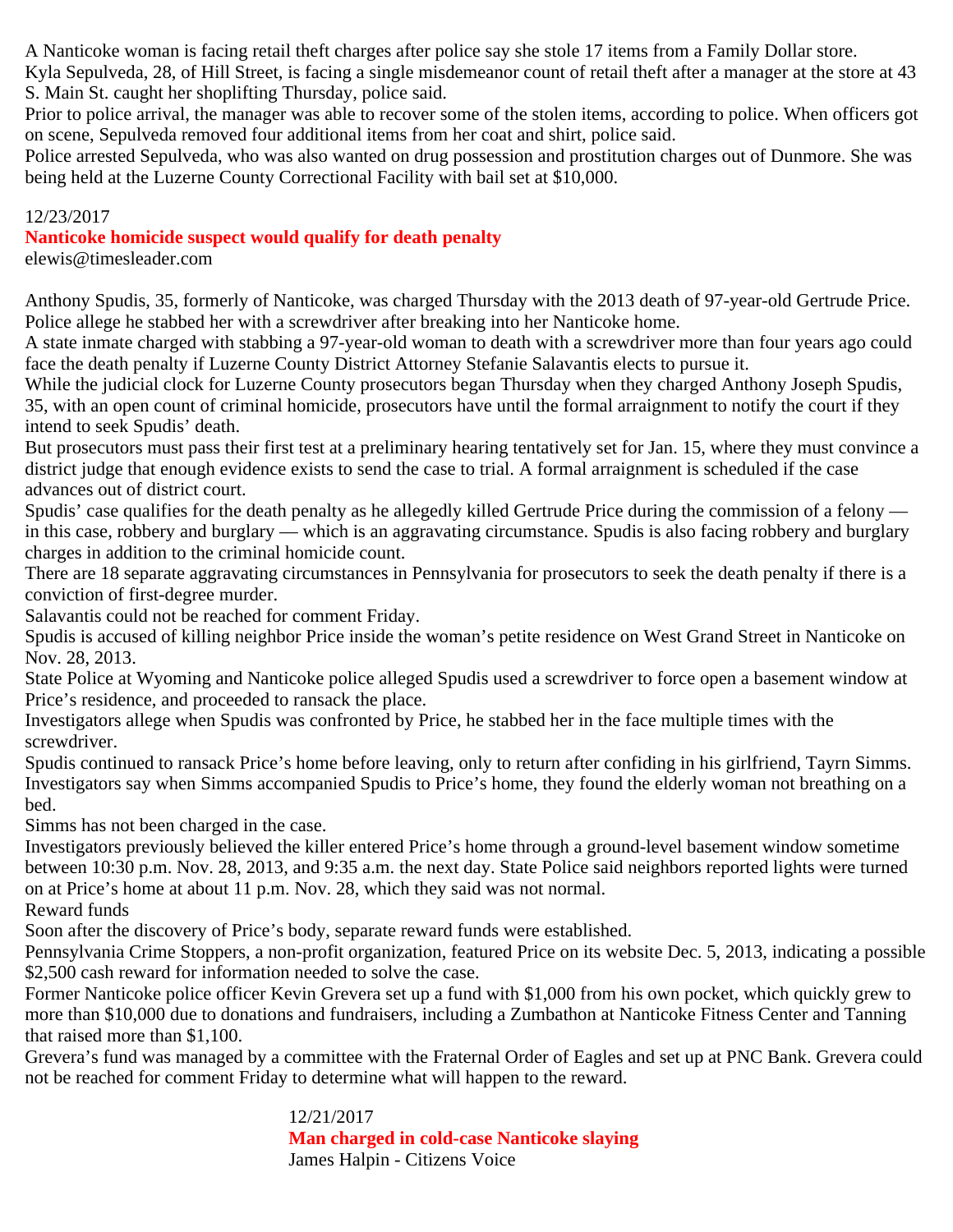

A former city man stabbed a 97-year-old woman with a screwdriver and fatally beat her during a burglary at her home on Thanksgiving night more than four years ago, according to charges filed in court Thursday.

Police charged Anthony Joseph Spudis, 35, with criminal homicide, burglary and robbery in the death of Gertrude Price, whose family found her brutally beaten body in her bed at 23 E. Grand St. in Nanticoke on Nov. 29, 2013.

During a press conference announcing the arrest, Luzerne County District Attorney Stefanie Salavantis said Spudis broke into Price's home to burglarize it.

"While in the residence, he encountered Ms. Price and senselessly inflicted severe trauma, which led to her death," Salavantis said. "I would like to extend my thoughts and prayers to the family of Gertrude Price. I hope this (arrest) provides them some peace of mind that the person responsible for the loss of their mother or grandmother is now being held accountable for the heinous crime he had committed."

Price's daughter Carol Belmont and her husband, Richard, found Price dead the morning of Nov. 29, 2013, her battered body motionless in her bed, and her home ransacked.

The great-great-grandmother, an active and independent woman, endured such a

pummeling, relatives say, that the right side of her face was crushed in. An autopsy determined she had been repeatedly stabbed in the head with a screwdriver and beaten about the face, resulting in a broken nose and jaw.

The cause of death was blunt-head trauma and the manner was ruled a homicide. Police have described the attack as a random act of violence.

According to a police affidavit, Spudis — who was living with his girlfriend at 2 W. Union St., 820 feet away from Price's home — went out to burglarize homes Thanksgiving night that year. Thinking no one was home, Spudis entered Price's residence by breaking a basement window frame and screen, according to the affidavit.

When he encountered Price, Spudis stabbed and beat her to death, and then continued robbing the home, police said. Afterward, he told his girlfriend, Taryn Simms, that he pushed Price and she fell down but was still alive, the affidavit says.

Spudis brought Simms back to the home, where she saw Price lying in her bed, not breathing, Simms told police. She said Spudis explained that he didn't mean to hurt Price and that they couldn't call the police, according to the affidavit. This summer, police executed a search warrant on the basement of the home at 2 W. Union St., finding numerous items belonging to Price including bills, mail, family photos and a white jewelry armoire, according to the affidavit.

They also found a pair of Timberland boots that matched shoe impressions collected in Price's basement, police said. According to the affidavit, police also found Spudis' DNA on the boots and a pair of rubber gloves, along with a kitchen knife found where the window was broken.

But they also found Simms' DNA on the knife — as well as on the basement window screen, the screwdriver and a white shelled necklace found next to Price's bed, according to the affidavit.

Court records indicate that Simms has not been charged in connection with the break-in or murder. Salavantis declined to comment on whether additional charges could be filed, saying Spudis is "right now, the only person who is being charged with the murder of Gertrude Price."

At the time of his arrest Thursday, Spudis was an inmate at State Correctional Institution Somerset. Court records show he is serving a 7.5 to 15-year prison sentence after pleading guilty to a series of burglary and theft cases in 2014. He will be held without bail on the murder charges.

## 12/21/2017

**Man arrested in connection with 2013 Thanksgiving homicide in Nanticoke**

Times Leader Staff Report

An arrest has been made in connection with a homicide that occurred over four years ago in Nanticoke. Police are accusing Anthony Spudis, 35, of killing Gertrude Price in her home on Thanksgiving in 2013. This announcement came at a press conference called by Luzerne County District Attorney Stefanie Salavantis at the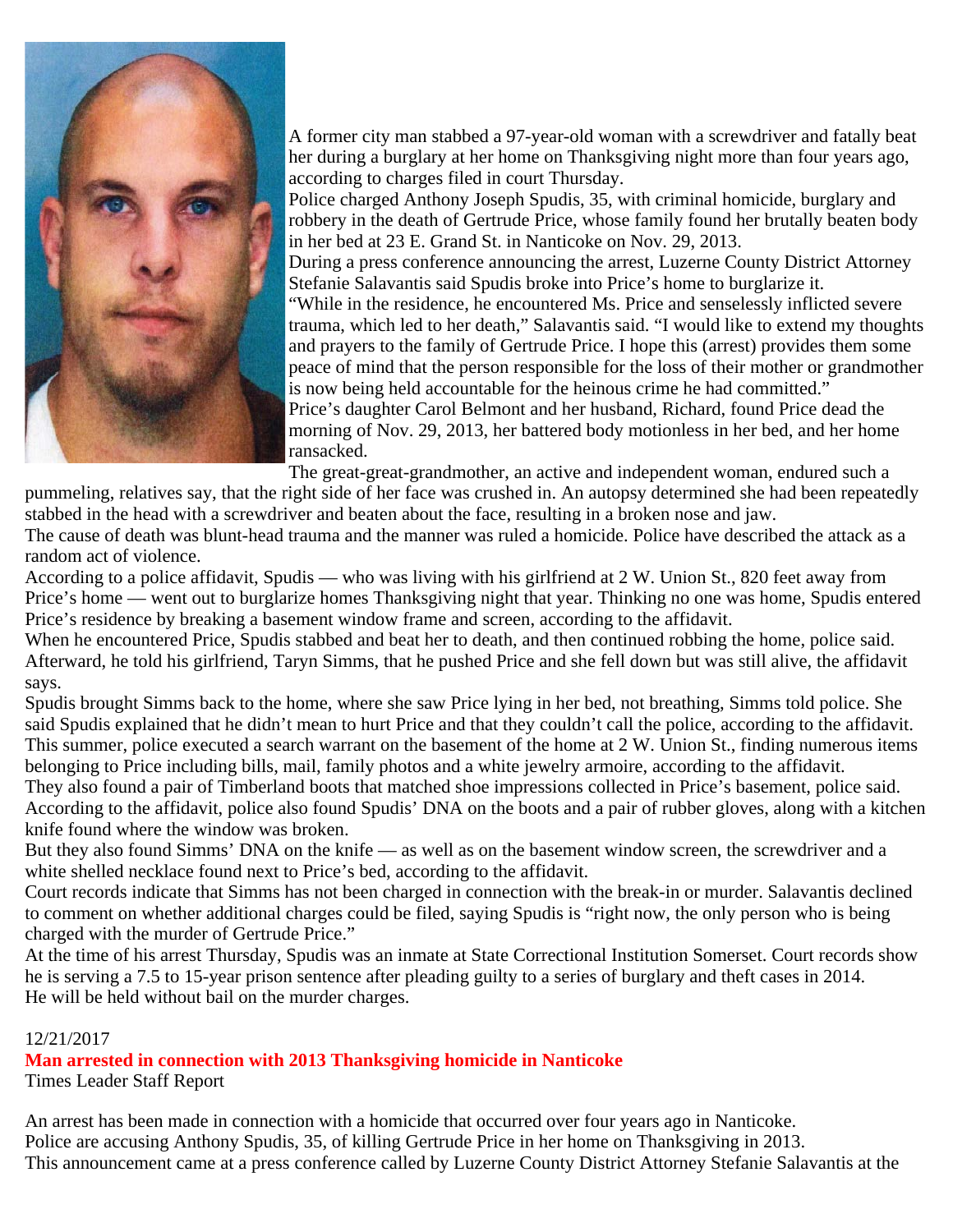Pennsylvania State Police Wyoming baracks on Thursday.

Salavantis said shoe impressions found in the basement floor of Price's floor matched Timberland boots recovered in Spudis' residence, located at 2 W. Union St., Nanticoke.

Spudis allegedly went around burglarizing homes in the Nanticoke area.

He entered Price's home on Nov. 28, 2013, through the basement window, Salavantis said.

Spudis allegedly encountered Price, pushing her.

Salavantis said Spudis continued to burglarize the home, before returning to his residence, where he told his girlfriend, Taryn Simms, about the incident.

Simms told investigators she went with Spudis back to Price's home, where she said she saw Price lying on her bed, not breathing and with injuries to her face.

A relative found the 97-year-old woman dead in her ransacked home the next day after neighbors noticed strange lights in the home.

An autopsy performed by Luzerne County Coroner William Lisman led to the conclusion that Price had been murdered, dying from blunt head trauma.

Spudis is currently incarcerated at a state prison in connection with another charge. He is being transported to the State Police barracks for processing.

Price, a retired dressmaker and a great-great-grandmother, insisted on living at her East Grant Street home to maintain her independence.

Following her death, several reward funds were started, with one offered by former Nanticoke City police officer Kevin Grevera and a second started by the Pennsylvania Crime Stoppers.

It is currently unclear if these rewards are still being offered, or if they will be given to anyone following Spudis' arrest.

# 12/12/2017

## **Police: Intoxicated woman tried assaulting, bribing officer**

James Halpin - Citizens Voice

A woman who called 911 to report she had been abducted and sexually assaulted was arrested early Monday after kicking a police officer and offering him a bribe in exchange for her release, according to police.

Jessica Lynn Sensebach, 28, of Nanticoke, is accused of trying to pay an officer \$800 to avoid being arrested after she panicked while under the influence of drugs and alcohol, resulting in her making a false rape report, police said. Officers were dispatched to South McLean Street shortly after 4 a.m. Monday to the report that a woman had been forced into a home and sexually assaulted. Police arrived to find Sensebach "visibly intoxicated" and asking to go home, according to a police affidavit.

Two people with Sensebach told police they had just met her at Lacey's Bar and Catering in Nanticoke and continued drinking at a friend's house in Wilkes-Barre, but that Sensebach had begun screaming and calling the police.

When officers asked Sensebach what happened, her eyes began darting around and she said, "This is fake," according to police. An officer shined a flashlight on his uniform and pointed out the marked patrol cars, but she wouldn't listen and grew irate, police said.

Sensebach kicked Officer Peter Cordaro in the leg several times before police arrested her — during which time Sensebach hit her head on a porch while struggling, police said.

Sensebach repeated that she just wanted to go home and maintained that she called police to bring her there, according to the complaint.

Police say they encountered a "very strong odor of marijuana" from a vehicle Sensebach had been sitting in, and that during a subsequent search they found a large bag of marijuana and a digital scale.

From the back of a police car, Sensebach began yelling and banging her body on the car door before an officer opened it and she offered the bribe, police said.

"I will give you \$800 right now!" the affidavit quotes Sensebach as saying, explaining that she wanted to be released in exchange for the cash.

Police shut the car door and Sensebach began thrashing around some more on the way to the police station, according to the affidavit.

Police charged Sensebach with aggravated assault, bribery, resisting arrest, making a false report, disorderly conduct, possessing marijuana, possession of drug paraphernalia, harassment and public intoxication.

Magisterial District Judge Thomas F. Malloy Sr. arraigned Sensebach on Monday morning and ordered her jailed at the Luzerne County Correctional Facility with bail set at \$15,000.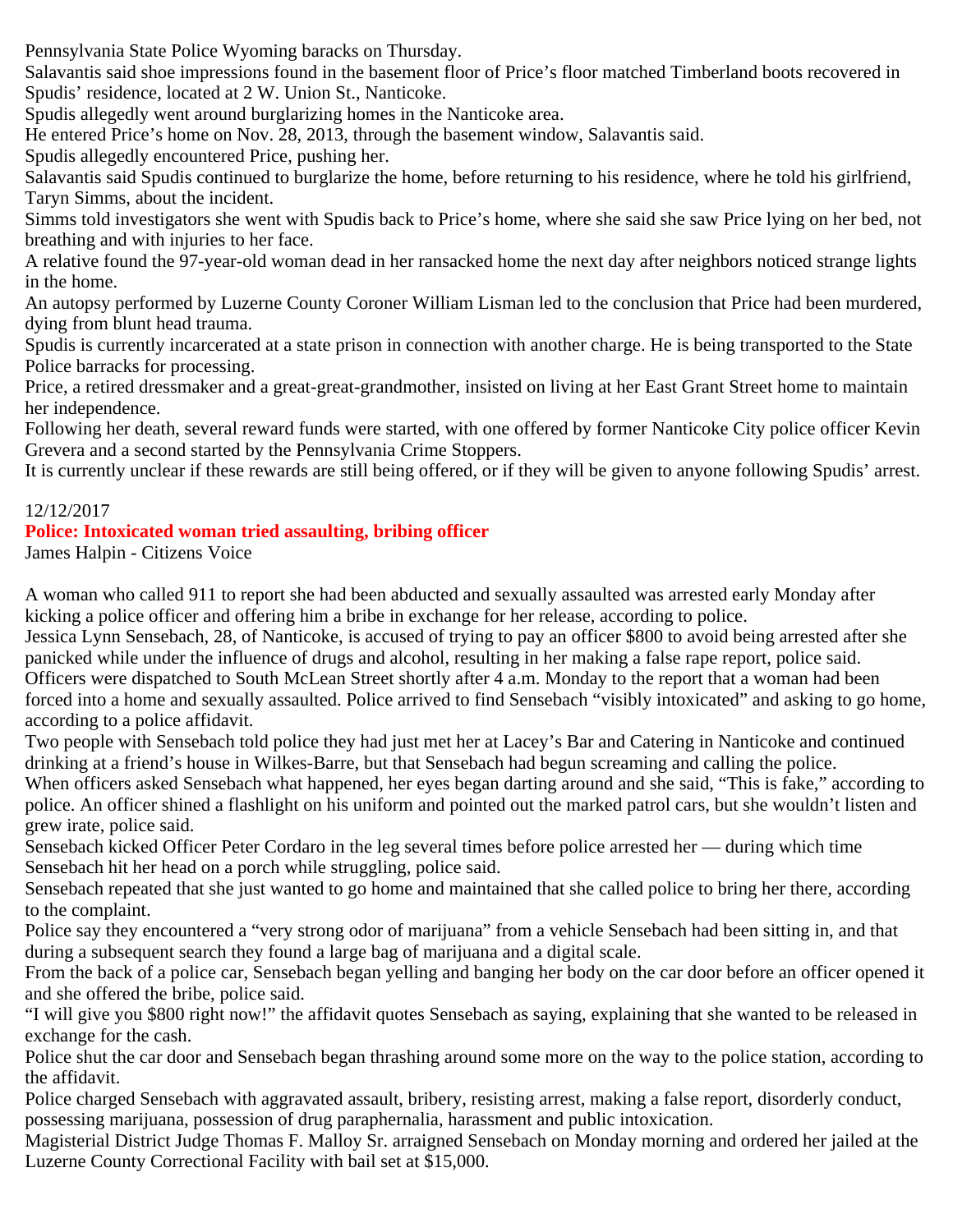#### 11/21/2017

#### **Woman who attacked child in viral video gets jail time**

jhalpin@citizensvoice.com

The Nanticoke woman accused of shoving a young girl for talking to her man appeared defiant in court Tuesday, offering a brief apology only after being prompted to do so.

Marlenea Ann Uravage was sentenced to serve four to 20 months in the Luzerne County Correctional Facility during a contentious sentencing hearing Tuesday morning in which she requested a probationary sentence when asked to make a statement.

"Does the word 'I'm sorry' come to mind?" Luzerne County Judge David W. Lupas asked.

"I'm sorry for pushing you," Uravage offered in a terse response.

Uravage, 30, previously pleaded guilty to a single misdemeanor assault charge for shoving the child to the ground after she began talking to a male companion of Uravage's outside a convenience store in May. She was set to be sentenced Friday, but failed to appear in court and was subsequently arrested.

According to prosecutors, the attack happened while victim Presley Keeney was waiting for her father, who was buying some drinks inside the Quick Stop on Spring Street on May 28. A man who had been with Uravage outside the store approached Presley and asked if he could "get some of that," an apparent reference to some food the girl was eating, according to prosecutors.

Thinking the man was homeless and hungry, Presley went to hand him a Slim Jim, prompting Uravage to ran over and begin hitting the man, prosecutors said. The man turned to run, and Uravage turned toward Presley, saying "Are you (expletive) stupid?" according to prosecutors.

Uravage violently shoved Presley in the chest, causing the girl to fall backwards hard, prosecutors said.

The attack was captured on video that went viral and help police identify Uravage as the assailant.

Assistant District Attorney Angela Sperrazza rejected Uravage's request for a probationary sentence, noting she had to be prompted to apologize for the crime.

"This was a random act of violence against a child," Sperrazza said.

The victim's mother, Chere Fuller, told the judge that since the attack, Uravage has contacted her family on Facebook, describing her daughter as "looking like a whore" who was talking to her man.

"She doesn't have any remorse," Fuller said. "I don't understand why she did what she did. There was no excuse."

Later the in the hearing, Lupas again noted Uravage's lack of remorse and gave her another chance to make a statement. "You keep seeming to want to get into confrontations with everyone," the judge said.

Uravage, who appeared in court wearing a yellow jumpsuit and a black eye, offered another tersely worded apology, shaking her head as she said, "I'm sorry for pushing you. I don't know what..."

Noting that Uravage has displayed "absolutely zero remorse" for the crime, Lupas imposed more time on her than the 49 days she has already served for the crime. The judge sentenced her to four to 20 months in jail, ordering her to have no contact with the victim.

After the hearing, Fuller said she was pleased with the sentence.

"She still shows no remorse, so maybe going to jail and having to do some programs for anger management and mental health, she'll eventually see that what she did was really wrong," Fuller said.

11/20/2017

**Police charge two men with robbing Nanticoke store**

Eric Mark - Citizens Voice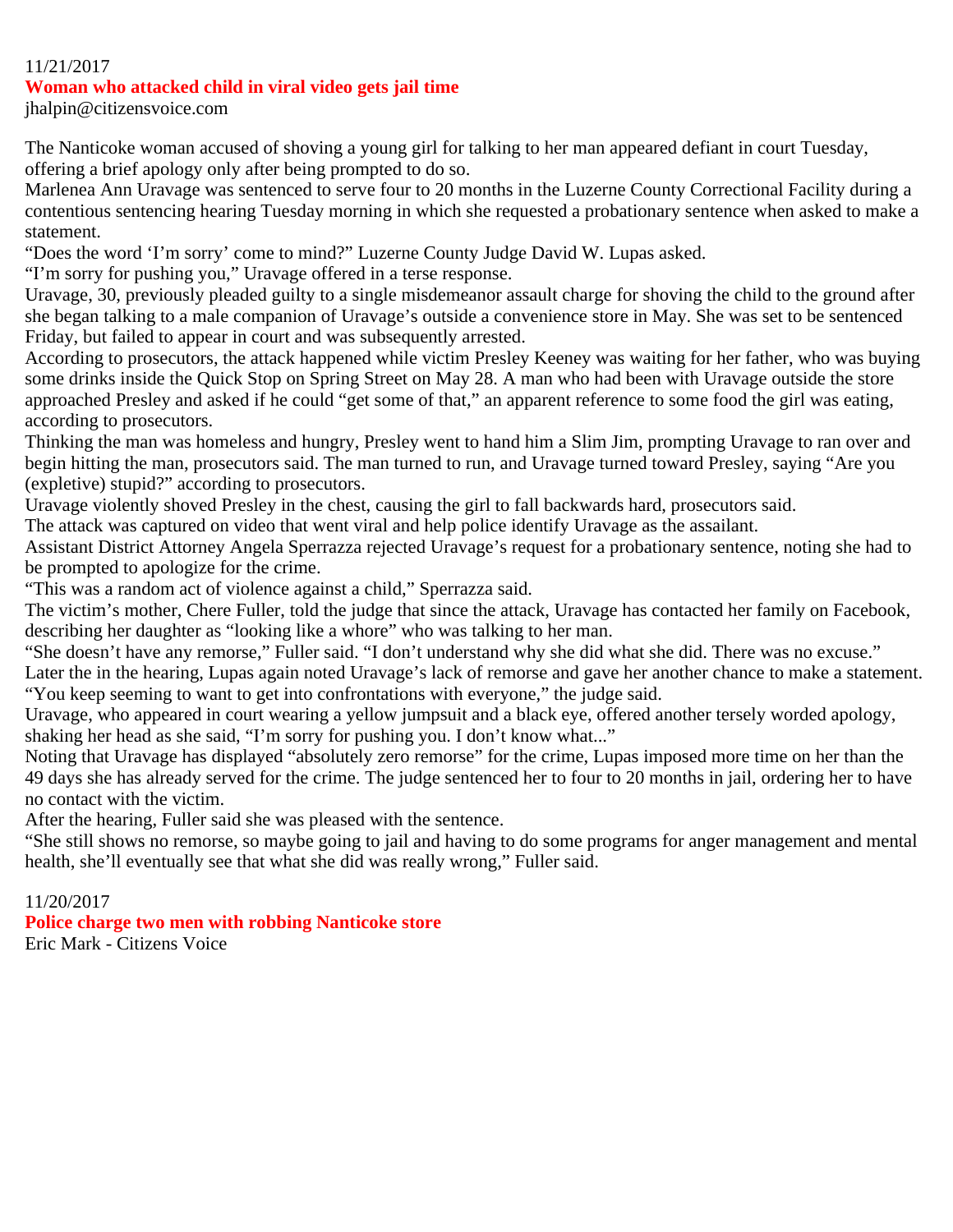

..........Defrain............................Wicks

City police have arrested two men in connection with a robbery at the Cocoa Hut convenience store in Nanticoke early Sunday morning, and one of the men is a suspect in two other recent robberies, according to police.

Scott Defrain, 31, and Bobby Wicks, 40, were arraigned on charges related to the robbery at the Cocoa Hut store on East Main Street at about 2 a.m. Sunday, police said. Defrain was charged with robbery and related offenses, while Wicks was charged with conspiring with Defrain to commit the robbery, according to police.

Both men were sent to Luzerne County Correctional Facility in lieu of \$250,000 bail, police said.

Wicks remains a suspect in the Nov. 13 armed robbery at Burger King and the Nov. 16 attempted robbery of a Curry Donuts shop, both in Nanticoke, according to police. Arrests in those cases are imminent, police said.



# 11/16/2017

#### **Police ID Nanticoke Rite Aid robbery suspect; seek tips to locate him** Kulsoom Khan - Times Leader

Police have identified the man who they say attempted to rob a Rite Aid Pharmacy in the city Nov. 3.

Ryan Stanley Romanoskey, 25, formerly of Nanticoke, demanded money from the cashier's register along with two cartons of cigarettes, according to a police report. He ran from the store when the cashier screamed for help, officers report.

A warrant has been issued for Romanoskey's arrest. He is described as 5 feet 9 inches tall and weighing 175 pounds with brown hair and eyes.

Anyone with information on Romanoskey's whereabouts is asked to contact the Nanticoke City Police Department at 570-735-2200 or by

dialing 911.

## 11/15/2017 **Police probe report of LCCC student with gun on campus** Bob Kalinowski - Citizens Voice

City police are investigating a report that a Luzerne County Community College student pulled a gun on a classmate Monday on campus.

The college sent out an alert about the incident and notified police on Tuesday after the victim reported the incident to campus security. In Tuesday's alert, college officials notified students and staff about an incident a day earlier regarding "a student who was shown a gun by another individual in a campus parking lot."

The incident led to "heightened alert" on campus with increased patrols, though classes resumed as normal, the college said.

Nanticoke police Detective Capt. Robert Lehman said the incident happened on Monday around 2 p.m., but the victim didn't tell college officials until Tuesday around noon.

Lehman said he interviewed the victim late Tuesday afternoon. He said the victim and gunman had several altercations in the past.

"It wasn't a random act. It's not the first time they had contact with another," Lehman said.

The victim said the two exchanged words and the suspect pulled the gun, Lehman said.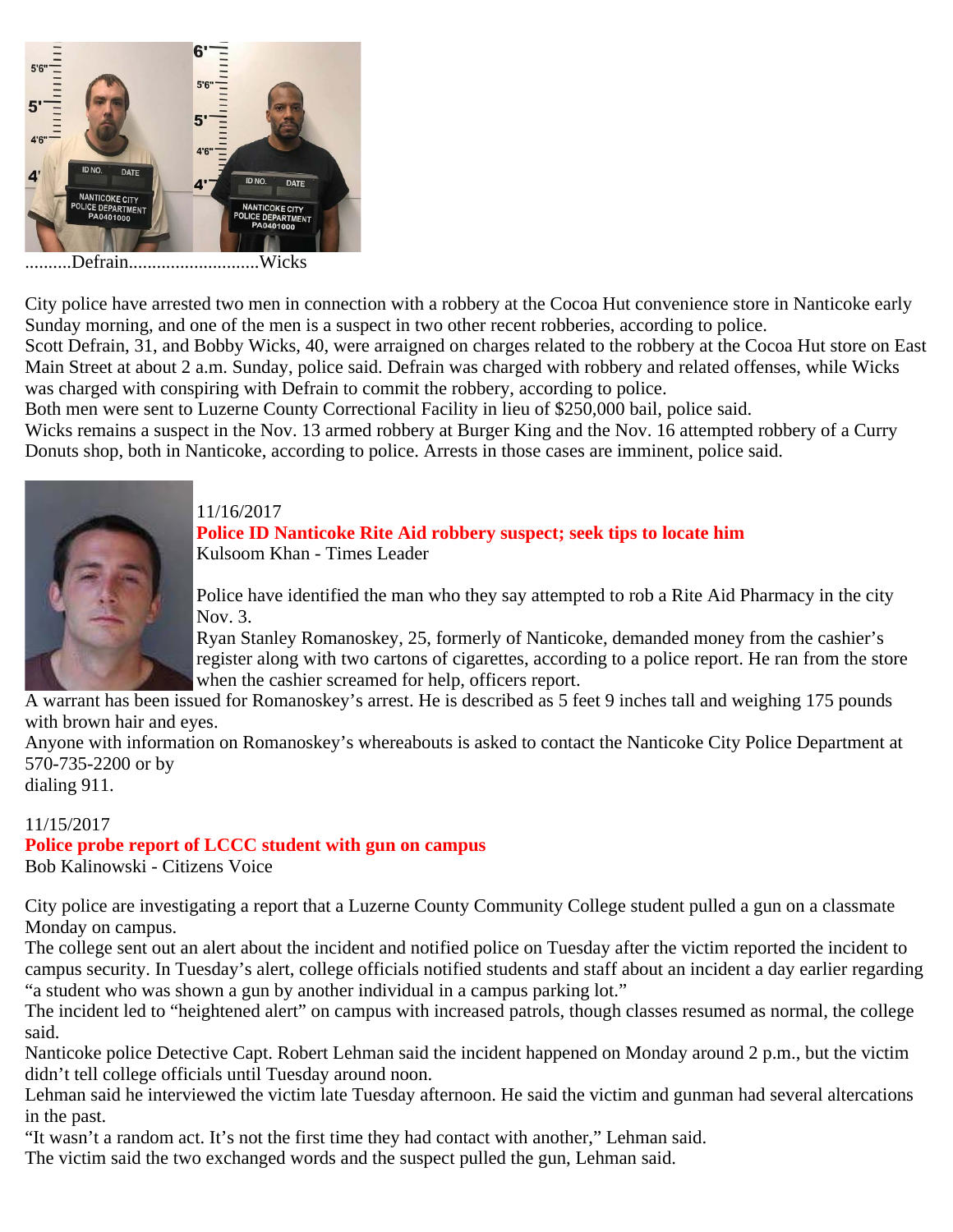"He showed him he had one," he said. Lehman said police on Tuesday night were trying to identify and locate the suspect. No injuries were reported. Charges have yet to be filed.

#### 11/14/2017 **Burger King hold-up under investigation** James Halpin - Citizens Voice

A man who entered the Burger King on Monday night pulled a gun robbed the restaurant, according to police. Police say the robber approached the counter of the store at 1 W. Main St. shortly after 9:30 p.m. and passed a note demanding cash, claiming he had a gun. The robber then pulled what appeared to be a black handgun, police said. After getting the money, the robber ran out and headed south on South Market Street, according to police. Investigators described the robber as a black man between 30 and 35 years old who was a medium height and had a thin mustache. He was wearing a black and gray baseball cap with a gray sweatshirt and sweatpants, police said.

Anyone with information about this crime is asked to call police at 570-735-2200 or by dialing 911.

#### 11/13/2017

#### **Man who was beaten last month and stuffed in his trunk dies**

James Halpin - Citizens Voice

The city man who police say was abducted, brutally beaten and stuffed into the trunk of his own car more than three weeks ago has died of his injuries, according to his family.

Charles Eget, 64, was critically injured Oct. 20 after being beaten with a tire iron and log by a man he offered to give a ride home, according to police.

His daughter told The Citizens' Voice that Eget passed away Sunday evening.

Eget's alleged assailant, identified by police as Bradley John Butler, 42, of 537 Linden St., Scranton, is already facing charges of attempted murder, aggravated assault, kidnapping, robbery and other offenses.

State police spokesman Trooper David Beohm said authorities plan to charge Butler with criminal homicide as a result of the death.

According to state police, Eget offered Butler a ride home the morning of Oct. 20 after encountering him outside a diner across from Mohegan Sun Pocono casino in Plains Twp.

But as the pair neared Butler's home, Butler saw a police car and got scared someone was looking for him because he was wanted on a parole violation, police said. Butler then directed Eget to drive to a secluded spot in Fairmount Twp., police said.

Troopers allege that when Eget stopped, Butler began punching him and took his cellphone, ordering him to get in the back seat. Butler took the wheel but eventually got into a hit-and-run crash with a white construction van, causing Eget to get upset and begin yelling about damage to the car, police said.

Feeling scared and agitated, Butler pulled into a private driveway in the area of state Route 118 west of state Route 487 and told Eget to get out, police said. According to police, Butler pulled a four-way lug wrench from the trunk of the car and hit Eget on the left side of the head.

Eget went unconscious, and Butler stomped his head while he was on the ground, police said. Butler then stuffed Eget into the trunk, bashing his head with a log several times in an effort to keep him from waking up, according to police. Afterward, Butler drove about 100 miles until the car broke down along Interstate 78, where he called for a tow, police said. Butler was arrested after he disclosed to the driver that there was what he thought was a dead body in the trunk. During police questioning, Butler said he was on methadone and panicked after getting into the crash, not knowing what to do.

Earlier this month, a magistrate in Lebanon County forwarded all 18 counts against Butler to the Court of Common Pleas for trial. Butler remains jailed at the Lebanon County Correctional Facility, where he is being held on \$1 million bail.

#### 11/11/2017

**Nanticoke man 'vanished' near Lake Silkworth** sscinto@citizensvoice.com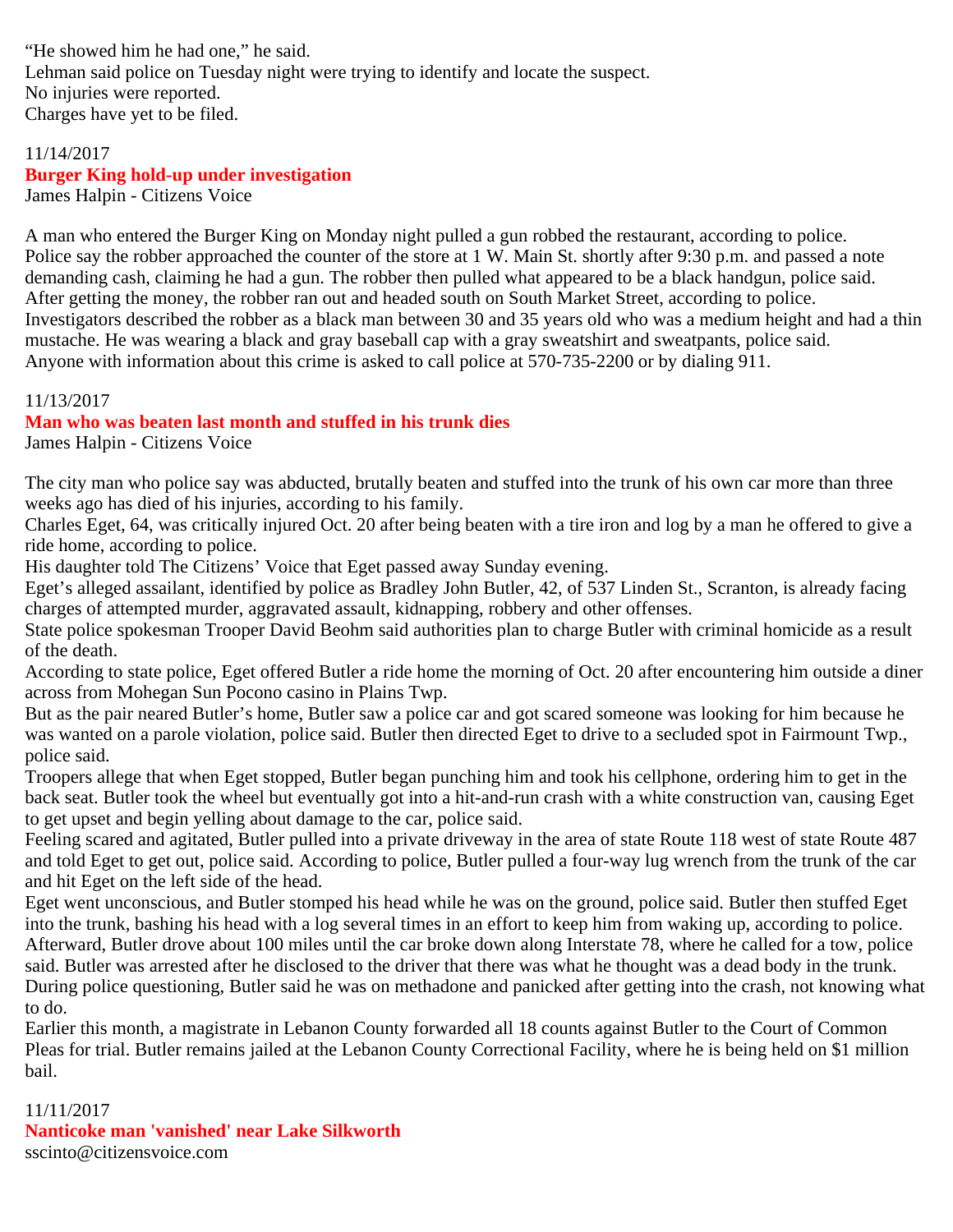A Nanticoke man "vanished" near Lake Silkworth in Lehman Twp., according to police.

A friend of Adam Christopher Lutz, 22, of Nanticoke, reported the man missing at 10:45 p.m. on Thursday and police have been searching for him ever since.

Lehman Twp. police Sgt. Mark Liparela said the department received a call Thursday night saying Lutz had "vanished into thin air" after driving around Harveys Lake and along state Route 29 with a friend.

Liparela said Lutz and his friend, who Liparela did not identify, pulled over twice during their drive. The second time, Lutz's friend left the car to retrieve his cellphone, which had fallen out onto the road.

When Lutz's friend returned, Lutz had disappeared, Liparela said.

"The car was still there, idling," he said.

Liparela said Lutz was last seen on foot on Thursday night. He is 6 feet tall and weighs 145 pounds, Liparela said. Lutz also wears earrings in both ears and was last seen wearing a long-sleeved black shirt and jeans.

Liparela said anyone with information can contact the Lehman Twp. Police Department at 570-675-1483 or dial 911.

## 11/10/2017

## **N.Y. man pleads guilty to assault charges**

James Halpin - Citizens Voice

A New York man accused of holding a woman hostage at gunpoint and barricading himself in a Nanticoke home pleaded guilty Thursday to aggravated assault charges.

Daniel Dosette, 40, of Huntington Station, pleaded guilty to two felony aggravated assault charges in exchange for other charges being dismissed.

Prosecutors alleged Dosette held his girlfriend, Kenyatta Myrick, hostage at gunpoint following a violent domestic dispute, and that he refused to surrender to police who surrounded the home after she called 911 and escaped. Officers eventually stormed the home and took Dosette into custody.

In court Thursday, Dosette also pleaded guilty to possessing cocaine with the intent to distribute in a separate case. Luzerne County Judge David W. Lupas accepted the pleas and set sentencing for Dec. 28.

11/9/2017

# **Police: Fisticuffs suspect nearly ran down officers**

James Halpin - Citizens Voice

A Shickshinny man fleeing the scene of a fight nearly ran down several police officers who tried to get him to stop, according to city police.

Mason Dana Hill, 18, of 264 Town Hill Road, is facing aggravated assault charges after police say they had to take "evasive maneuvers" to avoid being hit by his speeding car.

According to a police affidavit, officers were dispatched to the PNC Bank at 600 S. Market St. the afternoon of Oct. 4 to a report of a fight in progress.

Police say Hill had confronted another man, asking if he had a problem. Hill pushed the other man, who then punched Hill in the face, police said.

Hill's girlfriend intervened and they began walking away, with Hill continuing to yell derogatory names at his opponent, police said.

When officers arrived on scene, they saw the argument ending as Hill got into a gray Mitsubishi Eclipse, according to the affidavit.

As police approached the vehicle, yelling for them to stop, Hill sped up toward officers who were standing in the entrance of the parking lot, police said. The officers had to get out of the way to avoid being hit, police said.

Officers got Hill's license plate number as he fled the scene, but were unable to find him after a police vehicle arrived on the scene.

Police got a warrant for Hill's arrest charging him with six counts of aggravated assault, six counts of simple assault, three counts of reckless endangerment, one count of disorderly conduct and numerous traffic violations.

Court records show Magisterial District Judge John E. Hasay arraigned Hill on Wednesday morning and released him on \$10,000 unsecured bail. A preliminary hearing was set for Nov. 22.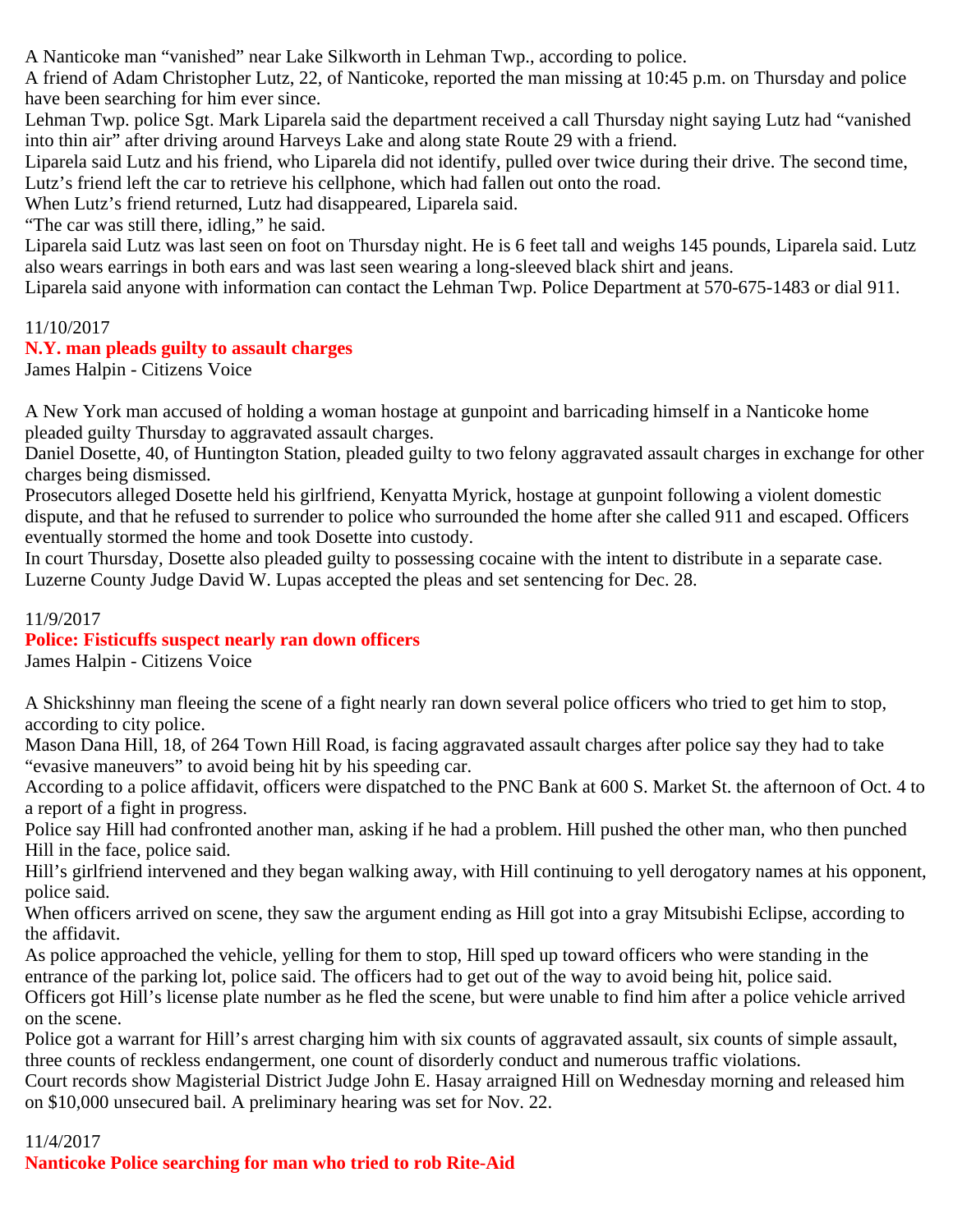# **Nanticoke Police are currently searching for a suspect involved in an attempted robbery at Rite-Aid Pharmacy at 5 E. Main St.**

City Police are investigating an attempted robbery at the Rite Aid Pharmacy that occurred shortly after 7 p.m. Friday. Police say a male suspect approached the cashier's counter and demanded the money from the cash register along with two cartons of cigarettes. The suspect then proceeded to jump onto the counter. The cashier pushed the suspect off the counter and began to scream for help. The suspect then fled from the store.

The robber was described as white, around 30 years of age, medium height and with a thin build. He was wearing a redhooded, long-sleeved shirt, black pants and red sneakers. He also may have been a passenger in a maroon or red Hyundai Sonata upon arriving at the store at 5 E. Main St.

Anyone with information about the suspect and/or his whereabouts is asked to **contact the Nanticoke City Police Department at 570-735-2200.**

11/3/2017

## **Suspect in abduction, beating will stand trial**

James Halpin - Citizens Voice

A Scranton man accused of abducting and severely beating a Nanticoke resident who offered him a ride will stand trial on attempted-murder charges, a magistrate ordered Thursday.

Bradley John Butler, 42, of 537 Linden St., is facing charges of attempted murder, aggravated assault, kidnapping, robbery and other offenses after he allegedly attacked Charles Eget, 64, with a tire iron and stuffed him into the trunk of his own car.

Court records show Butler waived a preliminary hearing before Magisterial District Judge Kim R. Wolfe in Lebanon County on Thursday morning, resulting in all 18 counts against him being forwarded to the Court of Common Pleas for trial.

Eget was critically injured and his family says he has not improved in the two weeks since the attack.

"There's not a person he knows that has anything bad to say about him. He would give anyone the shirt off his back and the last penny he had," his daughter, Jennifer Eget, said Thursday. "He was hurt for thinking everyone had a heart like his."

According to state police, Charles Eget encountered Butler outside a diner across from Mohegan Sun Pocono in Plains Twp. the morning of Oct. 20 and offered him a ride home.

When they neared Butler's home, he saw a police car and got paranoid that someone was looking for him because he was wanted on a parole violation, police said. He told Eget to drive instead to a secluded spot in Fairmont Twp., police said.

Troopers allege that when Charles Eget stopped, Butler began punching him and told him to get in the back seat. Butler drove off and eventually got into a hit-and-run crash before stopping along state Route 118 west of state Route 487, where he attacked Charles Eget with a tire iron, police said.

When Charles Eget went unconscious, Butler stomped his head and then stuffed him in the trunk before hitting several times with a log to prevent him from waking up, according to police.

Butler then drove about 100 miles until the car broke down along Interstate 78, where he called for a tow, police said. Butler was arrested after he disclosed to the driver that there was a body in the trunk.

During police questioning, Butler said he was on methadone and panicked after getting into the crash, not knowing what to do.

He remains jailed at the Lebanon County Correctional Facility, where he is being held on \$1 million bail.

10/28/2017

# **Officer-involved shooting ruled justified**

Sarah Scinto - Citizens Voice

A Fish and Boat Commission Officer was justified in fatally shooting a man who attacked him along the Susquehanna River in Plymouth Twp. earlier this week, the district attorney's office ruled.

Luzerne County District Attorney Stefanie Salavantis released the ruling on Friday afternoon. She said the officer shot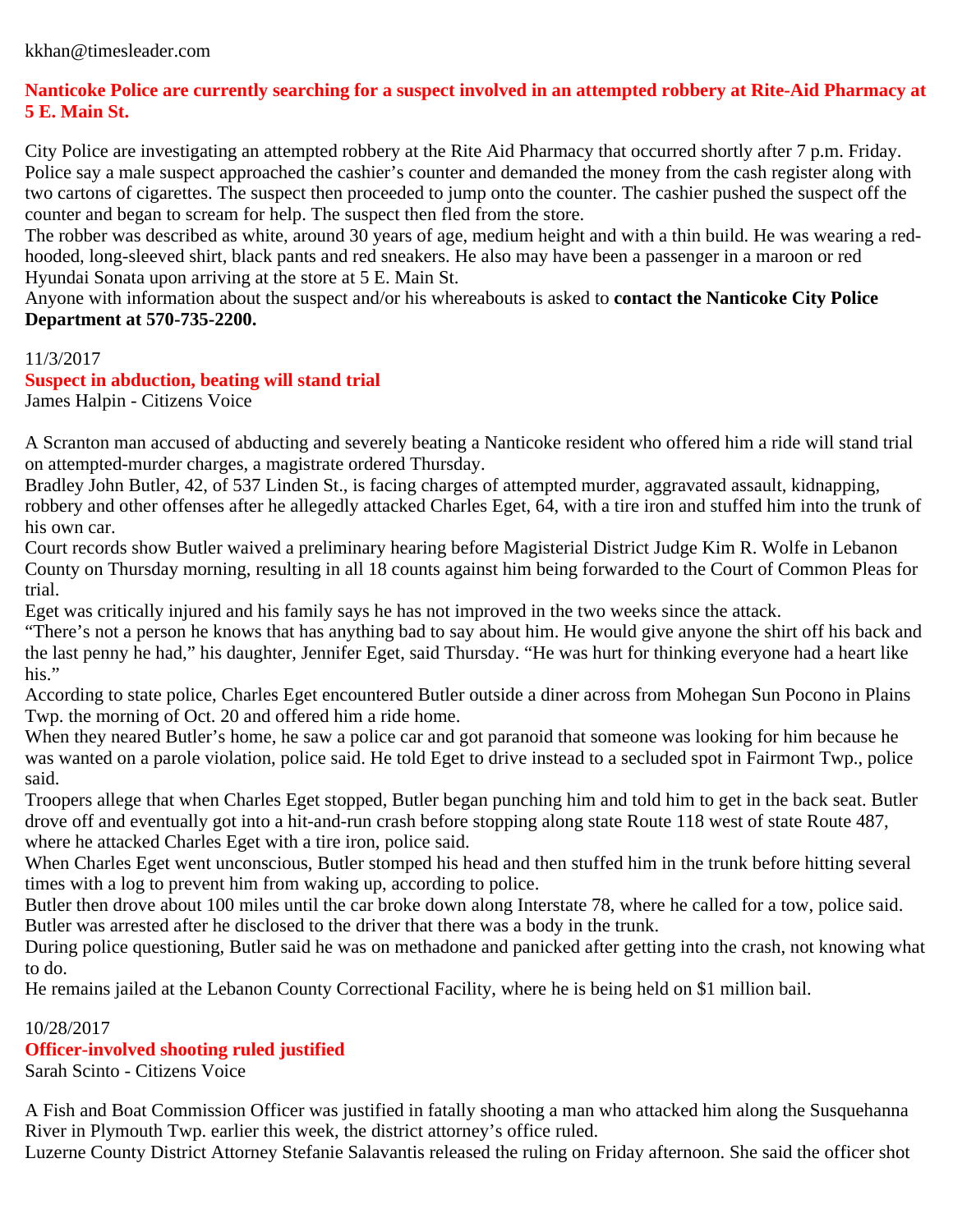Sean Bohinski, 37, of Nanticoke three times on Tuesday after the man had attacked the officer and struck him repeatedly with a rock.

According to the release, the as yet unidentified officer was patrolling the river bank near the intersection of routes 11 and 29 just before 2 p.m. Tuesday when he detected an unusual smoke odor.

When the officer approached the smoke, he found Bohinski burning the insulation from copper wiring and using a machete to stir the fire.

Salavantis said the officer believed the wire was stolen and asked to frisk Bohinski for his safety. During the pat down, Salavantis said Bohinski turned and struck the officer in the face, breaking his glasses and leaving a cut on his face. Bohinski then fled toward the river and the officer pursued him. Bohinski entered the river and realized the current was too strong for him to cross, so Salavantis said he turned and attacked the officer a second time with a rock.

The officer stopped Bohinski briefly, Salavantis said, then the Nanticoke man continued to attack with a rock from the river. She said the officer tried to defend himself with spray and his baton, but he was bleeding excessively, dizzy,

exhausted and unable to reach his baton. She said he unholstered his sidearm and fired three times, striking Bohinski. The officer's equipment suffered water damage that prevented him from calling for assistance from the river. He made it back to his patrol vehicle, Salavantis said, and radioed for advanced life support assistance.

Salavantis said Bohinski had outstanding warrants from the Dallas Twp. police department for fleeing and eluding, a history of fleeing from various departments and a methamphetamine habit.

She declined to release the officer's name on Friday but said he has been released from the hospital and is recovering from his injuries.

## 10/14/2017

# **Con-ui gets life without parole for brutal murder**

James Halpin - Citizens Voice

Already serving 25 years to life for murder, gang assassin Jessie Con-ui was sentenced Thursday to life in prison without parole for the vicious murder of a federal correctional officer at U.S. Penitentiary Canaan.

A jury in June convicted Con-ui, 40, of murdering correctional officer and Nanticoke native Eric Williams, 34, in a brutal attack on Feb. 25, 2013.

But the jury deadlocked on whether to put him to death for the crime, setting the stage for a mandatory life sentence and a sentencing hearing that was largely a formality.

Williams' family, who attended the trial daily, was absent from the courtroom Thursday.

They supported a death sentence and were outraged that the jury deadlocked, with father Don Williams saying at the time that the jury "did absolutely nothing."

Williams' co-workers at Canaan, who likewise attended the trial in force, also skipped the hearing, save for a nurse who was among those who worked to save Williams after the attack.

Con-ui — who appeared by video from U.S. Penitentiary Administrative Maximum Facility in Florence, Colorado, where he is being held in isolation — appeared at ease prior to the hearing, smiling and joking about food as he slouched in his chair while wearing an orange jumpsuit.

He did not address the court, with his attorneys saying Con-ui would stand by a statement he made during trial. "I'm sorry my actions caused so much heartache and pain," Con-ui said at the time. "I wish I could take back what I did. I wish I could take back what happened. I wish I could give you a better explanation on why I did this, but I can't." Assistant U.S. Attorney Francis P. Sempa briefly addressed the court and expressed disappointment with the jury's verdict, noting that Con-ui, a member of the New Mexican Mafia who goes by "Chino," is already serving 25 years to life in prison for executing a gang member in Phoenix in 2002.

The Williams family, he said, continues to struggle with knowing that Con-ui has received little additional punishment for his crime.

"They're never going to believe that justice was done in this case," Sempa said. "Our words ring hollow." Defense attorney James A. Swetz of Stroudsburg said the defense respects the jury's verdict but still feels for the Williams family.

"We have great sympathy for the Williams' loss," Swetz said.

At the time of the slaying, Con-ui was serving the tail end of an 11-year federal prison term for trafficking 33 pounds of cocaine.

Upon completion of the federal time, he would have been shipped to Arizona to serve out his murder sentence there. But that changed in February 2013 after another officer searched his cell and removed some minor contraband,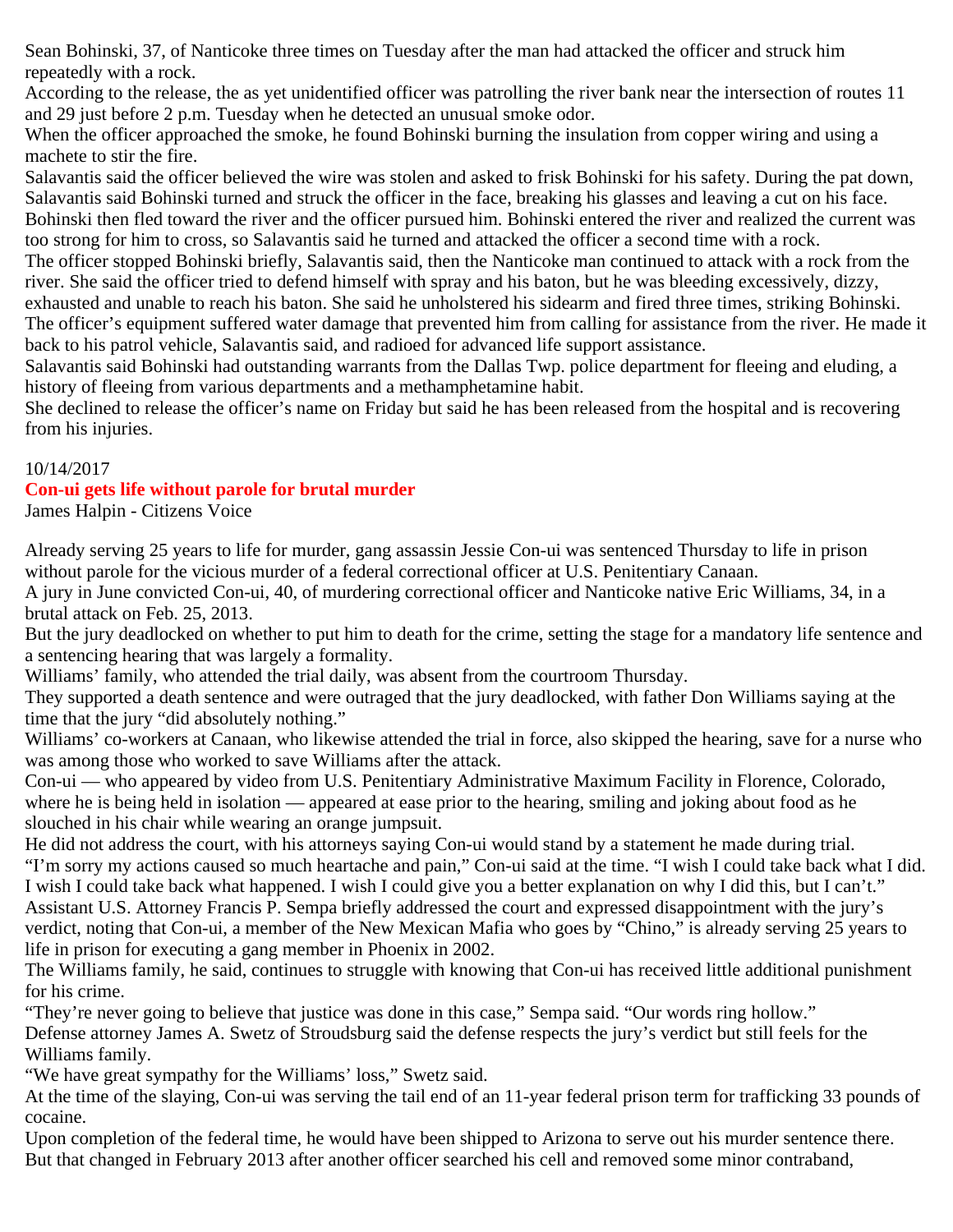including homemade speakers made from altered headphones and cardboard.

Feeling disrespected, Con-ui ambushed Williams, kicking him down a flight of stairs before laying into him with two shanks — stabbing and striking Williams more than 200 times, in addition to stomping and slamming the officer's head on the ground.

Despite delivering a quick guilty verdict for the crime, which was captured on a grim video played for jurors, the same jury deadlocked in July on whether he should die for the crime — with a lone holdout determining Con-ui would get a mandatory sentence of life without parole.

In imposing the sentence Thursday, U.S. District Judge A. Richard Caputo ordered Con-ui to serve life without the possibility of parole for Williams' murder.

Con-ui will also have to serve five years for possessing contraband in prison and to pay \$300 in court costs, the judge ordered.

## 9/28/2017

## **Police: Man sexually assaulted teen in Nanticoke**

Eric Mark - Citizens Voice

City police on Wednesday charged a Laurel Run man with the sexual assault of a 15-year-old girl.

Christopher Cornell, 21, faces felony counts of statutory sexual assault and corruption of a minor, and misdemeanor counts of indecent assault of a person less than 16 years old.

Cornell was 20 and the girl was 15 when they had sexual intercourse on multiple occasions in July at a home on East Noble Street in Nanticoke, according to police.

Cornell was arraigned Wednesday before Magisterial District Judge Donald Whittaker and sent to Luzerne County Correctional Facility in lieu of \$500,000 bail, police said. A preliminary hearing is scheduled for Oct. 4.

#### 9/27/2017

## **Nanticoke convenience store robbed at gunpoint**

Sarah Scinto - Citizens Voice

A man wearing surgical gloves and carrying a gun robbed an East Main Street convenience store early Tuesday morning, police said.

Police said the man entered the Cocoa Hut Convenient Mart around 4:30 a.m. Tuesday and demanded cash while pointing a gun at the clerk and a customer. Police said he wore a grey hoodie, blue jogging pants, New Balance sneakers and blue surgical gloves and covered his face with a white towel.

**Anyone with information on the robbery can contact Nanticoke City Police at 570-735-2000.**

9/20/2017 **Jailed man charged in Nanticoke robbery** Eric Mark - Citizens Voice

A man already in jail on unrelated charges has been charged with the armed robbery of a Nanticoke convenience store in July.

Charles Weitz, 21, of Pittston Twp., was arraigned Tuesday on charges of robbery, theft and criminal conspiracy. Police allege that he and a juvenile male robbed the Cocoa Hut on East Main Street at gunpoint on July 26.

Police identified Weitz as a suspect based on store surveillance footage, according to a criminal complaint. On Sept. 7, Nanticoke police interviewed Weitz at Luzerne County Correctional Facility, where he was being held based on an unrelated case. Weitz admitted he committed the robbery, stating "it just happened," the complaint states. Weitz remains jailed in lieu of bail, pending a preliminary hearing scheduled for Sept. 27.

## 9/13/2017

# **Police: Nanticoke man hid crack in buttocks**

A Nanticoke police officer pulled over a vehicle driven by city resident David Bienkowski at approximately 9:55 a.m. Tuesday, police said in a news release.

Officers took Bienkowski, 37, into custody based on an outstanding arrest warrant for alleged drug-related crimes on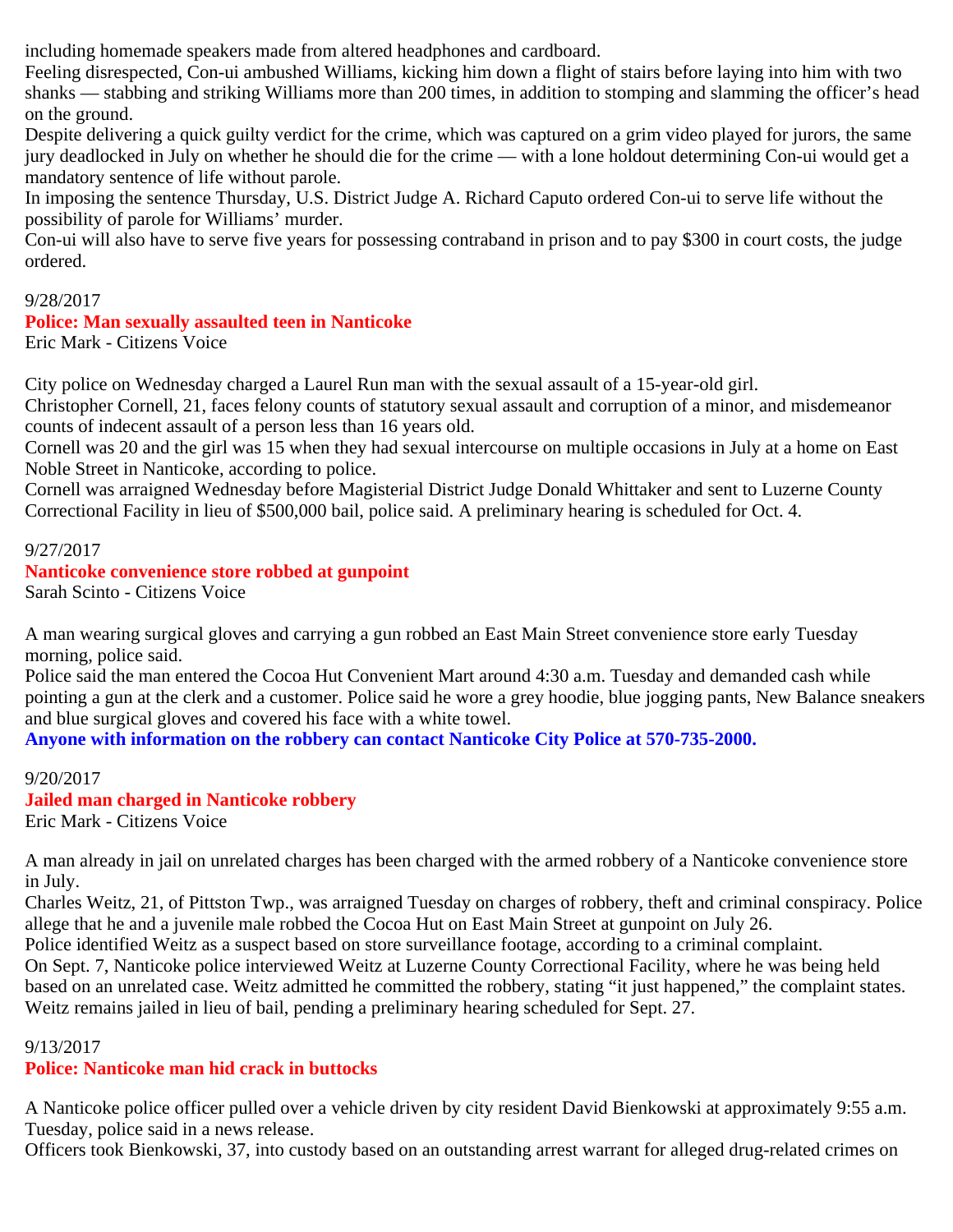July 7, police said.

Bienkowski acted nervously as he was escorted to a holding cell, and when officers searched him they found a plastic bag sticking out of his buttocks, according to police.

The bag contained several smaller baggies containing a white powdery substance, which Bienkowski told officers was crack cocaine, police said. The substance tested positive for cocaine, according to police.

Police charged Bienkowski with a felony count of possession with intent to deliver a controlled substance, and misdemeanor counts of possession of a controlled substance and possession of drug paraphernalia, based on Tuesday's events.

He faces multiple counts of the same charges, plus four felony counts of criminal use of a communication facility, based on the July 7 arrest warrant.

Bienkowski was arraigned Tuesday before Magisterial District Judge Donald Whittaker and sent to Luzerne County Correctional Facility in lieu of \$250,000 bail. A preliminary hearing is scheduled for Sept. 27 before Whittaker.

## 9/9/2017

# **Technology helping police keep up with new state rule**

Eric Mark - Citizens Voice

FORTY FORT — The computer screen lit up in red and a beep sounded throughout the police interceptor sport utility vehicle.

Officer Anthony Smith of the Forty Fort police department knew he had just passed a vehicle with an expired registration.

"You can't take a ride through town without this thing going off," Smith said Friday.

Smith pointed to a screen attached to the computer in the police SUV, on which photographs of vehicles popped up in quick succession. Cameras attached to the patrol vehicle took photos of license plates of almost every vehicle Smith drove past.

License plate recognition software, connected to state and national databases, did the rest.

Since PennDOT stopped issuing month/year stickers to place on license plates as of this year, local police departments have been forced to find other ways to determine if a vehicle's registration is current.

Forty Fort is one of three departments in Luzerne County, along with **Nanticoke** and West Hazleton, to settle on a camera-and-software solution, according to borough police Chief Daniel Hunsinger.

Forty Fort has two vehicles equipped with the system, according to Hunsinger, who said he learned about license plate recognition software at a police chiefs' convention in Erie.

The hardware and software combined cost about \$17,000, Hunsinger said. The first unit was paid for through a Local Share Account state gaming grant, while the police department's operating budget covered the cost of the second system, Hunsinger said.

The system provides useful information for officers on patrol, Smith said.

The old sticker-based system only indicated if a registration was expired, whereas the computer software lets an officer know if a registration is suspended or listed as belonging to a stolen vehicle, he said.

"It lets officers know what they are dealing with," Smith said.

During a 15-minute ride on Friday, the camera took 271 photos of vehicles. The system registered 12 "hits," with one suspended registration and 11 expired registrations.

Borough Mayor Andy Tuzinski credited state Rep. Aaron Kaufer and state Sen. Lisa Baker for supporting Forty Fort's efforts to obtain the state grant and get the system up and running.

## 8/9/2017

**Man charged with firing shots at Nanticoke man after dispute**

emark@citizensvoice.com

Darnell Corley, 24, faces charges of conspiracy to commit aggravated assault, simple assault, reckless endangerment and discharge of a firearm into an occupied structure.

Police allege that Corley fired four shots at Marcus Bradley on July 22 at Bradley's Nanticoke home, after Bradley and his ex-lover Brittany Maciolek got into an argument and Maciolek threatened to have Bradley killed.

Maciolek left Bradley's home that day and returned hours later with Corley, police allege in a criminal complaint. Bradley told police that Corley, whom he recognized, used a stun gun on him through an open bedroom window, then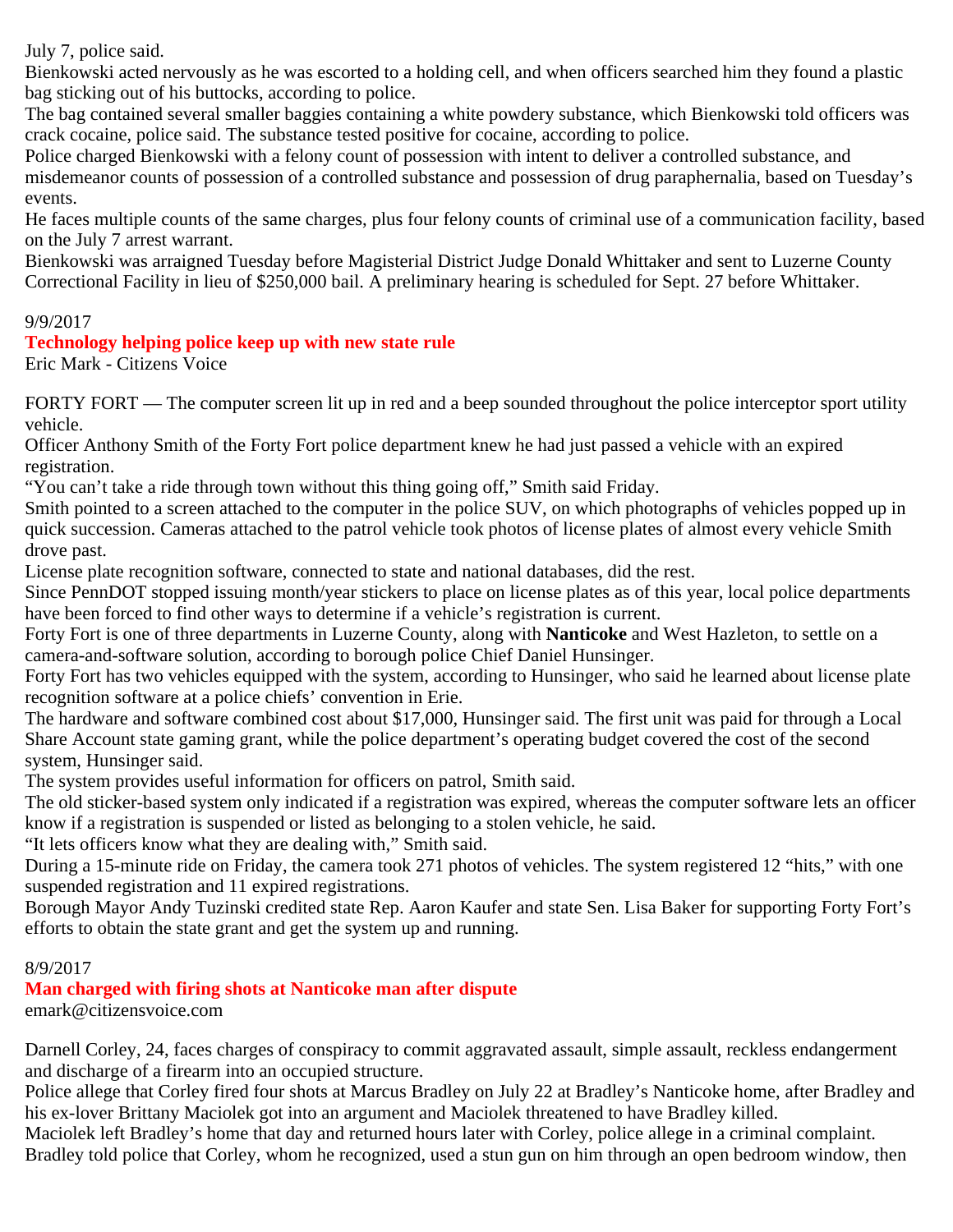fired shots at him from a handgun at close range, the complaint states. Bradley was not struck by the gunfire.

Officers obtained video surveillance footage that showed Maciolek, Corley and others park near Bradley's house, then run back to their vehicles two minutes later, according to the complaint.

Police obtained arrest warrants for Maciolek and Corley on July 24. Maciolek was arraigned Friday, while police took Corley into custody on Tuesday.

He was arraigned before Magisterial District Judge Donald Whittaker and sent to Luzerne County Correctional Facility in lieu of \$100,000 bail.

Maciolek is also in county jail. A preliminary hearing for both defendants is scheduled for Aug. 30 before Whittaker.

#### 8/5/2017

#### **Nanticoke woman accused of shooting at ex's home**

## **A city woman wanted in connection with a shooting at a Nanticoke home last month was arraigned and sent to county jail on Friday.**

Eric Mark - Citizens Voice

Brittany Maciolek, 21, faces felony and misdemeanor conspiracy charges in connection with the July 22 incident at the West Field Street home of Marcus Bradley, described in a police affidavit as a former sexual partner of Maciolek's. Officers responded to a report of gunshots at the home, according to a criminal complaint filed by Nanticoke police. Bradley told police that Maciolek and another woman had been at his residence earlier, and Maciolek confronted him over sleeping with the other woman, the complaint states. The dispute grew physical and Maciolek punched Bradley in the arm several times. She told Bradley she was going to have him killed, then left the home, according to the complaint.

Bradley said he heard a knock at his door a few hours later, then heard a side bedroom window open. At the opened window, he saw Maciolek standing next to a man Bradley recognized as Darnell Corley, the complaint states. Bradley told police that Corley shot him with a stun gun through the open window, then fired four shots from a handgun at him, according to the complaint. Bradley was not struck by the gunfire.

Investigators obtained video surveillance footage that showed Maciolek, Corley and others park outside Bradley's home, then run back to their vehicles two minutes later, the complaint states.

Police obtained arrest warrants for Maciolek and Corley on July 24 and took Maciolek into custody Friday. Following her arraignment, Maciolek was sent to Luzerne County Correctional Facility in lieu of \$100,000 bail. A preliminary hearing is scheduled for Aug. 9 before Magisterial District Judge Donald Whittaker. Corley, 24, remains at large as of Friday night.

# 7/27/2017

# **Former Nanticoke mayor and teacher facing charges for allegedly luring teen boys**

jdolinsky@timesleader.com

A former teacher and Nanticoke mayor who served probation for his guilty plea to fondling a boy in 2003 faces a new set of charges for allegedly attempting to lure three teenagers into his car by offering them money, police said. Edward J. Butkiewicz, 76, of Sandwedge Drive in Mountain Top, faces five counts each of corruption of minors and luring a child into a motor vehicle, as well as single counts of resisting arrest and disorderly conduct. He served as mayor in the mid-1980s and later on the City Council, and was a Greater Nanticoke Area teacher in the 90s. In 2003, he was sentenced to two years of probation on a misdemeanor indecent assault charge for fondling a 13-yearold boy, who was a former student.

His sentence was handed down with a stern reprimand from then-Luzerne County Judge Mark Ciavarella: "It's a shame, Mr. Butkiewicz. In a short period of time you managed to ruin a reputation beyond reproach. Whatever problems you have, I hope you deal with them."

According to the affidavit in the latest case, a 13-year-old boy was in the parking lot of an apartment complex on Rock Street in Newport Township Sunday when Butkiewicz pulled up to him in a silver Cadillac asking the boy where he could get a drink nearby.

The conversation then quickly turned "more personal" when Butkiewicz asked the boy about his "private area," the affidavit says. Butkiewicz allegedly asked to see the boy's private area and added he would "do things" to the boy that the boy described as "weird."

Butkiewicz gave the boy \$3 and offered him more money to get in the car with him and go for a ride, but the boy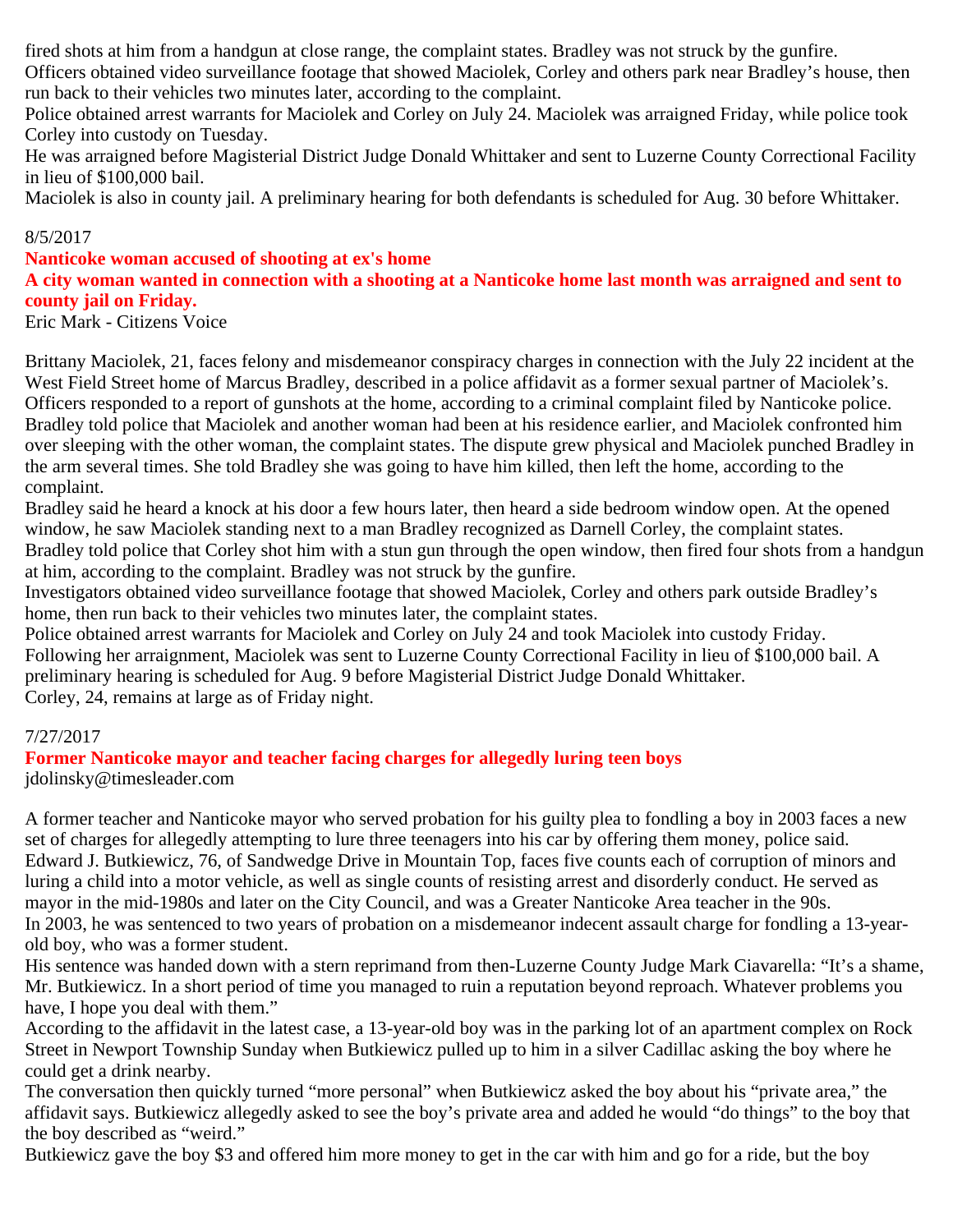refused, the affidavit says. Butkiewicz left, but noted he'd be back. The boy then went home and told his mother, who called 911.

A search of the vehicle's registration led police to identify Butkiewicz.

More teens allegedly lured

Three days later, on Wednesday, Newport Township police received a report the same man was again attempting to lure children at the same apartment building.

A 16-year-old boy told the responding officer Butkiewicz tried to get him into his vehicle Sunday after asking the teen "if he was gay and he wanted to make money," the affidavit says. The teen said he was again approached by Butkiewicz on Wednesday. Another 16-year-old said Butkiewicz also asked if he wanted to "make money" that day, according to the affidavit.

The two teens brought Butkiewicz to their apartment where they quickly called 911. As Butkiewicz tried to leave, a juvenile girl blocked his truck by pretending her car was broke until police arrived, the affidavit says.

The officer asked Butkiewicz if he was in the area that past Sunday and gave money to children, and Butkiewicz acknowledged that he was and that he often gives money to children, the affidavit says. Butkiewicz allegedly told the officer he was at the apartments because one of the teens offered to give him a tattoo.

In the affidavit, the officer noted he observed money on the passenger seat and a protective seat cover over the backseat. The affidavit further states the arresting officer was cut on his hand attempting to take a combative Butkiewicz into custody. Butkiewicz was committed to the Luzerne County Correctional Facility, but was later released after posting \$100,000 bail. A preliminary hearing is scheduled for Wednesday.

In the 2003 case, Butkiewicz also offered the victim a ride. As the two drove, Butkiewicz put his hand on the boy's shoulder and rubbed his back. After that, Butkiewicz unbuttoned the teenager's jeans and began to fondle him. Butkiewicz told police the boy unbuttoned his own pants and that he grabbed the boy's genitals "on impulse." The victim subsequently filed a lawsuit against Butkiewicz claiming he developed emotional problems that requied counseling.

Court records show the parties settled for \$10,000.

Clashes with school district

Butkiewicz, who taught six grade, surrendered his teaching license in 2004.

Years earlier, his clash with the school district over his suspension drew significant attention when a school board member accused Butkiewicz of improper conduct in the classroom.

The controversy exploded in 1998 when then-School Board member Terry Ziolkowski announced that his niece, a student of Butkiewicz's, heard the teacher use a racial epithet in class. Ziolkowski also claimed Butkiewicz tugged on students' underwear and showed a movie featuring a topless woman in class.

Butkiewicz argued in a lawsuit against the district that he used the word in the context of a social studies lesson on slavery, and that the movie was a history movie with a PG-13 rating. An arbitrator ruled in 1999 that Butkiewicz should be reinstated and receive back pay and benefits for the nearly 15-month suspension.

A federal judge threw out the lawsuit in 2001, finding it had no merit.

7/27/2017

# **Police: Former Nanticoke mayor and teacher tried to lure children**

Sarah Scinto - Citizens Voice

Police arrested Edward Butkiewicz, 76, a former mayor and teacher at Nanticoke area schools, on Wednesday after children along Rock Street in Glen Lyon reported he had, on multiple occasions, tried to lure various children into his vehicle by offering them money.

A 13-year-old boy first reported Butkiewicz on July 23, according to police. The boy told police he was in the parking lot of an apartment complex when a silver car with a handicap registration tag drove up to him. The driver, an older male later identified as Butkiewicz, first asked the boy if there were any bars in the area.

The boy said Butkiewicz then asked about his "private area" and if he could see it and said he would do things to him that the boy called "weird," police said.

Butkiewicz offered the boy money to get in his car and go for a ride and \$3 to keep his secret, police said. When the boy refused, police said Butkiewicz left and told the boy he'd be back. The boy told his mother about the incident and she called 911, police said.

Police were called back to Rock Street on Wednesday for a report of the same man trying to lure children into his car, this time in a burgundy SUV.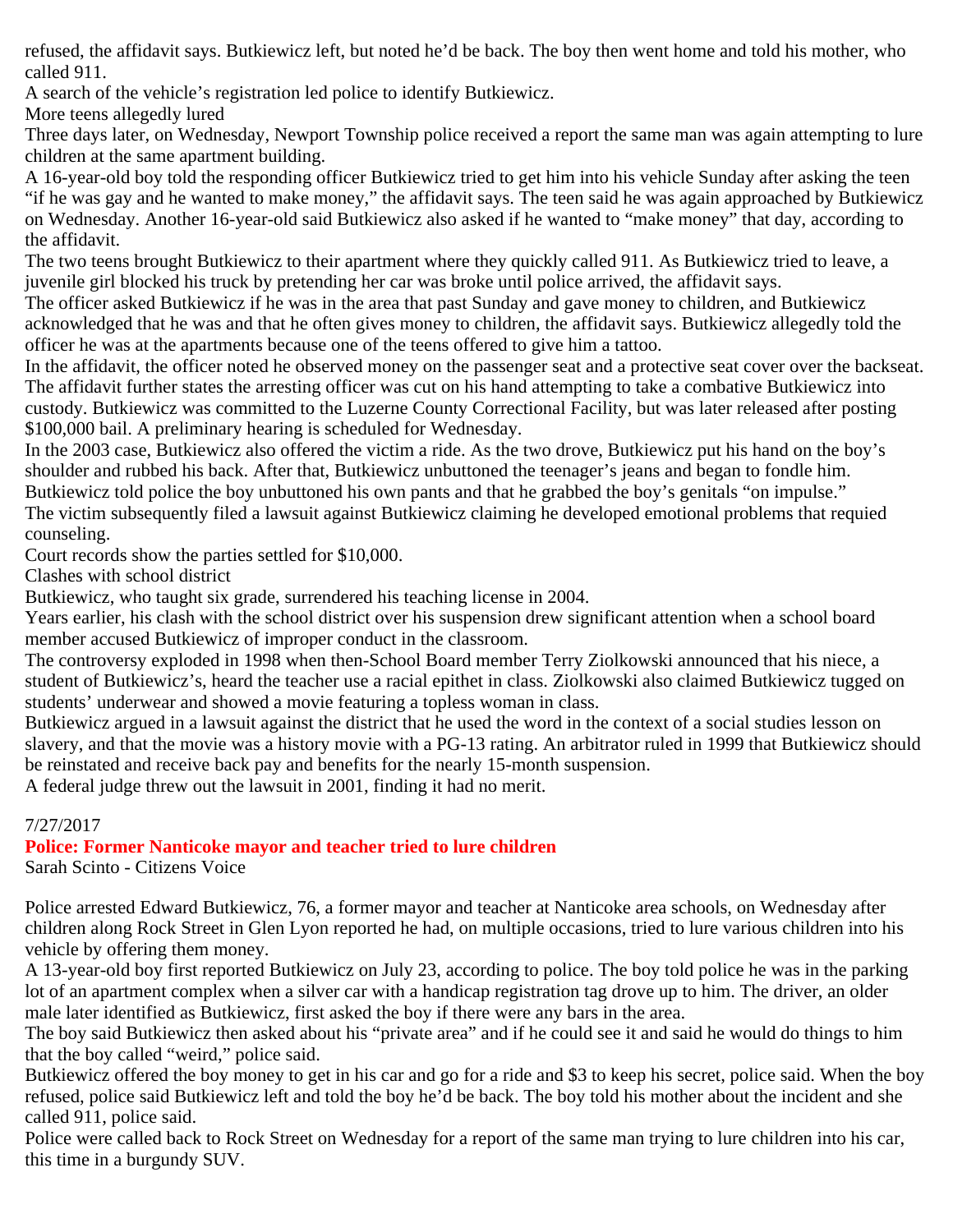A 16-year-old boy told officers Butkiewicz had also approached him on Sunday and Wednesday. The first time, Butkiewicz drove up to him at the intersection of Rock and East Main streets and asked if he was gay and wanted to make money. On Wednesday, the teen said Butkiewicz drove up at the intersection of West Main and Market streets in Glen Lyon and asked him and another 16-year-old male if they wanted to make money.

The teens told police Butkiewicz followed them into the Rock Street apartment complex where they called 911 and told the 13-year-old boy and his sister.

Butkiewicz started shouting for the 13-year-old, then grabbed one of the 16-year-olds by the arm, police said. Butkiewicz tried to leave the apartment complex but a juvenile female and a man pulled their car in front of his, pretending it had broken down to stall Butkiewicz until police arrived.

Butkiewicz admitted to being in the neighborhood in a silver car on Sunday and admitted to giving the 13-year-old boy money. He denied trying to lure the boy into his car, police said.

When police cuffed Butkiewicz, he resisted and pushed back against the arresting officer, cutting his hand.

Butkiewicz was charged with attempted luring, corruption of minors, disorderly conduct and resisting arrest and sent to Luzerne County prison in lieu of \$100,000 bail.

Butkiewicz, a retired elementary school teacher, served two years of probation after he was arrested for indecent assault and corruption of minors in 2003.

In that case, a former student of Butkiewicz's told police he had pulled up to him in a white Jeep and asked him if he needed a ride. The boy accepted because he thought Butkiewicz was a "nice guy," police said.

The boy told police Butkiewicz touched his genitals while they drove through Nanticoke and Hanover Twp. Butkiewicz pleaded guilty to a misdemeanor charge of indecent assault in the 2003 case and was sentenced to two years probation. By that time, he had served 30 years as a teacher and served terms as a Nanticoke City councilman and mayor.

Butkiewicz will appear for a preliminary hearing on his recent charges on Aug. 2 at 1 p.m. before Magisterial District Judge Donald Whittaker.



# 7/27/2017

**Nanticoke convenience store robbed early Wednesday** Eric Mark - Citizens Voice

Two men robbed the Cocoa Hut convenience store on East Main Street early Wednesday morning, according to Nanticoke police. The men walked into the store shortly after 1:30 a.m., police said. One of them showed a gun and demanded money from a cashier. The men fled the store with about \$150 in cash and ran toward South Prospect Street, police said. The suspects are described as white males in their 20s. One is between 5 feet 8 inches and 5 feet 10 inches tall and "skinny." He wore a black hooded sweatshirt, gray jogging pants and white sneakers. The other suspect is between 5 feet 6 inches and 5 feet 9 inches tall, with a medium build. He wore a black "Yankees" baseball cap, a long-sleeve gray shirt with black sleeves, blue cargo shorts and brown/olive green sneakers.

**Anyone with information is asked to call Nanticoke police at 570-735-2200.**

7/25/2017 **Police search for duo accused of weekend assault in Nanticoke** Sarah Scinto - Citizens Voice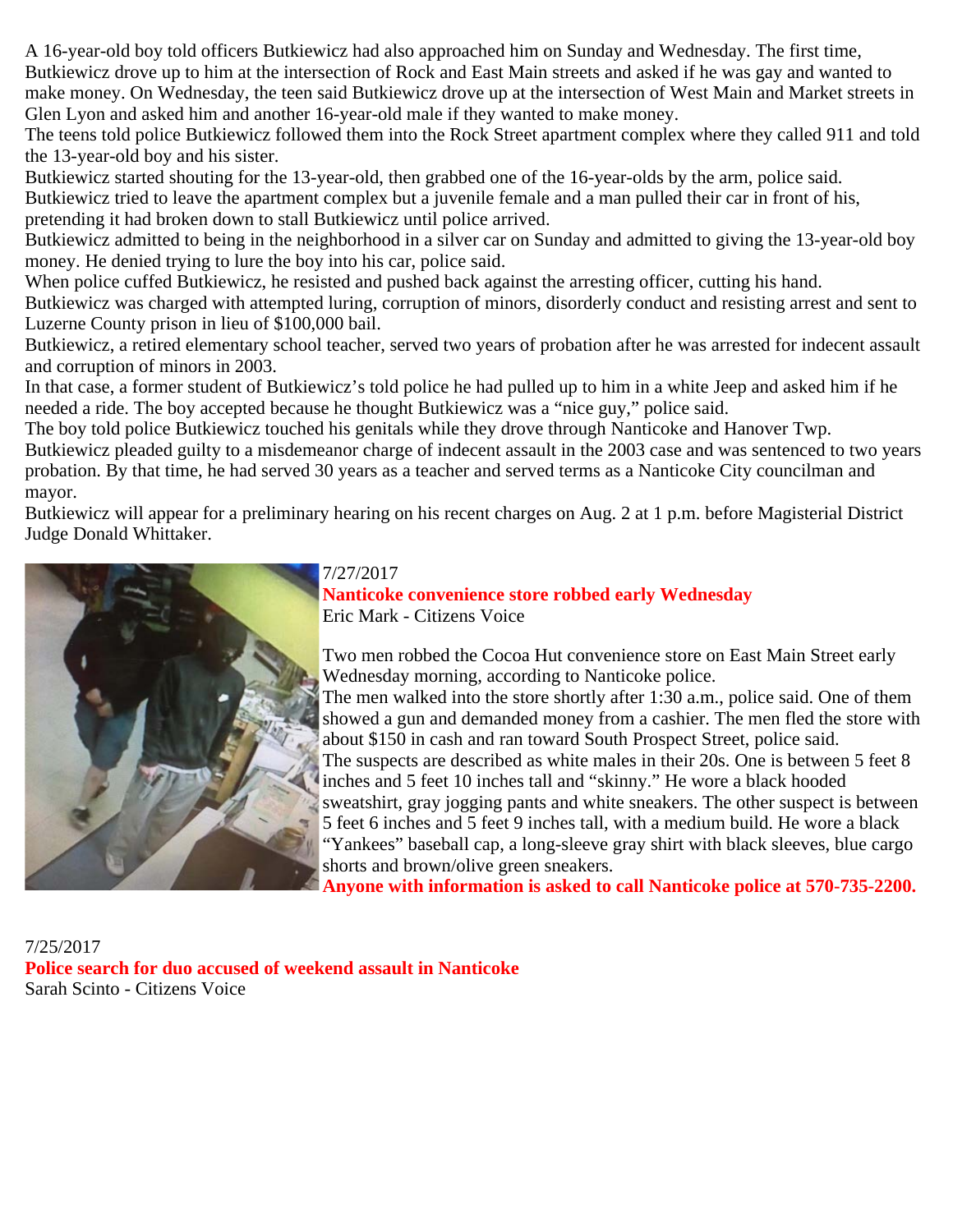

A man and woman attacked another man at his Nanticoke home, shooting him with a stun gun before firing a gun through his window, according to police.

Nanticoke police are searching for two people suspected in the shooting at 27 W. Field St. on Saturday, July 22, at approximately 6:09 p.m. Police said Darnell Corley and Brittany Maciolek attacked resident Marcus Bradley after a fight at his home.

Bradley told police Maciolek — his former partner — and another woman were at his apartment when Maciolek confronted him about sleeping with the other woman. Bradley said Maciolek became combative and punched him in the arm multiple times. She left with the other woman and said she would have Bradley killed, police said.

A few hours later, Bradley heard a knock at his apartment door, police said. When he went to open the door, he heard a side bedroom window opening and investigated the sound. Bradley told police he saw Maciolek at the window with Corley next to her.

Maciolek fired at Bradley with a stun gun through the open window, police said. Bradley said Corley then raised a handgun towards him and fired four shots through the open window.

Bradley said Maciolek and Corley fled after firing the gun.

Police charged Maciolek and Corley with aggravated assault, simple assault, reckless endangerment and related counts; and have requested the public's assistance in locating the suspects.

**Anyone with information can contact Nanticoke police at 570-735-2200 or call 911.**

## 7/15/2017

## **Nanticoke man faces child porn charges**

James Halpin - Citizens Voice

A city man accused twice before of sexually abusing children was charged Friday with 20 felony counts related to possessing child pornography.

Jayson S. Montanez, 30, of 209 W. Church St., was charged after his mother found images on his cellphone of children as young 1 or 2 being sexually abused, according to Luzerne County detectives.

The charges come as Montanez is awaiting trial on charges alleging he sexually assaulted a 6-year-old girl repeatedly over a two-year period.

While he was in custody at the Luzerne County Correctional Facility, Montanez gave his mother the pass code to unlock his cellphone so she could contact his friends and ask them to visit him.

While his mother was going through the phone, she came across images of naked girls as young as about 2 years old, according to a police affidavit filed in court. She told police she felt like she was betraying her son but that it was the right thing to do, police said.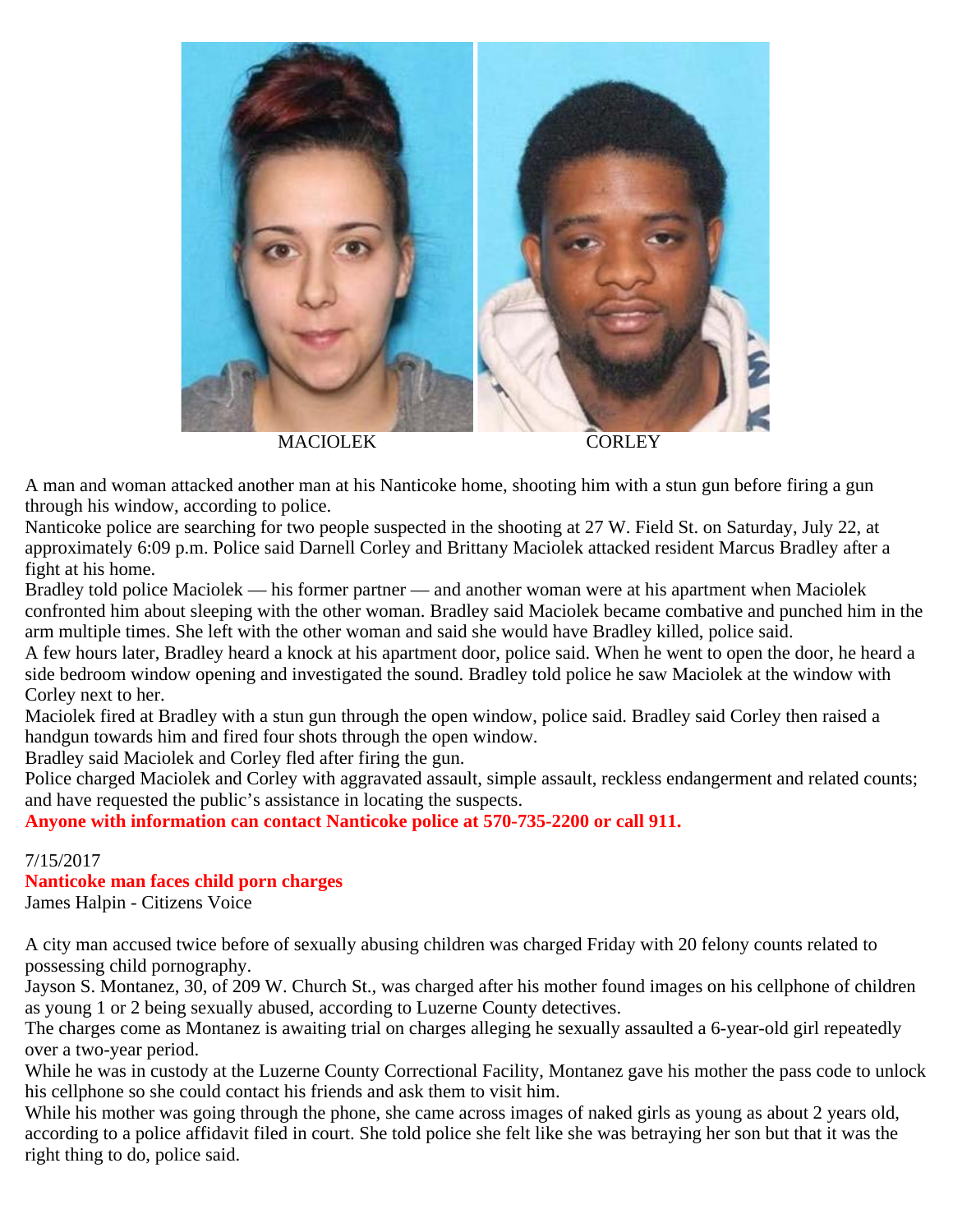A subsequent search of the phone turned up numerous images of girls who were in sexually suggestive positions, police said.

During questioning, Montanez insisted he knew nothing about the images, claiming he had been in jail for the past five months.

Magisterial District Judge Thomas F. Malloy Sr. arraigned Montanez on Friday afternoon and ordered him held on \$150,000 bail with a preliminary hearing set for July 26.

The bail is in addition to the \$150,000 bail Luzerne County Judge Michael T. Vough set in February when prosecutors alleged Montanez violated his conditions of release in the sex abuse case by coming into contact with children, according to court records.

In the sex abuse case, Montanez is awaiting trial on involuntary deviate sexual intercourse with a child and related charges following his arrest in November 2014. Court records indicate the trial has been on hold because of an appeal to the Superior Court challenging Vough's decision to allow the case to move forward based on hearsay testimony without corroborating evidence.

In a ruling in February, the judge wrote he based his decision on case law that establishes prosecutors are permitted to use hearsay evidence at a preliminary hearing.

In a separate case, U.S. Marshals arrested Montanez in Nanticoke in April 2015 on charges alleging he sexually abused a child in Alabama.

Police say Montanez later pleaded to charges related to that case, although details about his sentence were not immediately available.

## 7/14/2017

**Nanticoke man already facing molestation charges accused of possessing child porn** James Halpin - Citizens Voice

A city man accused twice before of sexually abusing children was charged Friday with 20 felony counts related to possessing child pornography.

Jayson S. Montanez, 30, is accused of possessing child pornography last September.

Magisterial District Judge Thomas F. Malloy Sr. is scheduled to arraign him Friday afternoon.

Court records show Montanez is still awaiting trial on involuntary deviate sexual intercourse with a child and related charges following his arrest in November 2014. In that case, he is accused of sexually assaulting a 6-year-old girl repeatedly over a two-year period.

He has been free on \$100,000 unsecured bail set by Magisterial District Judge Donald Whittaker. Court records indicate the trial has been delayed because of an appeal to the Superior Court challenging Luzerne County Judge Michael T. Vough's decision to allow the case to move forward based on hearsay testimony without corroborating evidence. In a ruling in February, the judge wrote he based his decision on case law that establishes prosecutors are permitted to use hearsay evidence at a preliminary hearing.

In a separate case, U.S. Marshals arrested Montanez in Nanticoke in April 2015 on charges alleging he sexually abused a child in Alabama. Montanez later pleaded to charges related to that case, although his sentence was not immediately available.

# 7/11/2017

# **Shock, anger after Nanticoke CO's killer gets life**

James Halpin - Citizens Voice

As the judge read the verdict, gasps came from family and friends of slain Correctional Officer Eric Williams. A fellow correctional officer standing in the gallery to hear the verdict collapsed into his seat, looking ahead in disbelief. Jessie Con-ui, the gang assassin who brutally murdered Williams, a 34-year-old Nanticoke native, will not be put to death for the crime.

The same jury that last month convicted the 40-year-old, two-time killer on Monday split on imposing the death penalty, resulting in a mandatory sentence of life in prison without parole.

Afterward, the father of Williams expressed outrage at the verdict.

"It leaves me shocked," Don Williams said on the courthouse steps. "It leaves me angry. This man was already doing life. He committed a hideous murder on my son and they gave him life again. You know what they did to him for doing what he did to my boy? They did nothing. They did absolutely nothing."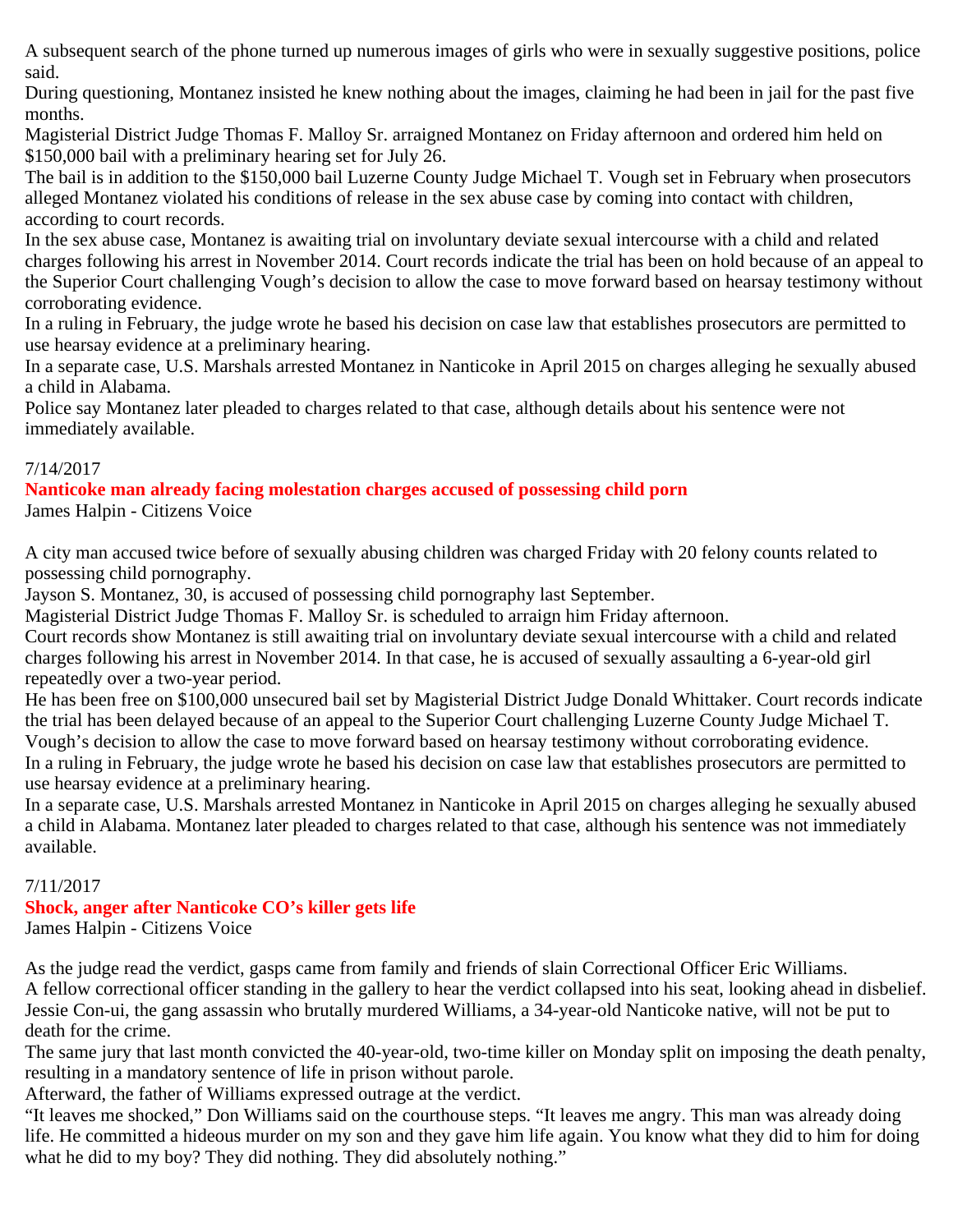In a message posted to Facebook later Monday night, Don Williams wrote that the vote was 11-1 in favor of the death penalty, with one woman saying she couldn't sentence someone to death despite her pledge to consider it as an option. "Perhaps she feels like she took the moral high road," Don Williams wrote. "The problem is that people don't consider the bigger picture. This was not just a painful day for the Williams family, it was a dark day indeed for the whole of the corrections world."

Federal prosecutors declined to comment after the verdict, saying they intended to issue a prepared statement today. The defense also had little to say, with Montclair, New Jersey-based attorney David A. Ruhnke saying the defense was "grateful" for the verdict, but that it speaks for itself.

"Our thoughts and prayers are with the Williams family," said attorney Mark F. Fleming, of Encinitas, California. Con-ui was on trial for his life for brutally slashing and stomping Williams, 34, at U.S. Penitentiary Canaan on Feb. 25, 2013. Williams was stabbed more than 200 times with two shanks and had his skull fractured in an attack that left him unrecognizable because Con-ui felt disrespected over an earlier cell search, according to prosecutors.

Prosecutors argued the brutality of the attack, as well as Con-ui's violent past, warranted the death penalty. Con-ui, a member of the New Mexican Mafia, is already serving life in prison for executing a gang member in Phoenix in 2002. At the time of Williams' murder, he was also serving an 11-year sentence for trafficking 33 pounds of cocaine. During his time in prison, Con-ui has threatened correctional officers and attacked other inmates, according to prosecutors.

The defense countered that jurors should have mercy on Con-ui, parading a series of his family members — including his young sons — to show the impact his death would have on his loved ones.

Defense attorneys also argued Con-ui has already been punished for the crime. Since the murder, Con-ui has been held in isolation at a super-maximum security prison in Florence, Colorado, and can expect to have minimal contact with his family for the rest of his life, they argued.

The jury, which deliberated about five hours before deadlocking on Con-ui's penalty, also heard from Con-ui himself late last month. The killer, who was mostly impassive in the jury's presence, apologized for his conduct and said he couldn't give jurors a good explanation for his savage attack.

Don Williams said he didn't buy it.

"I don't believe one thing he has to say, period," he said. "Of course he knows why he did it. He's the most calculating individual you're going to run into."

Darrell Palmer, northeast regional vice president for the prison union, Council of Prison Locals C-33, said he was concerned that the jury's verdict would allow Con-ui to one day be removed from isolation and allow him to attack someone else.

"How could we allow this, for someone to take (those) actions against law enforcement and basically do nothing?" Palmer said. "This is like they put a target on our back. It's OK to kill a federal correctional officer. It's OK to do anything possible, but when it comes to justice for us — for my brothers and sisters — nothing's being done." Palmer and Don Williams both expressed an interest in continuing to improve correctional officer safety because of the murder. Already, the death has led to the Eric Williams Correctional Officer Protection Act, allowing thousands of federal prison workers to be armed with pepper spray.

Other changes implemented since the stabbing include the addition of a second officer in housing units — Williams was working alone in a unit housing approximately 130 inmates when he was killed — and equipping employees with stabresistant vests.

In a statement released in response to the verdict, Sen. John Yudichak, D-Plymouth Twp., described the murder as a "call to action."

"No matter what the jury decided today, it could not give Eric Williams back to his parents, Donald and Jean, or his entire family and friends," Yudichak said. "Eric's senseless murder will always be a call to action and a reminder that we must do everything possible to ensure that those who walk the toughest blocks in the criminal justice system are protected from obvious dangers inside of our prisons. We honor Eric's life and sacrifice by ensuring that this never happens again."

## 7/11/2017

# **Jury spares Jessie Con-ui's life for federal prison guard's murder**

jdolinsky@timesleader.com

The life of an inmate who brutally murdered a federal corrections officer was spared by a jury Monday in a decision that left the victim's father searching for answers and a prison official fearful the outcome would put other guards' lives at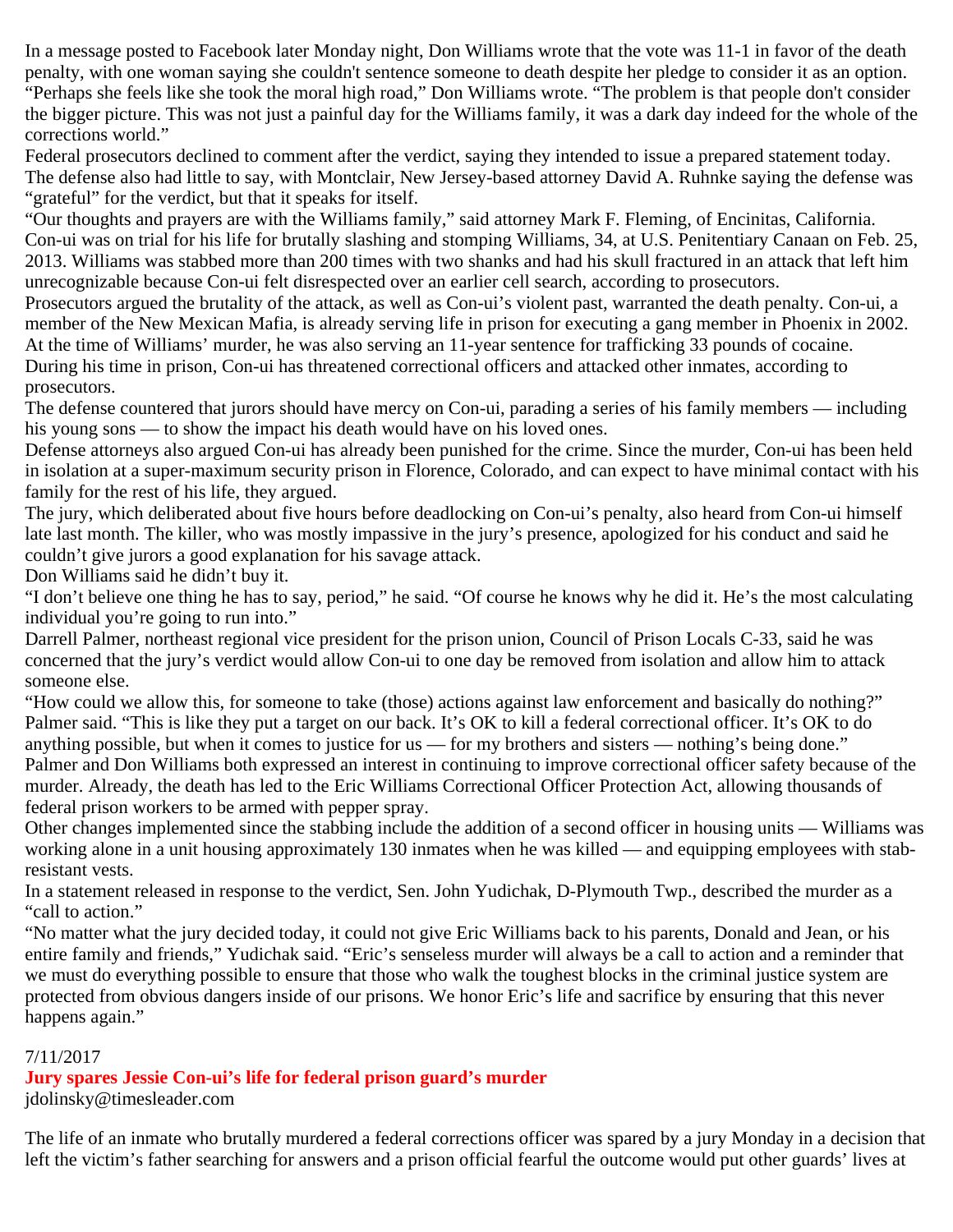risk.

Stunned sighs erupted from Eric Williams' loved ones after the jury reported it could not agree on whether Jessie Conui, 40, deserved to die for murdering Williams, 34, of Nanticoke, at Canaan federal prison in 2013. The verdict results in an automatic sentence of life in prison without the possibility of parole.

Upon learning he was destined to die behind prison walls for the crime, Con-ui did not appear to react.

Outside the courthouse, a visibly shaken Don Williams was critical of the jury who he said did "absolutely nothing" for his slain son.

"It leaves me shocked. It leaves me angry," Williams said of the decision. "This man was already doing life. He committed a hideous murder on my son, and they gave him life again.

He continued: "Do you know what they did for him for what he did to my boy? They did absolutely nothing."

More worrisome, one prison union official said, was the impact the sentence would have on the safety of other guards. "This is like they put a target on our backs," said Darrell Palmer, Northeast Regional Vice President for the Council of Prison Locals. "It's OK to kill federal corrections officers. It's OK to do anything possible. But when it comes to justice for us, nothing is being done."

The jury of eight women and four men deliberated for more than five hours. Many approached after the verdict declined to comment.

Initially announced as unanimous, the jury's decision was later revealed to have been incorrectly read by U.S. District Judge A. Richard Caputo, who called the jury back to the courtroom about a half hour after the verdict to explain the error. He flatly denied prosecutors' request to poll the panel on their decision.

The jury, seated June 2 after a selection process that began in late April, heard weeks of testimony from dozens of witnesses in addition to impassioned arguments from attorneys pitching their cases for life and death.

But in the end, the eight women and four men who on June 7 found Con-ui guilty of the murder could not agree whether he deserved to die for it.

Con-ui's defense team said the verdict spoke for itself. They said they declined further comment out of respect for Williams' family.

Prosecutors, meanwhile, abruptly called off a news conference they had scheduled for after the verdict. A spokesperson for the U.S. Department of Justice said there would be no comment Monday, and that a news release would be issued Tuesday.

Justified?

During trial, prosecutors argued the brutality of the crime and lasting impact it will have on Williams' loved ones coupled with Con-ui's violent past — made a death sentence not only warranted, but justified.

Con-ui was sentenced to life in prison for a 2002 gang-related murder in Arizona. Before that, he received an 11-year sentence for a cocaine trafficking conspiracy. In the late 1990s, he served about five years for stealing cars, prosecutors said.

While behind bars, Con-ui continued to display a penchant for violence. He stabbed an inmate, beat another with a metal food tray, and threatened to kill a guard, according to prosecutors. Other acts of violence he planned were thwarted before he could carry them out, prosecutors said.

Con-ui's court-appointed defense team argued he was a product of poverty, domestic violence and a flawed prison system that left him ill-equipped to rejoin the population as a productive member of society.

They did not call any witnesses during the trial's guilt phase, in fact admitting in openings he was guilty of Williams' murder "beyond all doubt." But in the penalty phase, they focused largely on Con-ui's stepfather, who they said would sometimes lock Con-ui out of his home and force him to sleep in cars.

Con-ui, a native of the Philippines whose family immigrated to the U.S. in the late 1980s, once showed promise but turned to hard drugs, alcohol, and crime in his late teens and eventually landed in juvenile prison, his attorneys said. He served time for stealing cars and later became involved in a fatal shooting for the New Mexican Mafia gang in 2002. He was set to return to Arizona to begin serving a life sentence for the murder in September 2013, about seven months after he killed Williams.

Fight to continue

In a short statement from the defense table, Con-ui apologized for the suffering he caused Williams' loved ones. He said he wishes he could take back the murder — a killing he could not explain.

The statement contradicted Con-ui's own words from shortly after the murder in which he told Williams' coworkers he killed the guard because he felt disrespected.

A former Canaan inmate present during Williams' murder previously told the Times Leader he believes Con-ui killed the guard because he preferred the confines of federal prison to that of Arizona's state system, which is regarded as a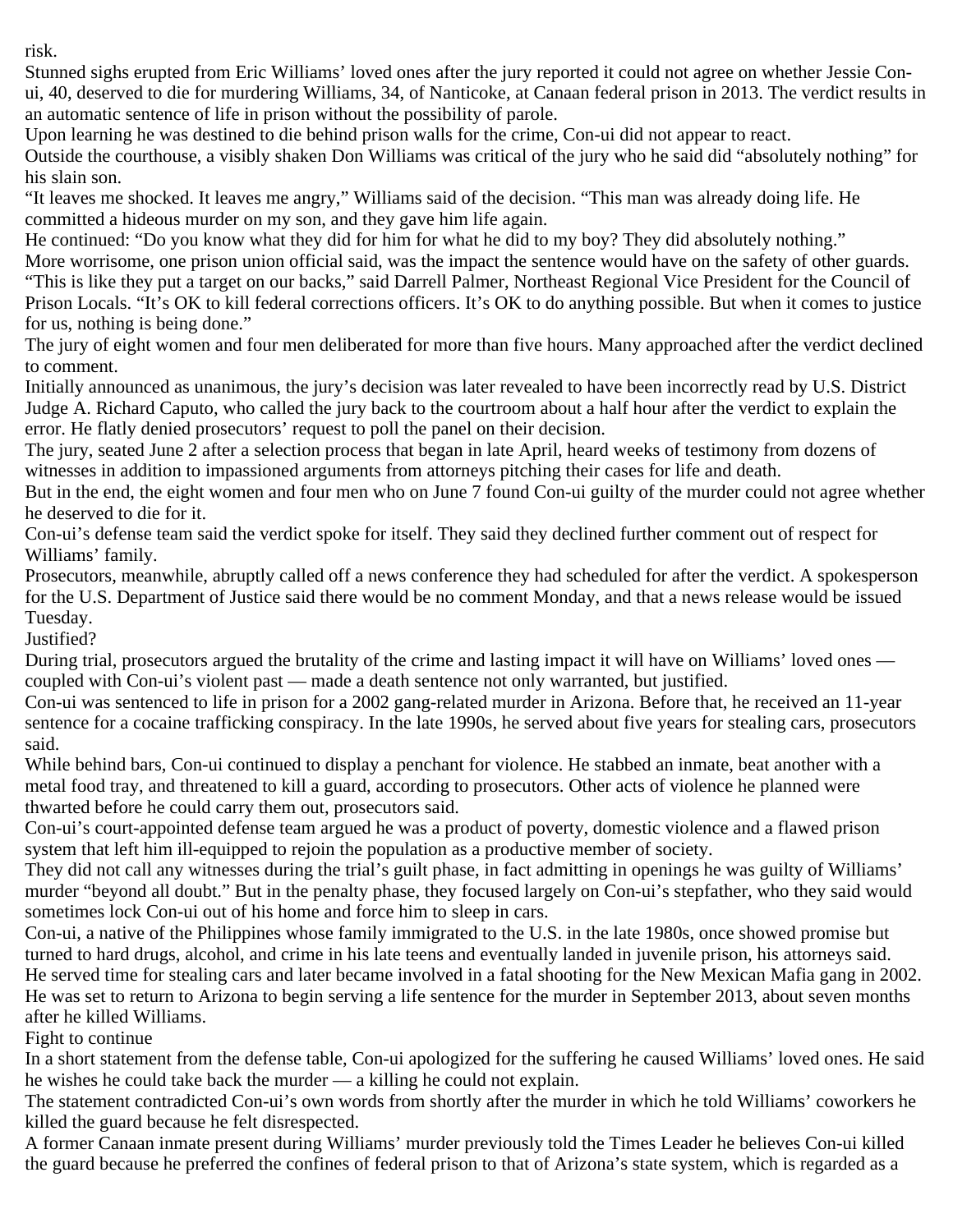tougher place to do time.

Don Williams acknowledged his fight for justice for his son hit a roadblock, but he plans to endure.

"We're going to continue our fight for justice and safety for corrections people, I think even now with more resolve," he said.

## 6/8/2017 **Con-ui quickly found guilty**

James Halpin - Citizens Voice

The courtroom doors opened and the family of slain Correctional Officer Eric Williams walked out, exchanging hugs and handshakes with a large contingent of his former co-workers.

After more than four years of waiting, his accused killer was accused no longer.

It took a federal jury just about a half-hour Wednesday morning to find Jessie Con-ui, 40, guilty of first-degree murder, murdering a correctional officer and possessing contraband in prison.

As the verdict was read in court, Con-ui — a New Mexican Mafia assassin already serving 25 years to life in prison for executing a gang member in Phoenix in 2002 — sat looking forward impassively.

U.S. District Judge A. Richard Caputo sent the jury home with instructions to return June 19 to begin hearing the evidence they will rely upon to determine whether Con-ui should live out his days in federal prison or die for the crime. Attorneys on both sides declined to comment on the verdict, and the Williams family deferred discussing the case until after the jury's final word comes down.

After less than two days of testimony, jurors unanimously agreed Con-ui was responsible for murdering Williams, a 34 year-old Nanticoke native who died during a brutal attack at U.S. Penitentiary at Canaan on Feb. 25, 2013.

"It's been four years since the defendant brutally and viciously murdered Correctional Officer Eric Williams," Assistant U.S. Attorney Francis P. Sempa told jurors during closing arguments Wednesday morning. "Justice has been delayed. It must not be denied."

The choice was easy for the jury: Con-ui's defense explicitly told the jury he did it.

"Jessie Con-ui killed Eric Williams, a correctional officer just doing his job. He did so without excuse or justification," Stroudsburg attorney James A. Swetz told jurors during the defense closing. "There is no doubt that Jessie Con-ui is guilty."

Prosecutors alleged Con-ui felt disrespected because of a cell search earlier that night in which another officer removed some minor contraband, including homemade speakers made from altered headphones and cardboard. In response, Conui kicked Williams down a flight of stairs before laying into him with two shanks. He stabbed and hit Williams more than 200 times in addition to stomping and slamming the officer's head on the ground.

According to prosecutors, about an hour and a half after the cell search, as Williams was preparing to lock down the cell block for the night, Con-ui stood waiting and watching at the top a staircase until the officer ascended.

As Williams came to the top of the stairs, Con-ui casually walked up and then delivered a surprise kick to the face, sending the officer tumbling backwards down the flight of stairs, according to video of the attack played in court.

Williams desperately ran to escape as Con-ui chased him down, continuing the attack long after his body went limp in a pool of blood.

During the attack, Con-ui cut his hand on one of the shanks and paused to wrap it in his shirt to continue the assault. Later, he washed the wound in a shower before returning to the dying officer and resuming the attack.

When it was over, Con-ui sat at a game table, kicking a foot up and sipping a drink as he chewed gum he stole from the dying officer's pocket.

When fellow officers realized what had happened, they tracked a trail of blood to Con-ui's cell, where they found him holding a shank and saying he attacked Williams because of a "disrespect issue."

The prosecution's case lasted less than two days, hinging in large part on the video that caused jurors to wince and tear up, as well as on statements Con-ui allegedly made to a number of correctional officers admitting he was to blame. The parties stipulated that Con-ui's clothing was covered in Williams' blood and that Con-ui's fingerprint was also found on Williams radio, which the killer threw at Williams' head twice during the attack. Con-ui's fingerprint was also on one of the shanks that was sharply bent during the attack.

Sempa noted that video of the 11-minute attack showed Con-ui raising his hand up to apply maximum force with the weapons.

"The force was so strong when it hit Eric Williams' body, when it hit his bones, when it hit his skull, it bent," Sempa said.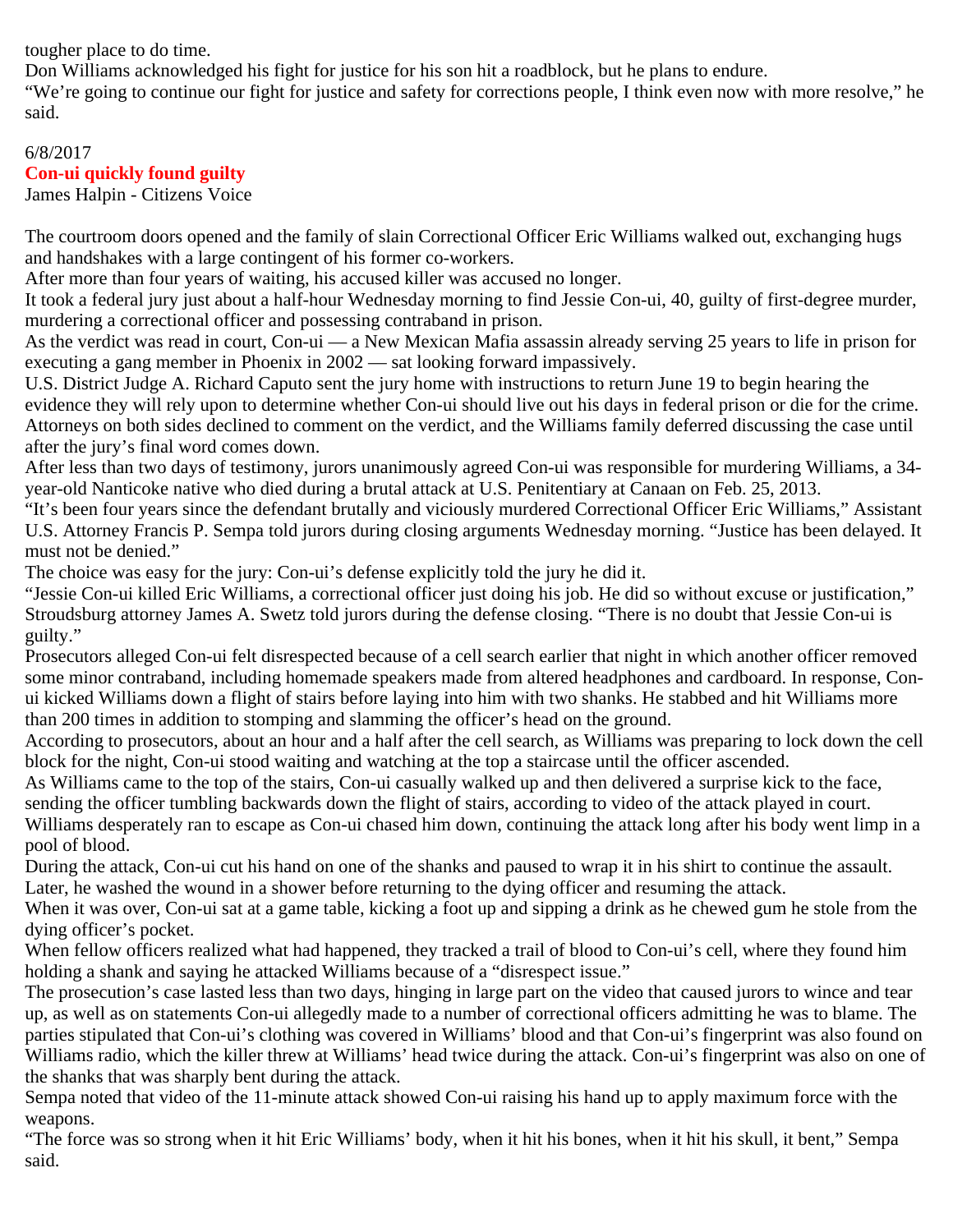There is no doubt Con-ui intended to kill Williams, he told the jury. The video shows Con-ui lying in wait to spring the trap and throwing Williams' radio — his "lifeline" — to the side as he continually stomps, slams and stabs the officer, he said.

While his attorneys chose not to challenge Con-ui's guilt in the case, they are preparing to mount a defense aimed at preventing him from getting the death penalty. Swetz noted during his closing that there is "more to" the case than what jurors have already heard.

Con-ui's attorneys have previously alleged a pattern of mistreatment of prisoners by federal Bureau of Prisons officers. Con-ui, they maintain, was generally a well-behaved inmate who snapped because "outrageous" conduct by correctional officers, including officers shredding their property, leaving open cans of tuna fish to rot behind the walls and beating inmates out of view of security cameras.

Prosecutors counter that far from being a respectful prisoner, Con-ui has a history of dozens of disciplinary actions ranging from refusing orders to stabbing another inmate, beating another inmate with a metal food tray and threatening a correctional officer who had just searched his cell.

#### 6/3/2017

## **Suspect in Nanticoke murder will stand trial**

James Halpin - Citizens Voice

The girlfriend of accused killer Antoine McNeal testified Friday that she drove him to the scene of the crime shortly before the slaying so he could buy marijuana.

Wakeelah Moore, 26, of Wilkes-Barre, said her on-again, off-again, married boyfriend, Antoine McNeal, had been texting someone as she drove him to West Church Street early on the morning of Jan. 18 so he could buy marijuana. After she parked along the side of the road, McNeal got out to meet someone while Moore waited in the car, she said. Within two or three minutes, McNeal came running back and jumped in the car, she said.

"He just said, 'They were shooting,'" said Moore, who denied hearing the shots or knowing to whom McNeal was referring.

Moore testified that she drove off, but that McNeal then discovered he dropped his cellphone. She circled back, but after a quick search they were unable to find it and left without it, she said.

McNeal, 33, of Wilkes-Barre, is awaiting trial on charges of criminal homicide, illegal possession of a gun, criminal use of a cellphone and tampering with evidence in the slaying of 20-year-old Brandon Smith, who was shot twice in the chest outside his family home on West Church Street.

Family members reported Smith had been texting someone on a flip phone around 1:40 a.m. that morning and that about 2 a.m., he had gone outside to meet someone, Trooper Edward Urban testified.

"He returned, running into the residence stating he had been shot," Urban testified.

Surveillance video taken from a nearby home showed a vehicle driving up and pulling over, followed by a person approaching the house, he said.

Someone else came out of the house and both people went to a van that was parked in front of the home, he said "You don't see anything happen for a short period of time, and then you see a flash in the area of the van," Urban said, adding that Smith then ran back inside the house.

A search of the property revealed marijuana and blood inside the van as well as several cellphones, he said. After consulting Smith's family, investigators quickly discovered something didn't add up.

"We realized there was one extra phone inside the van," Urban said.

Police traced the phone to McNeal, and discovered text messages showing the men had been discussing McNeal buying a quarter pound of marijuana from Smith the day of the shooting, he said. Smith, however, said all he had at the time was two ounces but that he could get more the next day, he said.

They agreed to meet at Smith's place and the text exchanges ended shortly before the murder took place, he said. One of McNeal's attorneys, John Donovan, argued the case should not move forward because prosecutors had not met their burden

"Mere presence is not enough in this case. He was not seen with a gun," Donovan said. "There are no eyewitnesses." Magisterial District Judge Donald L. Whittaker, however, bound all charges over for trial.

After the shooting, McNeal remained on the lam for several months. Police captured him in Wilkes-Barre in April, and he has been held at the Luzerne County Correctional Facility without bail since his arrest.

Moore is also awaiting trial on a charge of hindering the prosecution for allegedly harboring McNeal while he was wanted on the murder charge. She is free on \$75,000 unsecured bail with a formal arraignment set for June 29.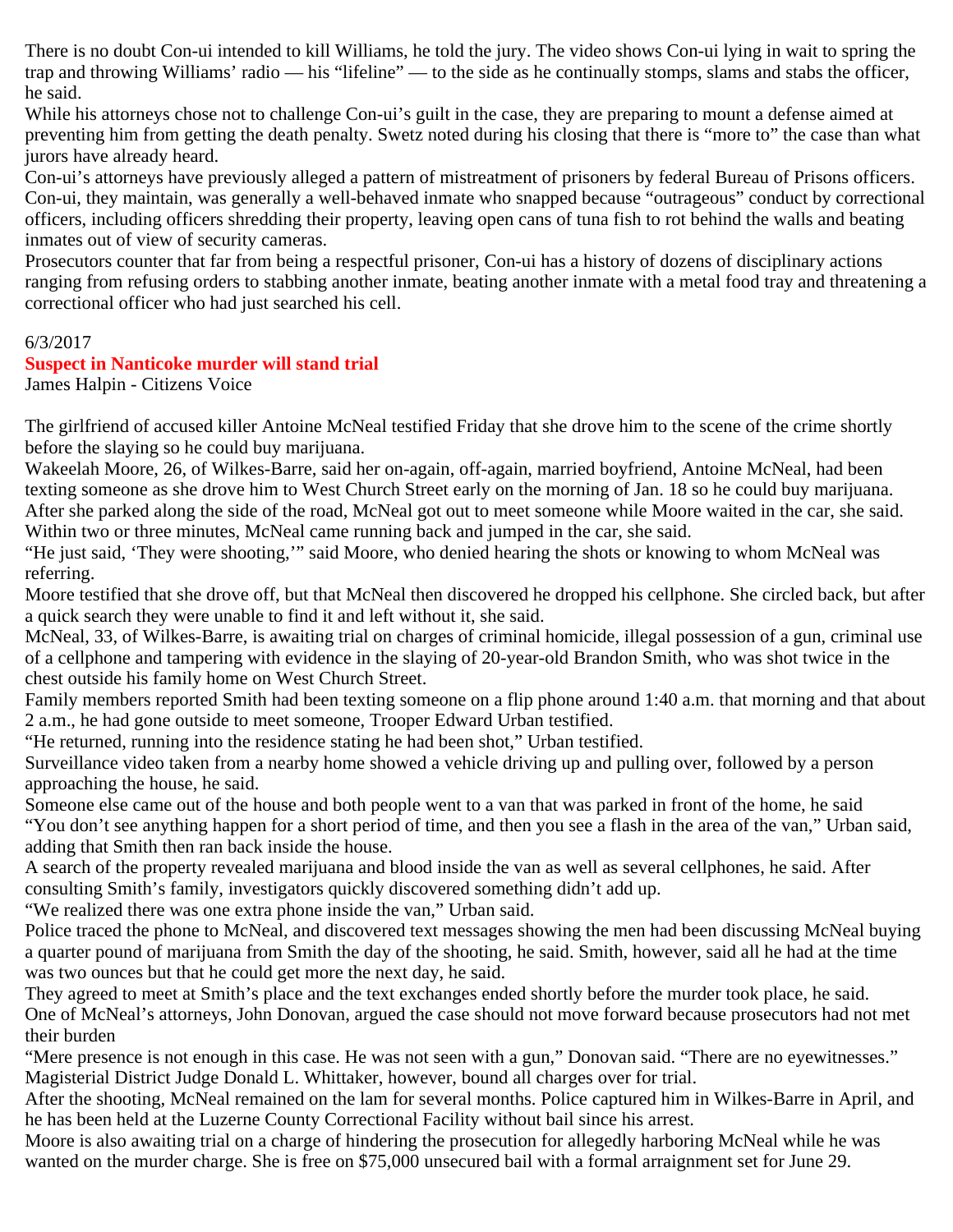## 6/2/2017

# **Nanticoke police secure grant for drug collection**

Citizens Voice

With the help of a program offered by CVS Pharmacy, Nanticoke police will be able to provide a safe place to dispose of medication.

In a Thursday press release, state Rep. Gerald Mullery, D-119, Newport Twp., announced the Nanticoke Police Department received a grant for a drug collection unit through the CVS Health Medication Disposal for Safer Communities Program.

The unit will be located in the lobby of the Nanticoke municipal building and provide "a safe and environmentally responsible way to dispose of unwanted, unused or expired medication, including controlled substances ... with no questions asked," according to the release.

The site will be open from 8:30 a.m. to 4:30 p.m. Monday through Friday.

## 5/18/2017 **NY fugitive caught in Nanticoke**

Sarah Scinto - Citizens Voice

City police located a fugitive on the run from the New York Police Department in the attic of an East Church Street residence.

Police said Nanticoke officers and members of the NYPD fugitive task force found Amair Bland, 20, of New York City, in the attic of 365 E. Church St. around 7 a.m. on Wednesday.

Bland was a fugitive wanted on weapons and drug violations, police said.

He was arraigned before Magisterial District Judge Michael Dotzel and remanded to Luzerne County Correctional Facility pending extradition to New York.

## 5/17/2017

## **Nanticoke duo heading to county court on drug charges**

tkellar@timesleader.com

Despite their attorneys being critical of evidence in the case, a Nanticoke duo is heading to county court on charges stemming from the discovery of drugs and cash at their residence after one of them was shot in December. Kenneth Powell, 30, and Courtney Padden, 27, appeared before District Judge Thomas Malloy for a hearing Wednesday. Police refiled the charges against Powell and Padden in March after the initial cases were tossed out due to legal challenges.

Malloy ended up sending Powell and Padden's drug charges to higher court.

Members of the Luzerne County Drug Task Force, along with police from Nanticoke and Newport Township, executed a search warrant at Powell's East Spring Street residence at approximately 9:45 a.m. Dec. 9, according to a criminal complaint. Neither Powell nor girlfriend Padden were at the home when the search occurred.

The warrant was executed the day after a shooting on the street outside the residence. Powell was the victim of that shooting. More than five months later, a suspect has not been named in that incident.

During the search, multiple items of contraband were seized, including large bags of suspected marijuana "well beyond what would be held for personal use," authorities stated. Cannabis liquid, digital scales and a bag of THC candy was also taken from the residence. THC is the active ingredient found in marijuana. A total of \$12,950 in cash was recovered, which investigators believe is proceeds from drug sales.

Detective Joseph Guydosh testified that all of the suspected drugs were taken to the State Police crime lab for analysis. But Padden's attorney, Peter Moses, pointed out that no field testing was done at the scene.

Moses also argued that only a small amount of marijuana, and no paraphernalia, was found in his client's room.

"There is nothing to indicate in this case that Courtney Padden was selling drugs," he said.

Meanwhile, Powell's defense lawyer, Joseph Sklarosky, argued that Det. Guydosh failed to establish other evidence in his case.

Both Moses and Sklarosky were optimistic as the cases moved to the county level.

"We're very confident moving forward," Moses said. "I don't think we can back down on this case. I think it's pretty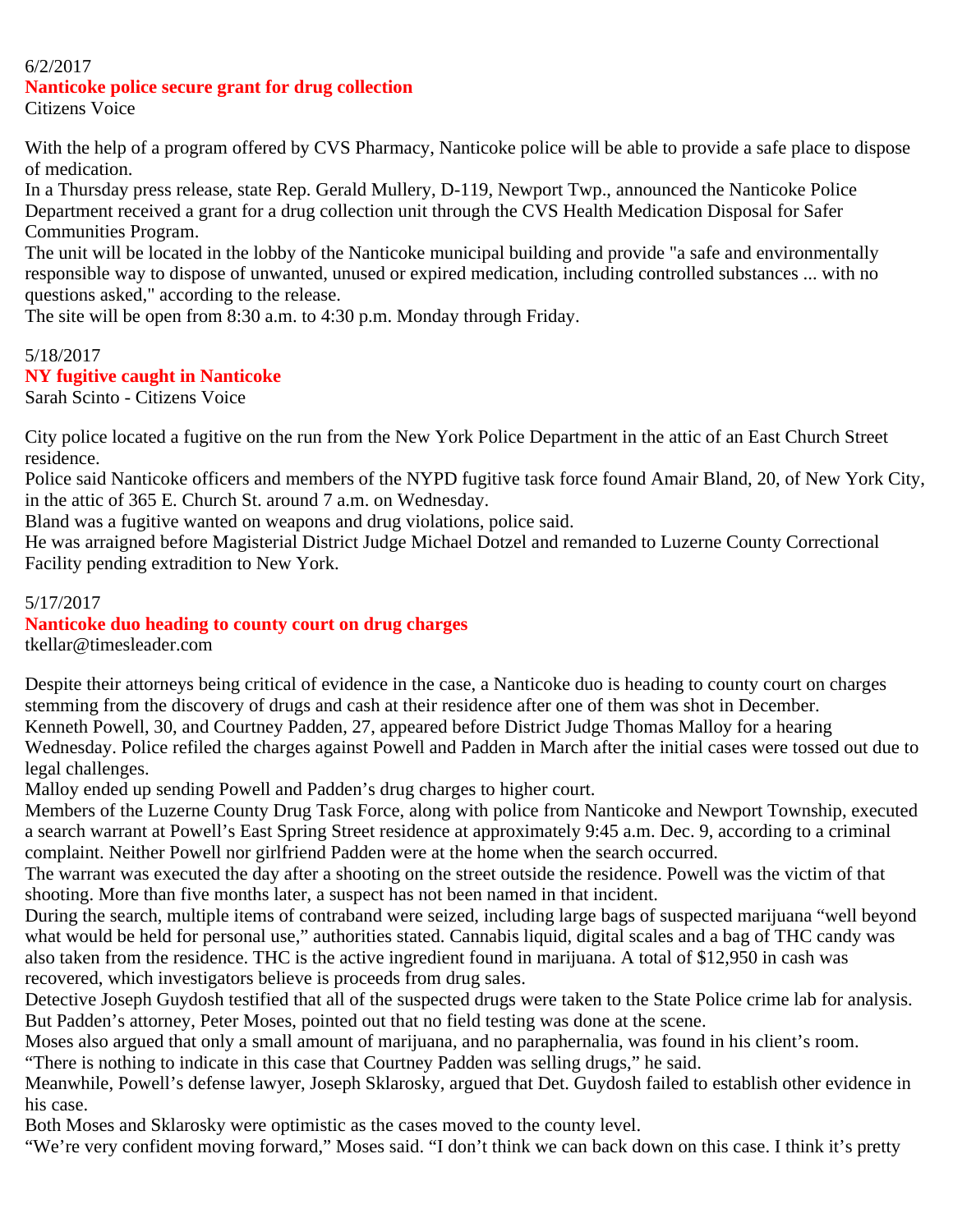clear that the commonwealth has really overstepped their grounds here."

Powell and Padden are scheduled for formal arraignments at 10 a.m. Aug. 3 in the Luzerne County Courthouse. They are each free on their own recognizance.

## 5/15/2017

## **Nanticoke man charged after allegedly shooting at another man**

tkellar@timesleader.com

A man is facing charges after police say he shot at another man during an argument.

Police said officers were dispatched to a reported shooting on Scott Street at 2:31 a.m. Monday. Upon arrival, a 30-yearold man reported to officers that he was arguing with Jeremy Battle, 27, of Nanticoke.

During the argument, Battle shot at the man but missed, according to police. No injuries were reported.

Battle was taken into custody without incident, and he faces charges of aggravated assault and recklessly endangering another person.

## 5/13/2017

# **Nanticoke arms dealer contests latest charges involving Russia export violations**

jdolinsky@timesleader.com

A Nanticoke arms dealer previously imprisoned for conspiring to export military equipment to Russia contested Friday a new set of federal charges alleging he again tried to send two riflescopes to an individual in Russia last year. Mark Komoroski, former manager of D&R Sports Center on 620 Fairchild St., pleaded not guilty to violating federal export laws and unlawfully possessing ammunition as a previously convicted felon at a hearing Thursday. He was released pending his next court appearance.

Komoroski, 54, tried to export two riflescopes to an individual in Russia in February and March 2016 without obtaining licenses required by federal law, the charges say. He was also allegedly in possession of more than 25,000 rounds of ammunition.

ds store was raided weeks later by federal customs agents and state law enforcement personnel, many of whom carried out bags of ammunition and boxes marked "evidence."

Komoroski challenged the latest charges Friday, saying D&R was authorized to store and sell ammunition following his release from federal prison in 2012 on similar charges. He said he was also permitted to sell riflescopes on eBay and other online sites, and noted the hundreds sold since his release shipped only within the U.S.

"How they got (to Russia), I don't have any idea," he said.

His attorney, Al Flora Jr., did not immediately return a message seeking comment.

The latest charges aren't the first of their kind leveled against Komoroski.

In 2010, he was sentenced to 32 months in federal prison for conspiring to illegally smuggle military equipment to Russia, including firearm magazines and rifle scopes. He was released in December 2012.

The latest charges carry a maximum of 30 years in prison.

Komoroski formerly managed the Nanticoke location while his brother, Theodore Komoroski, oversaw a second location in Bloomsburg that has since closed. Records show ownership of the Nanticoke storefront was transferred from Komoroski's father, Donald Komoroski, to Komoroski Realty in 2005.

Komoroski's co-defendant, Russian national Sergey Korznikov, was sentenced to six months in prison for his role in the conspiracy. Korznikov was involved with Tactica Ltd., a Moscow-based company that sells rifle optics, binoculars, boots, backpacks and other hunting and paramilitary equipment.

A search warrant affidavit filed in 2006 said authorities believed Komoroski had illegally exported hundreds of thousands of dollars of military equipment over a several-year period.

According to court records, officials discovered a \$68,428 purchase order for thermal-imaging devices from a Moscow, Russia-based company that listed Korznikov as its president.

Wire transfers going into the business' account were identified as coming from Rockman EOOD and Ibrahim Hajji, both deemed excluded parties by the Office of Foreign Assets Control, which enforces trade sanctions.

Rockman was owned by Sergey Bout, brother of Russian arms dealer and former KGB major Viktor Bout, who provided weapons to Liberian dictator Charles Taylor, rebel groups in Rwanda and the Taliban, according to court documents.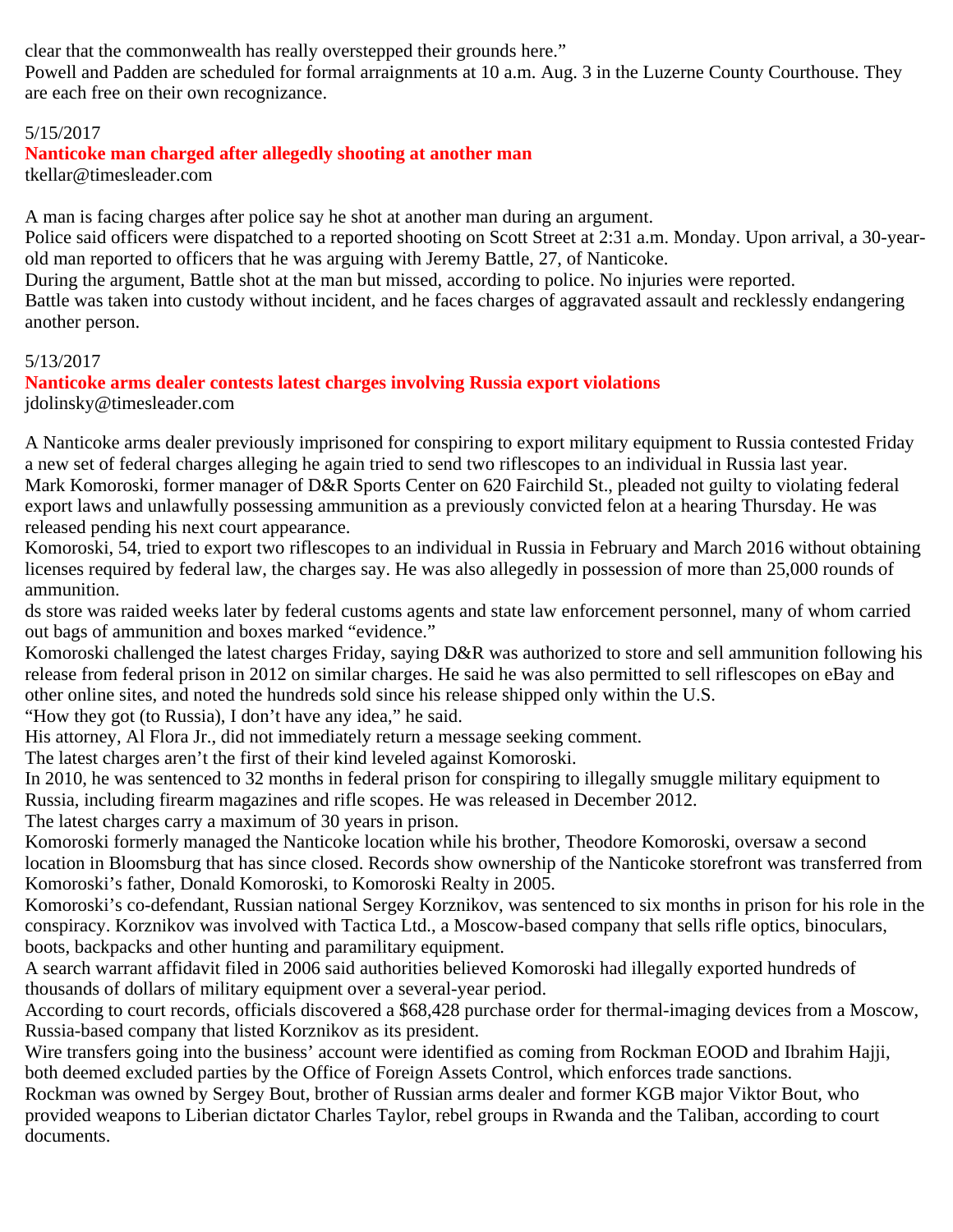# 5/13/2017

#### **Nanticoke weapons dealer hit with federal indictment**

James Halpin - Citizens Voice

For the second time, a city resident is accused of breaking federal laws by shipping weapons equipment overseas. A federal grand jury indicted Mark Komoroski, 54, this week on charges that he violated federal export laws and illegally possessed ammunition as a convicted felon.

Federal prosecutors allege that in February and March of 2016, Komoroski tried to export two rifle scopes to someone in Russia without having the licenses required under federal law. Komoroski, who owns D&R Sports Center at 620 Fairchild St., is a convicted felon who was found to be in possession of more than 25,000 rounds of ammunition, prosecutors said.

If convicted, Komoroski faces up to 30 years in prison for both offenses.

During an arraignment before U.S. Magistrate Judge Karoline Mehalchick on Thursday, Komoroski pleaded not guilty to the crimes. The judge allowed him to be released pending trial.

The charges stem from a May 2016 raid in which federal agents descended on the business Komoroski owns along with his brother and father — a business that was previously implicated in the illegal sale of restricted weapons overseas to buyers with connections to drug trafficking, espionage and terrorism.

Ten years earlier, in November 2006, agents raided the business amid allegations that it illegally sold and shipped \$247,854 of restricted items — rifles and related devices such as optics — to Russia, Kuwait, Germany and Japan without required export licenses.

Court documents filed in that case alleged money transfers to D&R for some purchases linked the store with "companies and individuals that the United States government has determined pose an unacceptable risk of being involved with or providing ... support to international narcotics trafficking, crimes against humanity/war crimes and/or terrorism."

Among them was Russian gun runner Viktor Bout, who helped provide weapons to Liberian dictator Charles Taylor, rebel groups in Rwanda, and the Taliban, according to court documents.

Komoroski was charged with conspiracy to defraud the federal government along with his business; and longtime customer Sergey Korznikov and his business, Tactica Ltd. — a Moscow-based business affiliated with an elite counterterrorism unit controlled by the Russian Federal Security Service, formerly known as the KGB.

The men pleaded guilty to the charge, with Komoroski being sentenced in July 2010 to 32 months in prison and Korznikov getting six months in prison. The charges against the businesses were dismissed.

Following that incident, D&R lost its firearms license, but remained open selling other items. The store remains open for business.

## 5/10/2017

#### **Case moving forward after controversial plea nixed**

James Halpin - Citizens Voice

A city man who nearly walked away with a sentence of time served for choking his ex-girlfriend in front of her young son, lost an appeal Tuesday that sought to reinstate an unauthorized plea deal that cut him a big break.

Joseph Michael Noss, 38, faces charges of aggravated assault, resisting arrest, simple assault and harassment for allegedly attacking his ex-girlfriend at a home on Loomis Street the afternoon of July 15, 2015. Prosecutors allege Noss choked her by hand before wrapping the wire to a video game controller around her neck and threatening to killer her. When police arrived, Noss took off running and had to be pepper sprayed into submission, according to prosecutors. The ruling Tuesday allows the case to move forward nearly two years after it began.

"I'm glad we'll finally have an opportunity to prosecute a very serious case of domestic violence," Assistant District Attorney Cara Solimine said in response to the opinion.

According to court records, the case derailed after Noss and his attorney, Assistant Public Defender John Donovan, arrived early for a preliminary hearing on Sept. 2, 2015, and told Magisterial District Judge Donald L. Whittaker they had reached a deal calling for Noss to plead guilty to a misdemeanor count of disorderly conduct in exchange for a sentence of time served.

Whittaker asked an arresting officer if she agreed, and Officer Kara Kroll - who at the time had only been on the force about two months - indicated she did. There was no discussion about whether prosecutors had signed off on the deal before Whittaker accepted the agreement, according to the documents.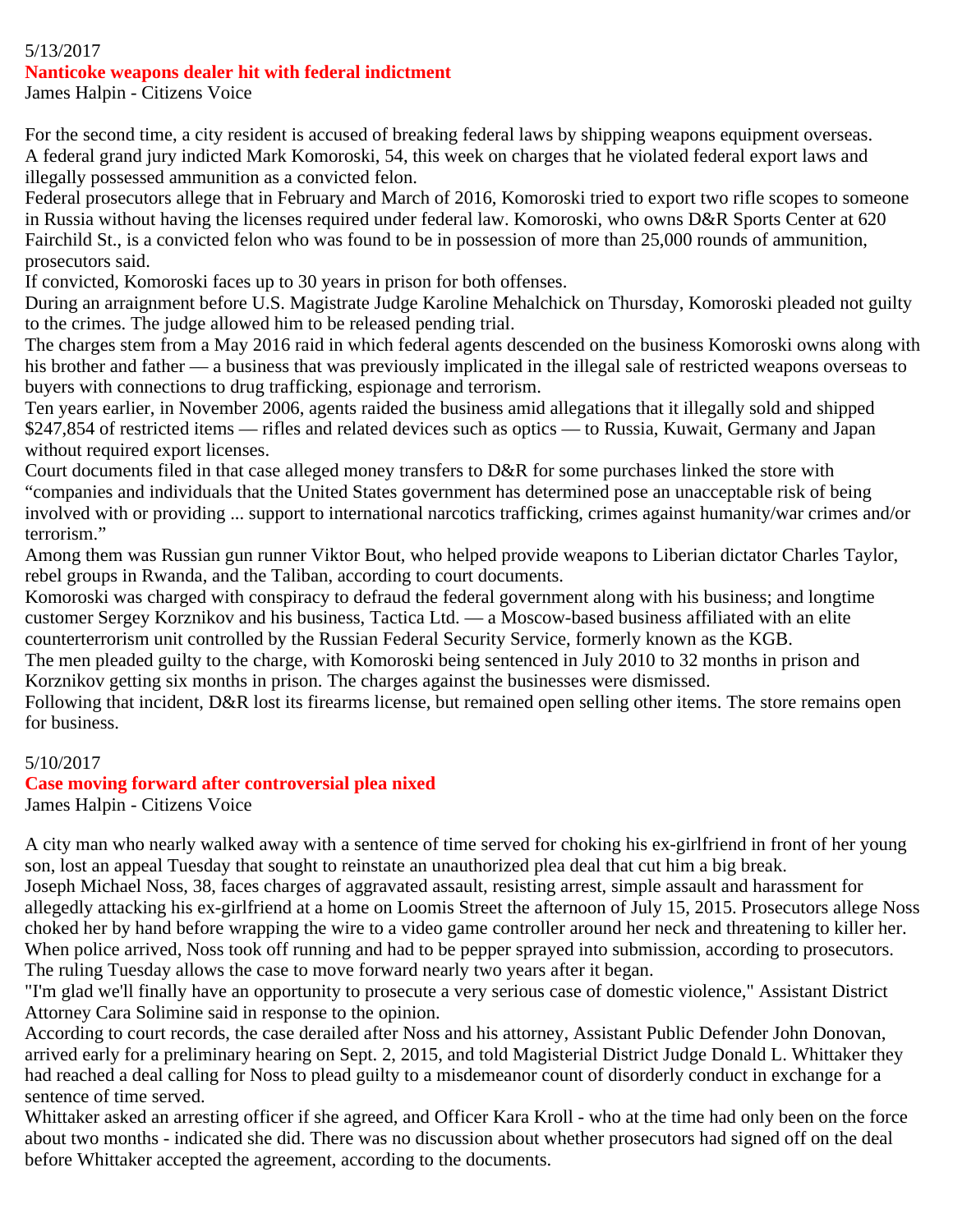When Solimine arrived for the hearing at the scheduled start time about a half hour later, she was informed the case had been resolved. Prosecutors subsequently filed a petition to vacate the plea, which Luzerne County Judge Tina Polachek Gartley granted.

Noss appealed that ruling, arguing Gartley improperly vacated his plea.

In their ruling Tuesday, a three-judge panel of the state Superior Court rejected Noss' claims, noting that magistrates can dispose of certain misdemeanor cases, but not in cases where the misdemeanor is the result of a reduced charge.

Prosecutors did not initially charge Noss with disorderly conduct, and because it was a reduced charge Whittaker did not have jurisdiction to accept the plea, the judges ruled.

The judges also rejected Noss' claim that Kroll was a "designee of the commonwealth," noting that Solimine had previously appeared in the case.

"Solimine was clearly the attorney for the commonwealth on this case, and there is no evidence that she authorized Officer Kroll to withdraw charges as her designee," the judges wrote. "Thus, Officer Kroll was not a designee of the commonwealth."

Court records show prosecutors refiled the charges against Noss in January 2016 - a case that has been on hold pending the result of his appeal.

In the meantime, Noss pleaded guilty in March 2016 to a count of simple assault after police alleged he pulled the hair of Tracy Ann Butka - identified in court documents as his "paramour" - as well as put a lit cigarette on her cheek and slapped her during an argument in May 2015.

Gartley sentenced him in that case to four to eight months in the Luzerne County Correctional Facility followed by a year of probation.

Records show he has since been released from custody and remains free on \$50,000 bond he posted in September in the pending assault case.

# 4/28/2017

#### **Woman accused of aiding suspect waives**

Sarah Scinto - Citizens Voice

A woman accused of hindering the apprehension of a homicide suspect waived a preliminary hearing on Thursday. Wakeelah Moore, 26, of Wilkes-Barre, faces charges of hindering apprehension after police said she harbored her boyfriend, Antoine McNeal, while he had an active warrant for his arrest in the homicide of Brandon Smith. McNeal is accused of shooting and killing the 20-year-old Smith outside Smith's family home on West Church Street in Nanticoke in January.

Police said Moore allowed McNeal to stay at her home at 320 E. Northampton St. for two days before police arrived to arrest him on April 19.

Police said Moore initially told police McNeal was not inside her house. She only allowed officers inside after they confirmed they had a warrant, according to a criminal complaint.

At a scheduled preliminary hearing before Magisterial District Judge Thomas Malloy, Moore waived a charge of hindering apprehension forward to county court. The prosecution withdrew several drug charges related to a police search of Moore's apartment during McNeal's arrest.

A formal arraignment was scheduled for June 29 at 10 a.m. at the Luzerne County Courthouse.

#### 4/26/2017

## **Assault charges dismissed against man involved in fatal 2013 crash**

Sarah Scinto - Citizens Voice

Assault charges against a man involved in a fatal 2013 crash were dismissed on Wednesday after the alleged victim declined to testify.

Tyler Duda, 20, will no longer face charges alleging he threatened his ex-girlfriend, Kaylee Grodzick,i with a knife, cut her finger and slashed the tires of a vehicle belonging to Imarl Daron Lee Wimbush.

Grodzicki declined to testify at Duda's preliminary hearing Wednesday before Magisterial District Judge Donald Whittaker. The judge dismissed the charges against Duda.

Duda previously served time on juvenile vehicular homicide charges stemming from a fatal crash in July 2013. Duda, 16 at the time, admitted to taking his mother's car for a joyride and crashing into 59-year-old Nickolas Zurilla at 72 mph on a residential Nanticoke street, severing the man's legs and torso before crashing into a house 467 feet from where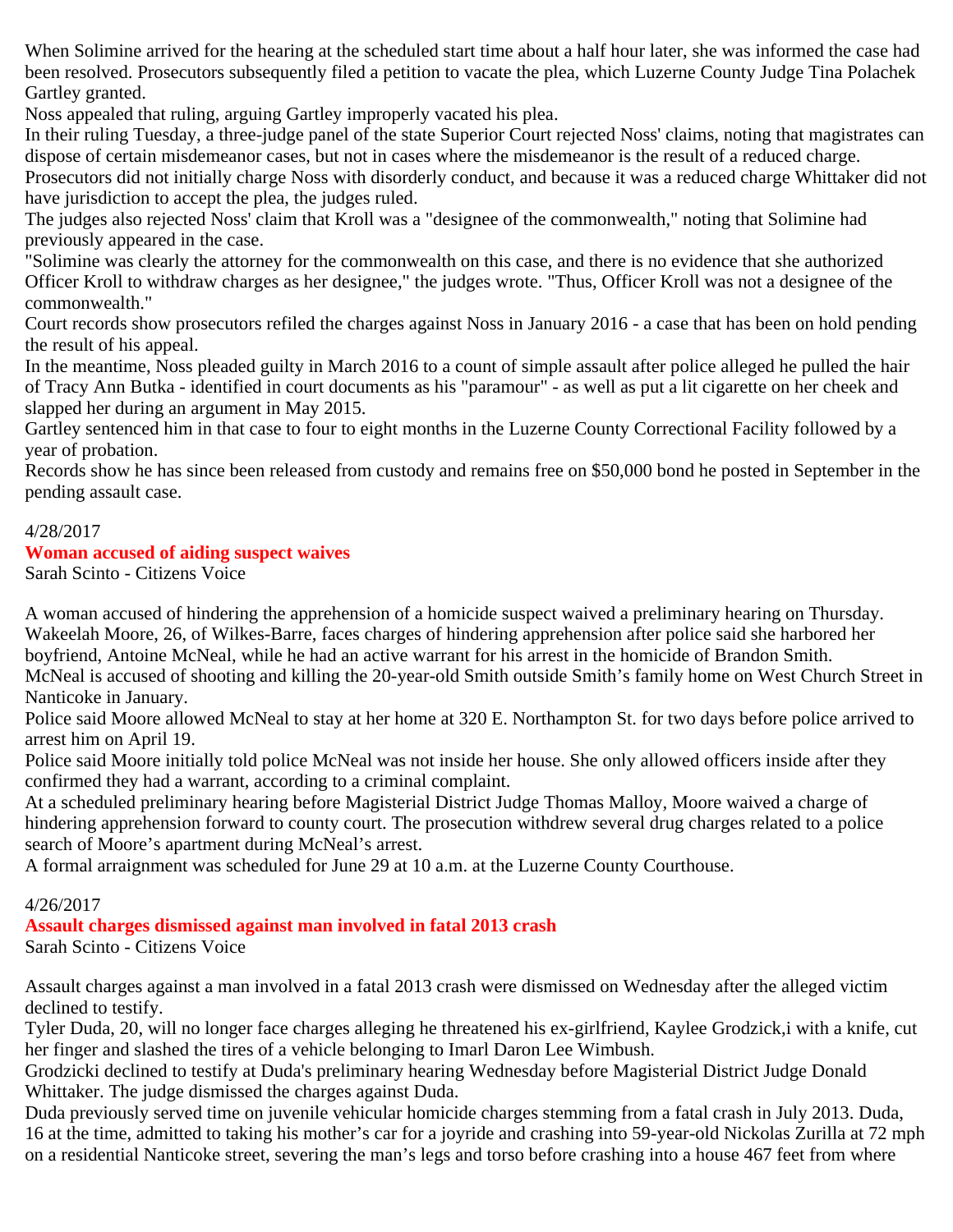Zurilla had been crossing the street.



#### 4/21/2017

**Police secure warrant for alleged school computer thief** mbuffer@citizensvoice.com

Nanticoke police have secured a warrant for Enrique Bacilio, 19, for allegedly stealing more than \$30,000 worth of computers from Greater Nanticoke Area High School in June 2016.

Nanticoke police have secured an arrest warrant for a 19-year-old man accused of stealing computers valued at \$33,174 from Greater Nanticoke Area High School in a June 2016 burglary, according to a police news release.

Enrique Bacilio, 19, is the suspect, and his last known address is 160 Midland Ct., Wilkes-Barre, police said. The burglary occurred between June 22 and June 23, 2016.

Bacilio is also wanted by the Luzerne County Sheriff's Department for failing to appear in court relative to a May 2016 arrest in

Nanticoke for simple assault, police said.

In June 2016, police reported someone broke into two classrooms on the west side of the high school by breaking a classroom window and took 30 laptop computers from each classroom, as well as one desktop computer. The laptop computers were "HP Probook 440 G1 Notebook" units. Officers also recovered evidence left at the crime scene, including an article of clothing and a pair of copper pliers.

Bacilio has lived in Texas, New York and Pennsylvania and may be in the Wilkes-Barre area, police said. Anyone with information about Bacilio's whereabouts is asked to contact Nanticoke police at 570-735-2200 or the Luzerne County Sheriff's Department by dialing 911.



## 4/20/2017

## **Nanticoke homicide suspect from January found in W-B, arraigned Man wanted for shooting in Nanticoke**

tkellar@timesleader.com - mmizenko@timesleader.com

Police have charged a Wilkes-Barre man with what they believe was a drugrelated murder in Nanticoke.

Antoine William McNeal, 32, was taken into custody at 320 E. Northampton St. about noon Wednesday.

Wakeelah Nimat Moore lived at the East Northampton address where McNeal was located. Moore was arrested herself for hindering apprehension and drug offenses.

McNeal is accused of shooting 20-year-old Brandon Smith outside of a residence at 185 W. Church St. in Nanticoke on Jan. 18.

Smith, who died of multiple gunshot wounds, is believed to have known McNeal. According to a criminal complaint:

Luzerne County 911 received a call around 2 a.m. Jan. 18 from Tina Letavish

about the shooting. Smith was pronounced dead at 3 a.m. at Geisinger Wyoming Valley Medical Center. Letavish, the victim's mother, told police Smith was texting on his flip phone on a couch near the front door when he went outside around 2 a.m. When he came back inside, he ran to the kitchen yelling "they shot me" before falling to the floor.

Investigators examining the phone found a text trail between Smith and an unknown number arranging what appeared to be a drug deal.

Police later met with Jacqulynn Moore, of South Hancock Street, Wilkes-Barre, who confirmed the unknown number belonged to her daughter, Wakeelah.

Wakeelah told police McNeal was her boyfriend and he was texting about receiving marijuana. She said she and McNeal drove to Nanticoke the night of the murder. Wakeelah, who was driving the car, parked on Fairchild Street.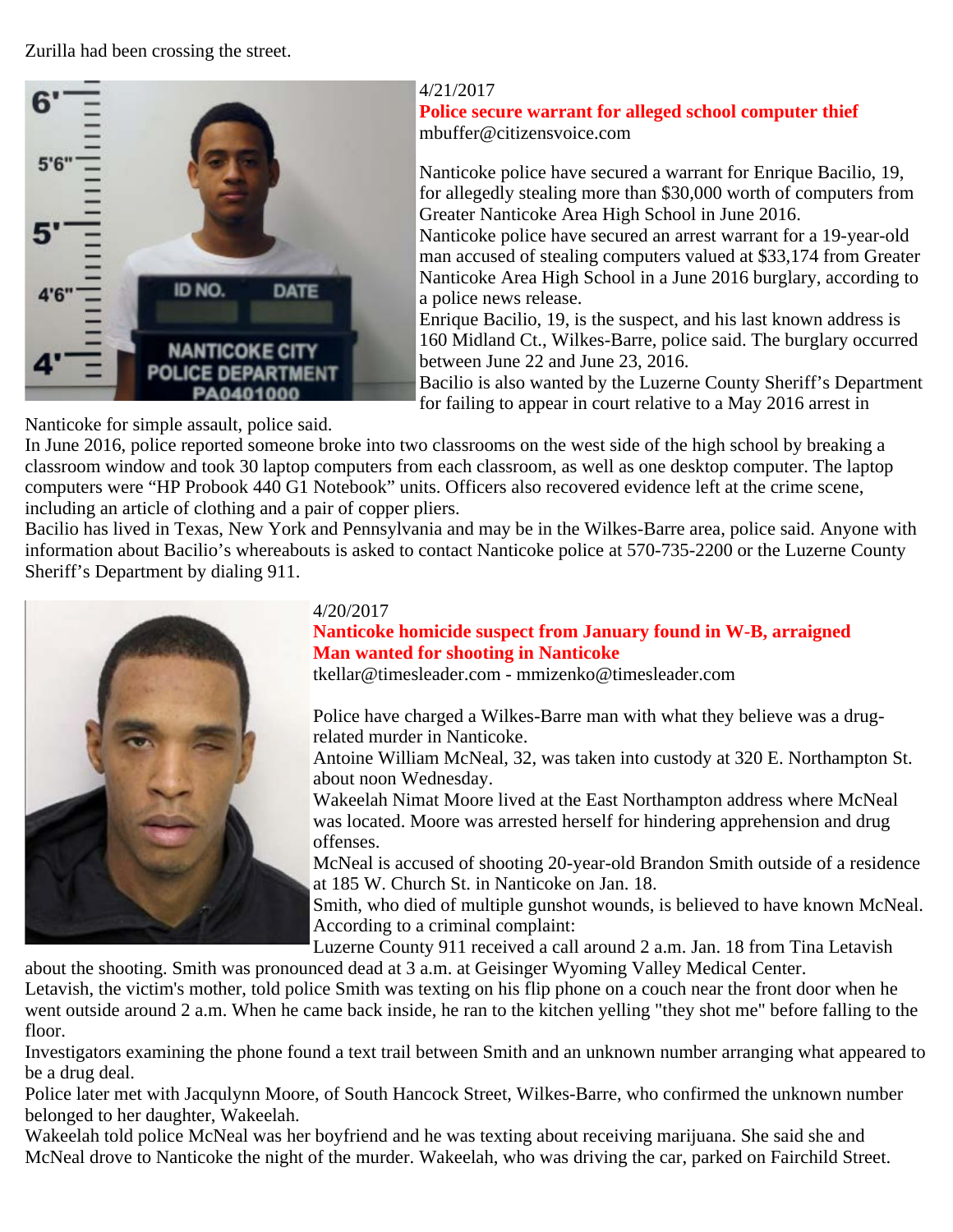About two to three minutes later, McNeal told her "we gotta get out of here, they are shooting."

Wakeelah said she owned a .38-caliber revolver, but misplaced the firearm.

Police determined Smith was actually shot inside Letavish's white Chrysler Town and Country van.

Pot plants

U.S. Marshals, State Police, and Wilkes-Barre City police were seen going in and out of the East Northampton residence before bringing McNeal and Moore out in handcuffs.

Here's what authorities said happened when they knocked on the door of Moore's apartment late Wednesday morning: Moore initially denied she knew where McNeal was.

But when officers told her there was an active warrant for him, she let them inside and they found McNeal hiding behind a bedroom door.

Officers also found six marijuana plants in the bedroom closet.

Moore later said McNeal called her Monday from a blocked number asking to come to her residence. He was there from 10 p.m. Monday until he was apprehended.

Moore also said the plants were hers but she was not selling marijuana.

Due to the homicide charge, McNeal was locked up with no bail at the Luzerne County Correctional Facility. His preliminary hearing is set for 1 p.m. April 26.

Moore was sent to Luzerne's lockup for lack of \$75,000 bail. She has a preliminary hearing 9 a.m. April 27 in front of District Judge Thomas Malloy in Wilkes-Barre.

Court records show McNeal has a history of drug convictions.

In 2008, he was sentenced to 11 to 23 months for pleading guilty to a criminal conspiracy charge.

He received a 21- to 41-month state prison term in April 2015 on one count of delivery of heroin and two counts of providing false identification to law enforcement. He was paroled May 5, 2016, records show.

## 4/20/2017

# **Woman arrested with Antoine McNeal charged with hindering law enforcement**

mmizenko@timesleader.com

A woman arrested Wednesday with Antoine McNeal has been charged with hindering police and drug offenses. Wakeelah Nimat Moore, of East Northampton Street, was arraigned in front of District Judge Donald Whittaker. McNeal, 32, was arraigned by video earlier Wednesday on charges of criminal homicide and related counts. He is accused of shooting 20-year-old Brandon Smith outside a residence at 185 W. Church St. in Nanticoke on Jan. 18. According to a criminal complaint:

Moore, 25, opened the door of her second-floor apartment at 11:25 a.m. Wednesday for State Police, U.S. Marshals and Wilkes-Barre City police. The officers were searching for McNeal.

When she was asked about McNeal's whereabouts, she told police "he is not here."

But when officers told her there was an active warrant for McNeal, she let them inside and they found McNeal hiding behind a bedroom door.

Officers also found six marijuana plants in the bedroom closet.

Both Moore and McNeal were taken to state police barracks in Wyoming, where Moore provided a statement.

She said McNeal called her Monday from a blocked number asking to come to her residence. He was there from 10 p.m. Monday until he was apprehended.

Moore also said the plants were hers but she was not selling marijuana.

Moore was sent to the Luzerne County Correctional Facility for lack of \$75,000 bail. She has a preliminary hearing 9 a.m. April 27 in front of District Judge Thomas Malloy in Wilkes-Barre.

## 4/19/2017

**Police arrest suspect in Nanticoke homicide from January Breaking News, Local**

tkellar@timesleader.com

Police have arrested a city man in connection with a fatal shooting that happened in Nanticoke in January. Antoine William McNeal, 32, was taken into custody from 320 East Northampton St. shortly after noon Wednesday. He is accused of shooting 20-year-old Brandon Smith outside of a residence at 185 West Church St. in Nanticoke on Jan. 18.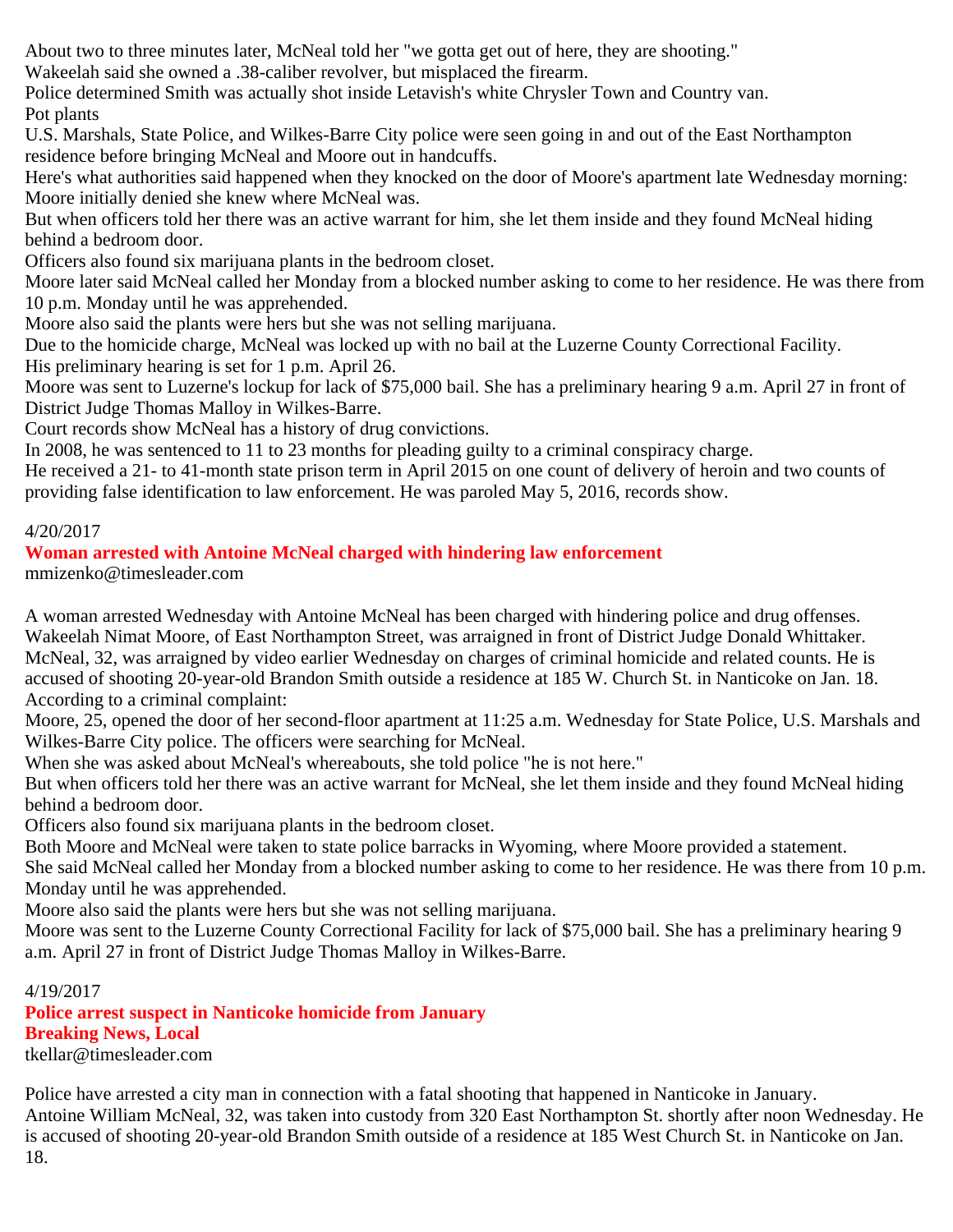U.S. Marshals, Pennsylvania State Police, and Wilkes-Barre City Police Department officials could be seen going in and out of the residence before bringing McNeal and a woman out in handcuffs.

Smith, who died of multiple gunshot wounds, is believed to have known McNeal prior to the shooting. Officials said they believe the homicide was drug-related.

Court records show McNeal has a history of drug convictions.

In 2008, he was sentenced to 11 to 23 months for pleading guilty to a criminal conspiracy charge.

He received a 21- to 41-month state prison sentence in April 2015 from Judge Fred A. Pierantoni III on one count of delivery of heroin and two counts of providing a false identification to a law enforcement officer. He was paroled May 5, 2016, records show.

McNeal is expected to be arraigned sometime today, Trooper Edward Urban said.

# 4/15/2017 **Crash victim's family questions leniency**

James Halpin - Citizens Voice

Nearly four years after Tyler Duda ran down a Marine Corps veteran crossing the street, he made headlines again for another violent crime this week — and his first victim's family still can't believe the leniency he got last time. "I said from day one he's either going to harm someone again or kill someone," said Nanticoke resident Diane Washik, the sister of 59-year-old victim Nickolas Zurilla. "They gave him a second chance, and he's not even grateful for it." As a 16-year-old boy, Duda was charged as an adult with third-degree murder and faced up to 40 years in prison for plowing into Zurilla as he crossed a residential street in Nanticoke in July 2013. Duda, who had taken his mother's car for a joyride, was doing 72 mph and severed Zurilla's legs and torso before crashing into a house 467 feet away. "This was a horrifying thing that happened to my brother," Washik said. "He was severed and everything, and there's no remorse from this kid. There's no remorse at all."

The possibility of Duda seeing significant prison time disappeared after Luzerne County Judge Lesa S. Gelb moved his case to juvenile court, saying Duda deserved a chance at rehabilitation and didn't belong in a "criminal setting." Duda admitted guilt to vehicular homicide charges and Luzerne County Juvenile Court Judge William Amesbury sent him to the North Central Secure Treatment Unit, a juvenile detention center on the grounds of Danville State Hospital in Montour County.

During that time, Duda's science teacher, 47-year-old Melissa A. Brindisi, was accused of having sex with him twice in a basement storage room, according to a report in The Sunbury Daily Item. Court records show Brindisi was later acquitted at trial on the charges.

Less than a year after being sent to the facility, Duda had a home pass to check out a Williamsport college. Although supervisors described Duda as "passive-aggressive" and "doing whatever he could do to annoy staff," probation officers said during a March 2015 hearing they had no opposition to Duda getting "acclimated back into the community." Juvenile court records are secret, but Washik said she thought Duda ended up serving about a year and a half for the crime.

Duda, now 20, faces charges for a violent crime yet again in his young life following an incident Wednesday when he allegedly pulled a knife, accusing Imarl Daron Lee Wimbush of sleeping with his ex-girlfriend, Kaylee Grodzicki. Duda cut Grodzicki's finger before slashing a tire on Wimbush's car and pouring a beer into the vehicle in the Luzerne County Community College parking lot, according to police.

After police filed assault and harassment charges, Duda was released from the Luzerne County Correctional Facility on Thursday when his mother, Lori Ann Duda, posted \$2,000 bail.

Lori Ann Duda did not immediately return a message seeking comment Friday.

Washik said Friday she was upset to hear about Duda's new charges and that she feels "justice hasn't been served from day one." She questioned why Gelb was not more stern when dealing with Duda and said she thinks he should have gotten a much stiffer penalty.

"I don't understand how this whole system could work like this. ... I just don't understand how this kid is just walking around like this," Washik said, saying she fears the system will again show leniency to Duda. "God forbid, I just hope somebody doesn't get killed again."

Gelb said Friday court rules prohibit her from commenting on the case.

# 4/14/2017 **Man involved in fatal crash facing assault charges**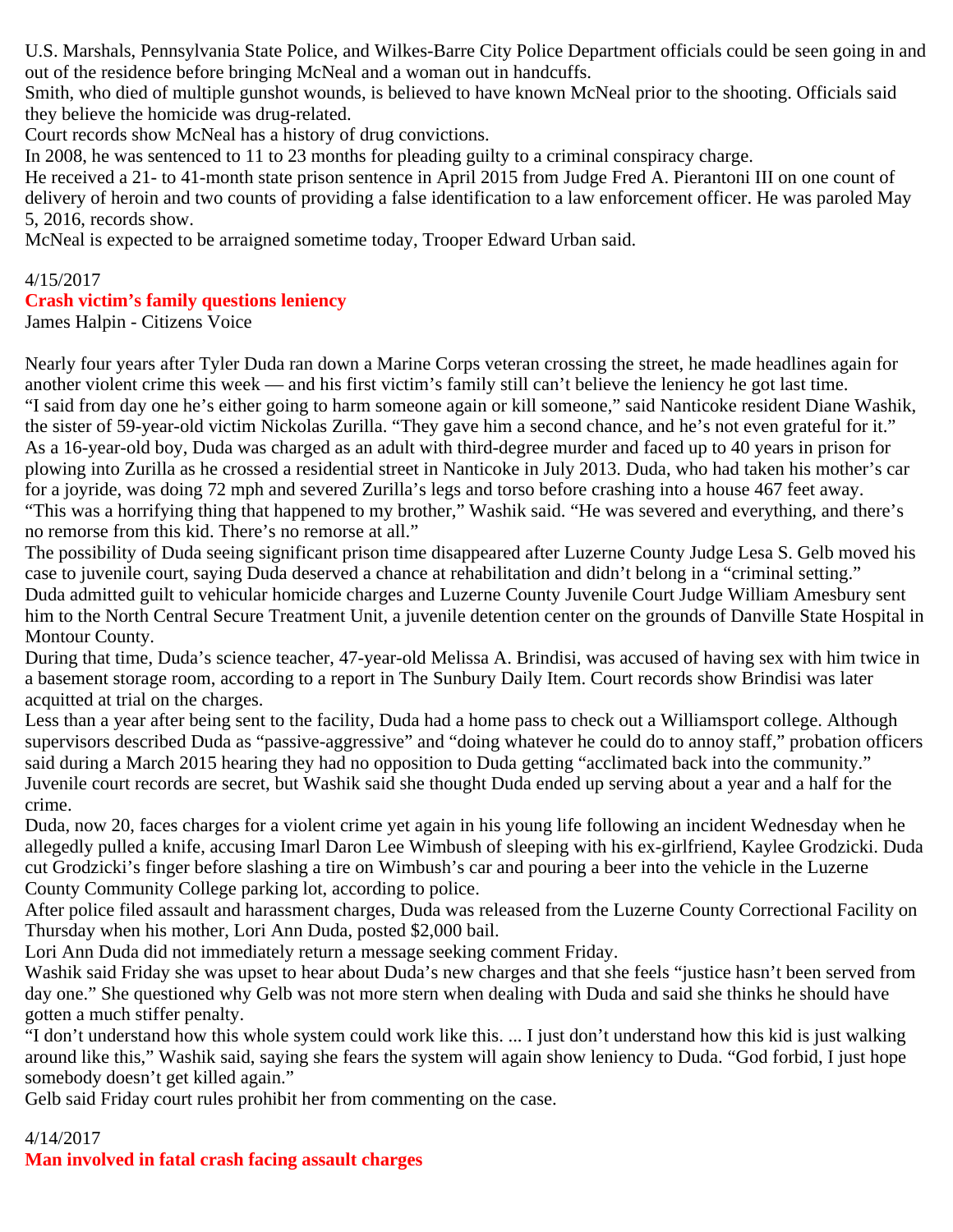sscinto@citizensvoice.com

Police charged a man involved in a fatal 2013 crash with assault after he allegedly threatened a woman with a knife. Tyler Duda, 20, of Nanticoke faces charges of simple assault and harassment after a domestic dispute in the Luzerne County Community College parking lot on Wednesday, a criminal complaint states.

Duda previously served time on juvenile vehicular homicide charges stemming from a fatal crash in July 2013. Duda, 16 at the time, admitted to taking his mother's car for a joyride and crashing into 59-year-old Nickolas Zurilla at 72 mph on a residential Nanticoke street, severing the man's legs and torso before crashing into a house 467 feet from where Zurilla had been crossing the street.

After pleading guilty to those charges, Duda spent time in a juvenile treatment facility in Danville.

Nanticoke police said Duda got into an argument with Imarl Daron Lee Wimbush and Kaylee Grodzicki, Duda's exgirlfriend. Duda accused Grodzicki of sleeping with Wimbush, became "irate" and pulled out a knife, according to a criminal complaint.

Grodzicki told police she pushed Duda away and he pushed back, swinging the knife toward her. Duda's knife cut Grodzicki's left ring finger, police said.

The complaint states Duda then slashed the rear, driver's side tire of Wimbush's car and poured a beer into the vehicle. Wimbush and Grodzicki fled the area and called 911 from another location.

Police arrested Duda at his residence on Union Street. He was charged with simple assault, harassment and disorderly conduct and arraigned Thursday morning before Magisterial District Judge Joseph Halesey.

A preliminary hearing was scheduled for April 26 at 1 p.m. before Magisterial District Judge Donald Whittaker.

#### 4/14/2017 **12 indicted on drug charges** Eric Mark - Citizens Voice

A federal grand jury indicted a dozen Luzerne County residents on drug trafficking charges last month, according to the U.S. Department of Justice.z

The indictments were issued in federal court in Scranton on March 28 and unsealed this week, after the defendants had been arrested, the Justice Department said in a news release.

The defendants face drug trafficking and firearms offenses, the news release states.

Defendants identified by the Justice Department include:

- **Edirso De Leon Frias, 25, of Nanticoke.**
- Nathaniel Murphy, 41, of Wilkes-Barre.
- Roy Seabrook, 43, of Wilkes-Barre.
- Ruth Reyes-Maldonado, 32, of Wilkes-Barre.
- **Joel Contreras, 25, of Nanticoke.**
- Alhagie Samba, 49, of Wilkes-Barre.
- Adrian Rivera, 40, of Wikes-Barre.
- Jerrod Curtis, 33, of Wilkes-Barre.
- Nelson Soto, 42, of Wilkes-Barre.
- Juan Roman-Polanco, 31, of Avoca.
- Luis Enrique Martinez Ortiz, 25, of Wilkes-Barre.
- Jose Ramon De Leon-Pineda, 33, of West Hazleton.

The defendants are charged with conspiracy to distribute and possession with the intent to deliver cocaine and heroin, the news release states.

**De Leon Frias is also charged with possession of a firearm in furtherance of a drug trafficking crime,** while Roman-Polanco is also charged with possessing a firearm as a convicted felon, according to the Justice Department. The indictments stemmed from a Justice Department initiative "to combat the nationwide epidemic regarding the use and distribution of heroin," the news release states.

Law enforcement agencies that participated in the investigation included state police, Wilkes-Barre police and the federal Drug Enforcement Agency.

4/7/2017 **Man faces charges after drug bust in Nanticoke**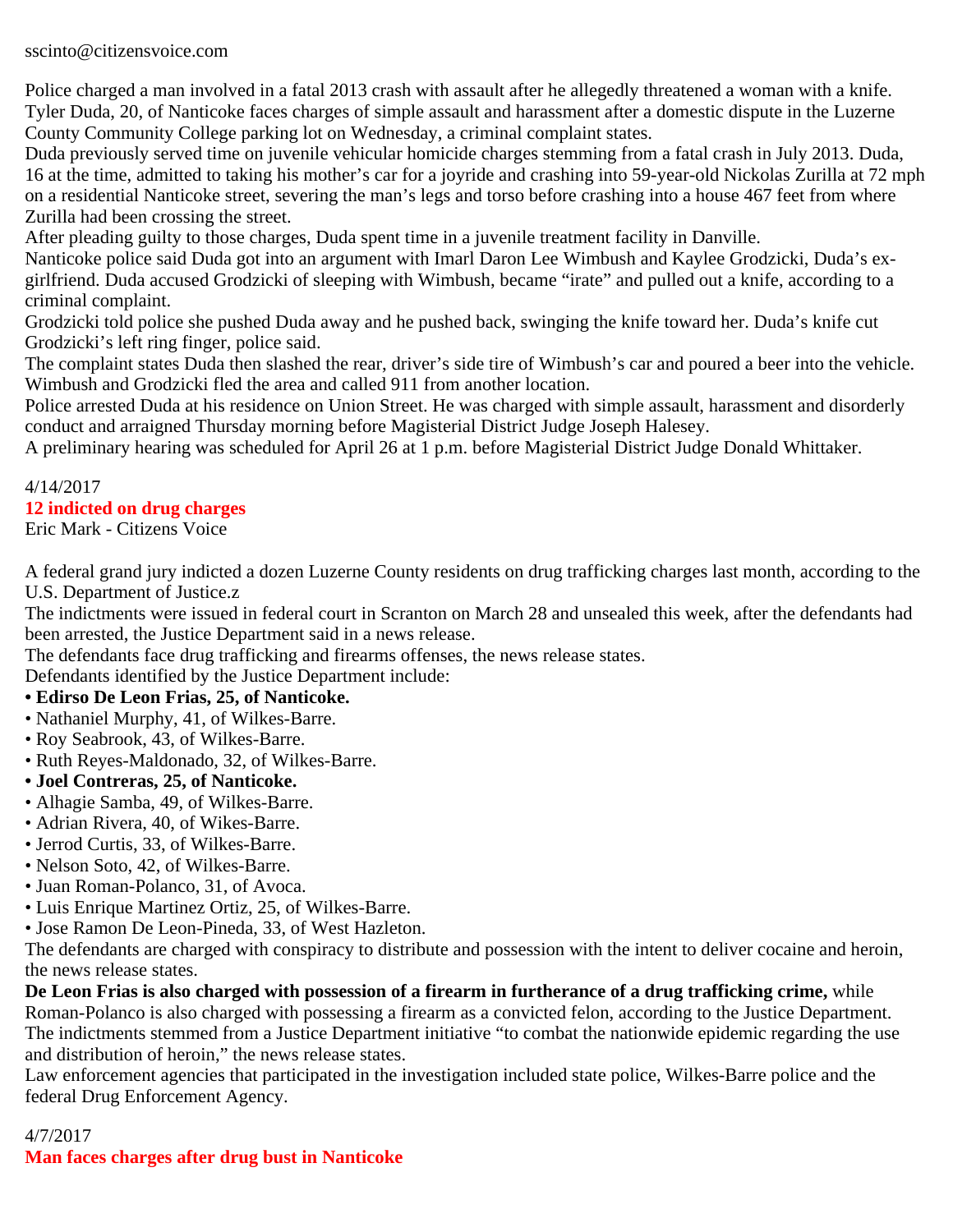Sarah Scinto - Citizens Voice

Bomb squad members responded to a Nanticoke home on Wednesday after police discovered two explosives while searching the home for drugs.

Nanticoke police and other departments searched 347 Hanover St., Apt. 5, around 4:10 p.m. Wednesday. The resident, Brandon George Sirak, was arrested following the search.

Police found 150 bags of suspected heroin, drug paraphernalia and over \$500 in cash.

Sirak was charged with three counts of manufacturing, delivering or possession of a controlled substance, intentional possession of a controlled substance and use or possession of drug paraphernalia.

Officers also found two explosive devices and cordoned off the area for more than two hours while members of the Scranton Bomb Squad removed them. Nanticoke Police Chief Thomas Wall said responding officers found two cylindrical objects "about the size of an empty paper towel roll," with fuses protruding from the ends.

Sirak was arraigned on Thursday morning before Magisterial District Judge John Hasay. A preliminary hearing was scheduled for 1 p.m. on April 12 before Magisterial District Judge Donald Whittaker.

#### 3/28/2017

## **Police: Investigation led to arrest of man wanted in Ohio**

tkellar@timesleader.com

What was initially a criminal mischief investigation resulted in police arresting a man wanted by authorities in Ohio. Police said officers were conducting the criminal mischief investigation at 6:55 p.m. Sunday at 27 Hill Street. Officers encountered Luis Miguel Torres-Rodriguez, 21, and learned he had a warrant for his arrest in Ohio for charges of kidnapping, felonious assault, aggravated menace, and burglary.

Torres-Rodriguez was taken into custody without incident. Police later discovered Torres-Rodriguez was allegedly using an alias.

Torres-Rodriguez was subsequently charged with false identification to law enforcement and being a fugitive from justice. He was remanded to the Luzerne County Correctional Facility for overnight arraignment.

Officers from Wilkes-Barre City Police Department and the Cuyahoga County Sheriff's Department in Ohio assisted.

## 3/18/2017

## **West Nanticoke man gets up to 10 years for robbery**

James Halpin - Citizens Voice

A West Nanticoke man accused of robbing a man during a comic book sale was sentenced Friday to serve up to 10 years in prison.

Joshua Ruchinski, 27, was ordered to serve five to 10 years in prison for robbery, as well as for a count of theft in a separate case. Luzerne County Judge Michael T. Vough imposed the sentence, ordering Ruchinski to pay nearly \$1,500 in restitution. Prosecutors alleged Ruchinski pulled out a knife and demanded money as he sat with a Shickshinny man in a car parked in front of a Slope Street home where Ruchinski said the comic books were stored.

When the man resisted, Ruchinski pulled out a gun and again demanded money, prosecutors said. The man continued to resist, so Ruchinski grabbed the man's car keys and cellphone and ran off, according to prosecutors. Vough ordered Ruchinski sent to state prison as soon as possible.

#### 3/9/2017

# **Nanticoke duo arraigned on drug charges**

mmizenko@timesleader.com

The Nanticoke police have refiled the case against Kenneth Edward Powell and Courtney Claire Padden, attorneys say. Powell, 30, and Padden, 26, had a preliminary arraignment Wednesday on drug charges stemming from a search warrant following a shooting on Dec. 8, of which Powell was the victim.

The pair previously had a preliminary arrangement, but Padden's attorney, Peter Moses, said there were motions made because the police department didn't have a prima facie case.

"The commonwealth decided to refile," Moses admitted.

According to the criminal complaint: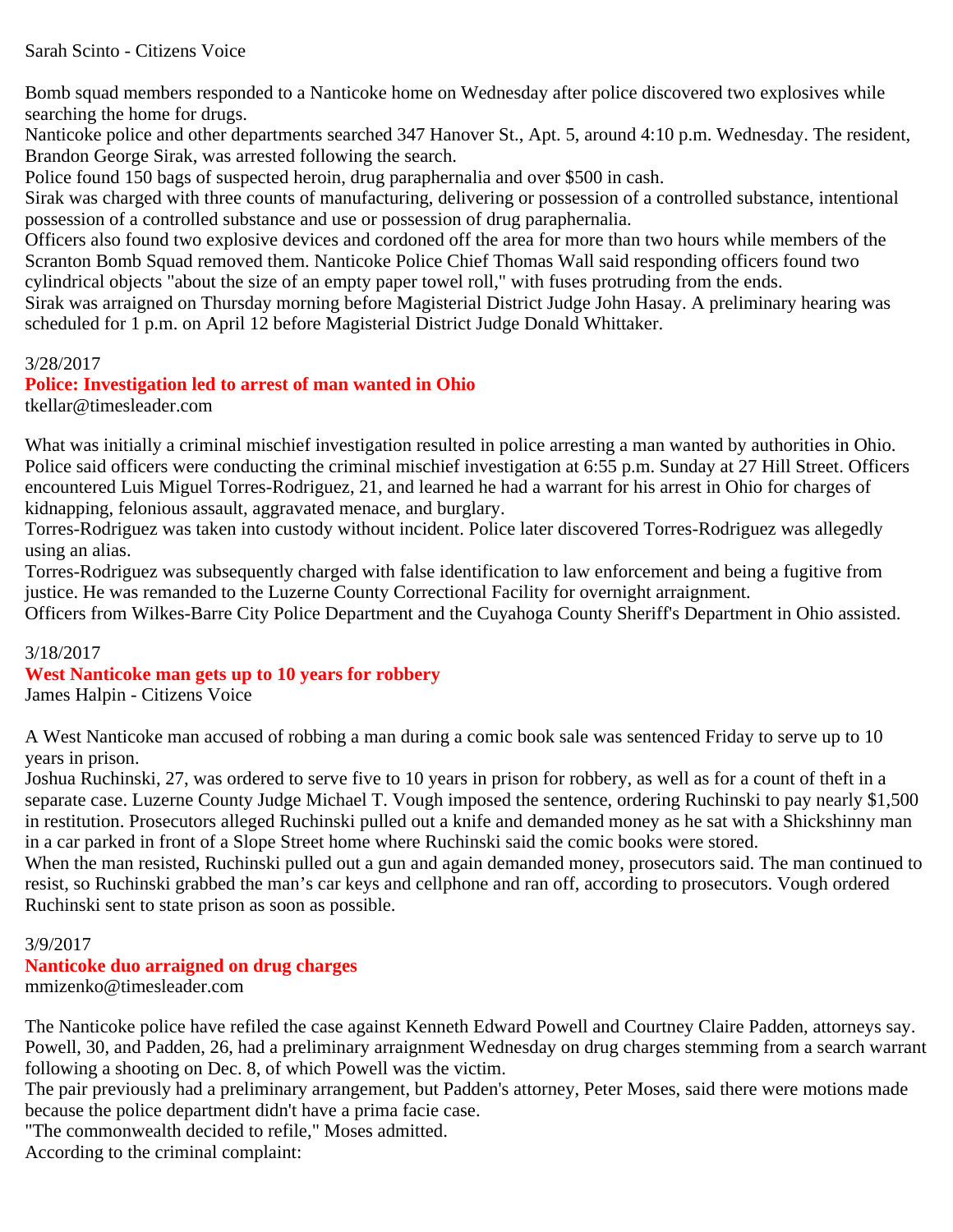Members of the Luzerne County Drug Task Force, along with police from Nanticoke and Newport Township, executed a search warrant for Powell's East Spring Street residence at approximately 9:45 a.m. on Dec. 9. Neither Powell nor his girlfriend, Padden, were at the home when the search occurred.

Investigators allege that during the search, multiple items of contraband were seized, including large bags of suspected marijuana "well beyond what would be held for personal use." Cannabis liquid, digital scales and a bag of THC candy was also taken from the resident. THC is the active ingredient found in marijuana. A total of \$12,950 in cash was recovered from the residence, which investigators believed was attained through drug sales.

Court papers indicated Powell and Padden were each arraigned before District Judge Donald Whittaker on charges of manufacture, delivery or possession with intent; conspiracy to manufacture; possession of a controlled substance; and use or possession of drug paraphernalia.

Moses said Padden was released on personal recognizance, and court papers indicate Powell was released under the same conditions.

The duo will have a preliminary hearing on at 1 p.m. March 29 at a district judge's office to be announced because Whittaker has already heard the case and has rescued himself.

Efforts to reach Powell's attorney, Joseph F. Sklarosky Sr., were unsuccessful Wednesday.

# 3/1/2017

# **Woman accused of Nanticoke stabbing waives charges to county court**

tkellar@timesleader.com

Javari Gantt-Brown is accused of stabbing a man during a dispute over property in December.

Gantt-Brown, however, claims the incident was a matter of self-defense.

Gantt-Brown, of Hanover Township, appeared for a preliminary hearing before District Judge Donald Whittaker on Wednesday. Gantt-Brown, who identifies as a woman, waived her charges of aggravated assault, simple assault, disorderly conduct and harassment.

Police were waved down around 8:30 p.m. on Dec. 29 by a group of individuals in the area of South Prospect and East Ridge street, near the city municipal building.

Police said an an argument broke out between Brown and victim Jermail Stanley, who tried to intervene in a scuffle over property near the fire department on East Ridge Street. Brown allegedly charged at Stanley with a knife. Stanley retreated backward but Brown charged again, allegedly stabbing Stanley, causing an injury.

Gantt-Brown told a reporter at her hearing Wednesday that she had several disputes with four other people leading up to the incident. She claimed that at one point, she was confronted by four people with knives as she attempted to remove her property from a residence on West Ridge Street.

"I feared for my life," she said.

Gantt-Brown said the people continued to harass her as she worked to get the property out of the residence, and even had police officers at the nearby municipal building watch as she got the property.

Gantt-Brown said that's when four people — two men and two woman — charged after her, and she defended herself with a pocket knife.

Fred Heller, a friend of Gantt-Brown's, said he tried to pick her up that night. He said that she told him at the time that she was being threatened by people.

"She was so hysterical and scared," Heller said.

When police took Brown into custody, she began to struggle. Officers were able to secure Brown against the patrol car until they attempted to put handcuffs on her. Brown then fled down a ramp which lead into the police station. It was there that officers were able to take her into custody.

Gantt-Brown is scheduled for a formal arraignment in the Luzerne County Courthouse at 10 a.m. on June 1. After hearing a brief argument from Gantt-Brown's attorney Allyson Leigh Kacmarski, Whittaker reduced Gantt-Brown's bail to \$25,000 unsecured.

## 2/28/2017

# **Trio indicted on federal drug-trafficking charges**

James Halpin - Citizens Voice

Three Luzerne County residents have been indicted by a federal grand jury on drug-trafficking charges. Edirso De Leon Frias, 25, of Nanticoke; Nathaniel Murphy, 41; and Roy Seabrook, 43, both of Wilkes-Barre, are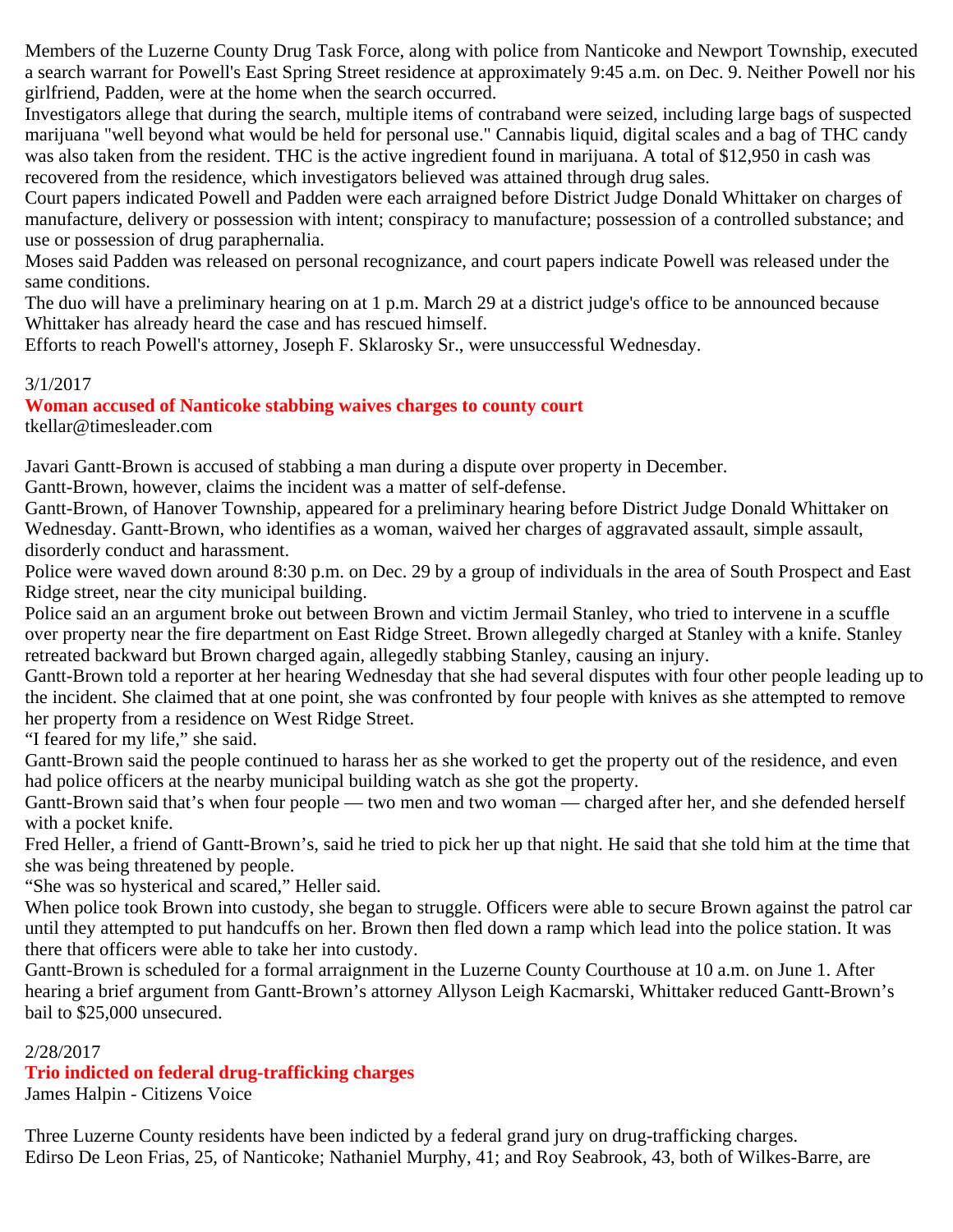accused of conspiring to distribute heroin, according to the U.S. Attorney's Office. Prosecutors say De Leon Frias distributed more than 100 grams of heroin, the equivalent of about 4,000 doses. If convicted, the defendants face up to 20 years in prison, according to prosecutors. The case, investigated by the U.S. Drug Enforcement Administration, was brought as part of an initiative to combat a nationwide heroin epidemic, prosecutors said.



2/23/2017

**Police asking for help in identifying man allegedly using counterfeit bills Police described the suspect as average height and weight with short hair, mustache and thin beard. The male wore a blue shirt with a Superman logo and blue jeans** Times Leader

Police are asking for the public's help in identifying a man who used counterfeit bills to purchase hair products.

According to police, around 5:40 p.m. Thursday, a man purchased \$29.75 worth of hair care products with a fake \$100 bill at the CVS Pharmacy on East Main Street.

The suspect is described as average height and weight with short hair, mustache and thin beard. The male wore a blue shirt with a Superman logo and blue jeans.

Police say he may have a tattoo that can be observed on his lower right forearm. Anyone with information is asked to contact city police at **570-735-2200, extension 206 or 216.**



#### 2/17/2017

**Death of 9-day-old infant still under investigation in Nanticoke** tkellar@timesleader.com

An investigation into the November death of a 9-day-old girl is continuing, Nanticoke Police Chief Thomas Wall said Thursday.

In December, Wall told the Times Leader that officers were dispatched to an East Union Street residence Nov. 20 after a report of an unresponsive infant. First responders attempted CPR on the baby, and she was taken to Geisinger Wyoming Valley in Plains Township, where she was pronounced dead.

Wall said Thursday that officers are awaiting toxicology and other results on the infant, whose name has not been released. Wall declined to comment further, citing the active investigation.

Autopsies are routinely performed in infant deaths, according to officials at the Luzerne County Coroner's Office. No one has been charged in the 9-day-old's death.

The infant's mother, Sydney Simon, 26, declined to comment Thursday about her daughter's case, citing instructions from her attorney. That attorney, Timothy Thomas Vancosky, could not be reached for comment.

In an unrelated case, Simon was arraigned Dec. 29 on charges she had controlled substances in her possession while she was in the Luzerne County prison on a domestic violence charge stemming from a Dec. 18 incident. The domestic charge has since been dismissed.

According to a court docket, Simon pleaded guilty to a single charge of use or possession of drug paraphernalia in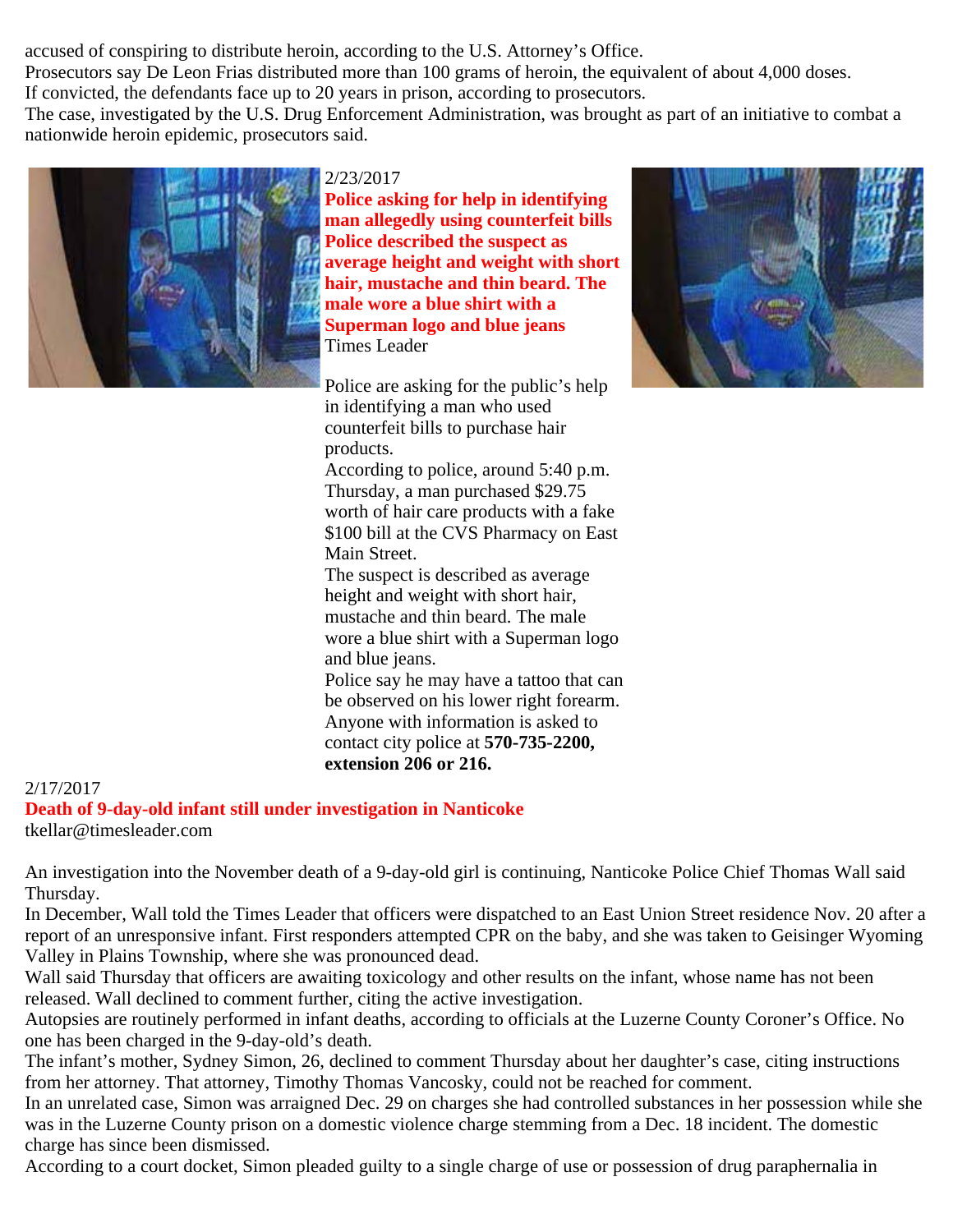connection with the possession case, in which prison officials said they found a bag hidden in her bra that contained controlled substances.

Police said that inside the bag was one empty capsule of Adderall, one Tramadol, 34 capsules of Klonopin and one Flexeril.

Court dockets indicate she was sentenced to one year of probation on Jan. 18.

# 2/15/2017

**Court panel rejects jailed Nanticoke man's appeal** James Halpin - Citizens Voice

A three-judge panel of the state Superior Court on Tuesday rejected the appeal of a Nanticoke man serving time in prison on vehicular homicide charges.

James Novis, 41, is serving seven to 14 years in state prison after pleading guilty in November 2015 to charges related to the crash that killed Cherri L. Hummel.

Prosecutors say Novis was driving drunk on May 4, 2013, when he ran off state Route 29 in Lehman Township, vaulted over an embankment and crashed into another embankment 45 feet away. Novis' blood-alcohol level was between .12 and .126 percent within two hours of the crash, and evidence showed he had been driving at 83 mph in a 50 mph zone before losing control of the car, according to prosecutors.

Novis appealed the sentence imposed by Luzerne County Judge Tina Polachek Gartley on grounds she failed to consider his remorse.

The judges Tuesday found Novis' claims "lack merit" and that Gartley imposed an appropriate sentence.

## 2/9/2017

## **Alleged rapist charged with child porn possession**

Citizens Voice

A city man already awaiting trial on a rape charge now faces child pornography charges as well.

Police on Wednesday charged Christopher Bates, 43, with possession of child pornography and criminal use of a communication facility, both felonies.

According to a police affidavit:

Officers seized Bates' Nokia cellphone during an investigation that led to rape charges being filed against him in November 2016. Bates consented to a search of the phone, according to police. Officers conducted a forensic analysis of the phone, which revealed two digital images of nude female juveniles that were saved to the phone from two separate websites in February 2015.

A preliminary hearing on the charges filed Wednesday is scheduled for Feb. 15 before Magisterial District Judge Donald Whittaker.

Bates is in Luzerne County Correctional Facility awaiting a formal arraignment March 10 on the rape charge in county court.

# 1/31/2017

**Police: Man charged after attacking girlfriend in Nanticoke**

mmizenko@timesleader.com

A city man is facing charges after police say he attacked his girlfriend.

Police responded at 10:01 p.m. Sunday to 78 W. Broad St., after a caller said she was pushed by her boyfriend, according to a criminal complaint.

The complaint said Michael Mattey met officers at the door, and told them Michael Gabriel, 62, pushed his mother, Laura Mattey, down to the floor, causing her head to hit the wall.

According to the complaint:

Once inside the residence, police found Laura in the bedroom holding her head and crying. Laura said she needed medication before going to bed and then knocked on Gabriel's door, but he refused to answer. Michael forced the bedroom door open to get her medication. Gabriel became angry and began to argue with Laura. During the argument, Gabriel grabbed Laura by the arms and threw her to the floor.

Officers observed a black and blue bruise on the side of Laura's forehead.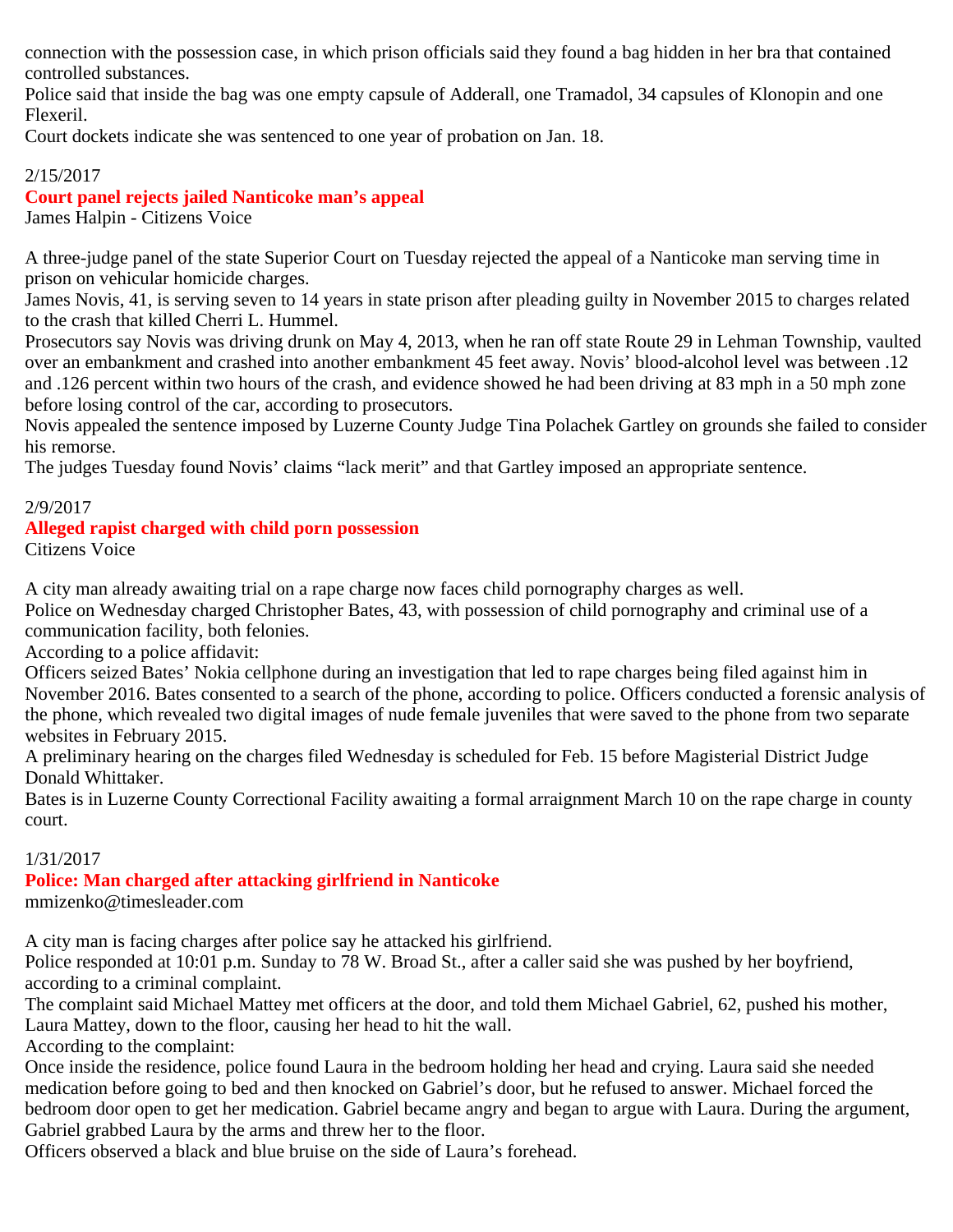Gabriel told officers Michael was overreacting and that Laura punched him in the mouth.

Police charged Gabriel with assault and harassment. After an arrangement with District Judge Donald Whittaker, Gabriel was lodged at Luzerne County Correctional Facility in lieu of \$50,000 bail. He is scheduled for a preliminary hearing 10 a.m. Feb. 8 in front of Whittaker.

## 1/21/2017

**Suspect in Nanticoke man's murder remains on the run** James Halpin - Citizens Voice

The hunt continued Friday for the man accused of shooting another man dead earlier this week.

Antoine William McNeal, 32, of Wilkes-Barre, is wanted on murder charges alleging he shot and killed 20-year-old Brandon Smith outside Smith's home on West Church Street in Nanticoke about 2 a.m. Wednesday.

According to police, the men got into an argument that resulted in McNeal shooting Smith several times. Smith died about an hour later at Geisinger Wyoming Valley Medical Center in Plains Township.

McNeal remained on the lam Friday, with police saying he is considered "armed and dangerous."

"We are still actively search(ing) for McNeal," state police spokesman Trooper Tom Kelly said in a statement.

Court records show McNeal has a checkered past involving several drug cases.

Most recently, he served a 21 to 42 month prison sentence imposed by Luzerne County Judge Fred A. Pierantoni III in three separate cases.

In the summer of 2012, McNeal was hit with drug-trafficking charges after selling an undercover state troopers' informant heroin, court records show. A search of his home turned up 191 packets of heroin, 16 baggies of cocaine and some marijuana, police alleged.

Next, McNeal was arrested in April 2013 after Wilkes-Barre police pulled over a car with an expired registration and he lied about his name, according to court records.

Then in November 2014, McNeal was caught unloading trash from a vehicle into a dumpster at the Interfaith Heights Apartments. McNeal gave a fake name and "reeked of marijuana," police alleged. Officers found him in possession of a bag of marijuana, police said.

Court records show McNeal pleaded guilty to charges of dealing heroin and lying about his identity to police, with other counts being dismissed.

After being sentenced in April 2015 — getting credit for about a half-year time served — McNeal made parole May 3, according to the state Department of Corrections.

McNeal was previously sentenced to serve up to 23 months in the Luzerne County Correctional Facility after pleading guilty to drug-trafficking conspiracy in a 2006 crack-distribution case.

Court records also show that ABC Bail Bonds won a \$1,342 civil judgment against McNeal and his wife last August. According to the complaint, the company agreed to post bond in one of McNeal's cases for a \$2,200 fee but he only paid \$1,000.

The charges state police filed against McNeal on Thursday include criminal homicide, illegal weapons possession, criminal use of a communication facility and evidence tampering.

**Anyone with information about McNeal's whereabouts is asked to call state police at Wyoming at 570-697-2000.**

1/20/2017 **Suspect named in Nanticoke murder** Eric Mark - Citizens Voice

Police have named a suspect in the murder of a Nanticoke man early Wednesday morning.

Antoine McNeal, 32, of Wilkes-Barre, shot and killed 20-year-old Brandon Smith outside Smith's home on West Church Street in Nanticoke at 2 a.m. Wednesday, police allege.

Police obtained an arrest warrant against McNeal on Thursday. He had not been located as of Thursday night and is considered armed and dangerous, police said. According to police, Smith and McNeal got into an altercation that resulted in McNeal shooting Smith several times.

An autopsy conducted Thursday morning determined that Smith died of multiple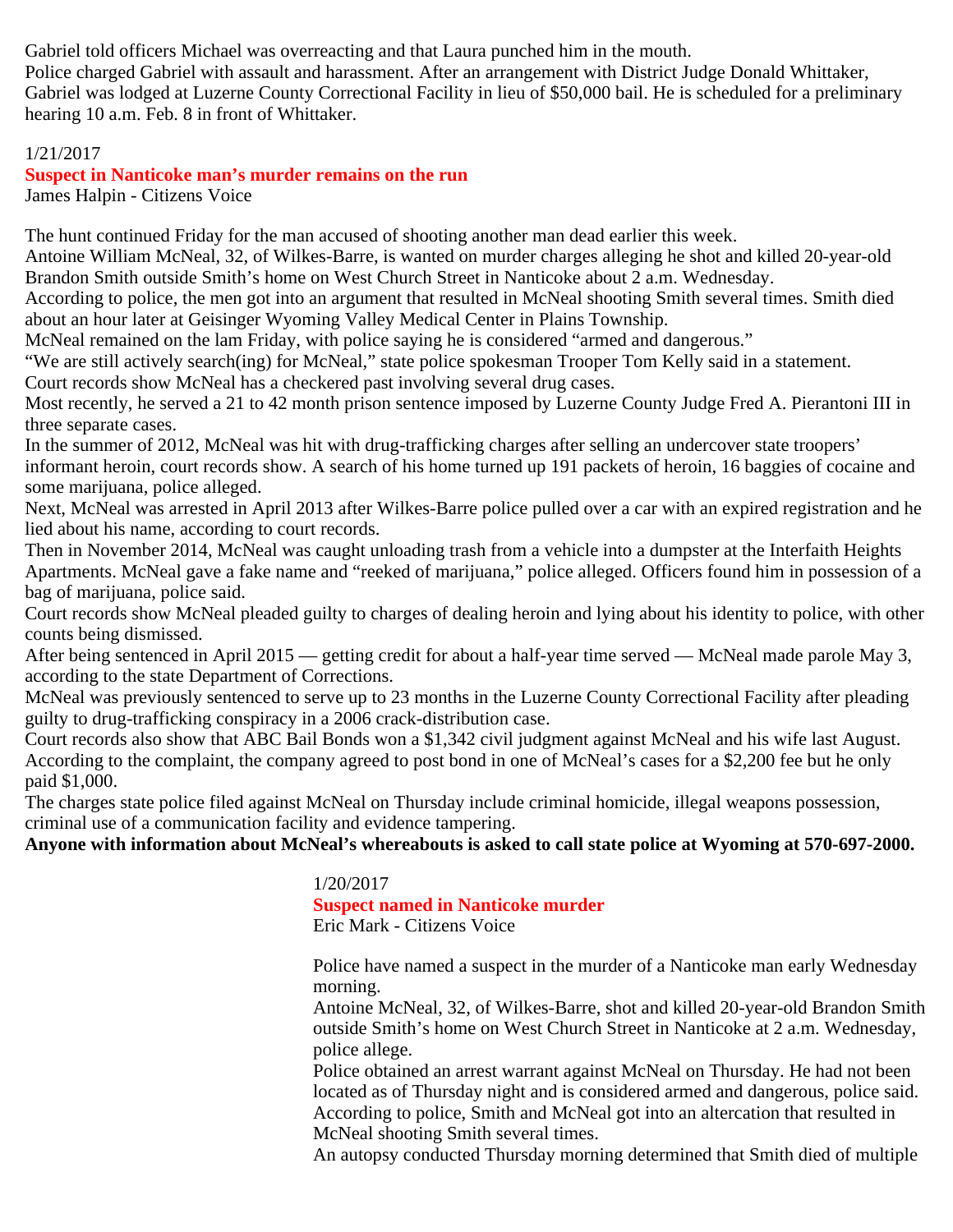

gunshot wounds inflicted during a homicide, according to the Luzerne County Coroner's Office.

McNeal faces charges of homicide, illegal weapons possession, criminal use of a communication facility and evidence tampering, according to court records.

Anyone with information about McNeal or his whereabouts is asked to call state police at Wyoming at 570-697-2000.

#### 1/18/2017

**One man killed in early-morning shooting in Nanticoke**

tkellar@timesleader.com

A 20-year-old man was killed in a shooting early Wednesday morning.

Sources said the shooting happened at approximately 2 a.m. in the area of 185 West Church St. The victim, identified as Brandon Smith, suffered multiple gunshot wounds, according to officials.

Smith was taken to Geisinger Wyoming Valley Medical Center, where he was pronounced dead.

It is believed Smith knew the shooter. However, police have not made any arrests.

Officials said they believe the shooting was drug-related.

Officials from the Pennsylvania State Police in Wyoming, the Luzerne County District Attorney's Office, and the Nanticoke Police Department are investigating.

The shooting marks the second in Nanticoke in the past month, and the second homicide in Luzerne County in 2017. In December, Kenneth Powell was shot when a physical altercation spilled into the street. Powell and his girlfriend, Courtney Padden, were subsequently charged after investigators allegedly found numerous drugs and drug paraphernalia inside his residence.

On Jan. 12, Keith Williams was charged with homicide after he allegedly shot a man in the chest with a shotgun after a dispute in Fairmount Township.

A troubled home?

Residents throughout West Church Street said the house where the homicide occurred has been known as a troubled spot.

Police were still on the scene at approximately 10:30 a.m. as tape surrounded the residence. At one point, a small dog could be seen peering out from a second-floor window of the residence before scurrying back inside.

A resident a few houses down from the scene, who declined to be identified, said the residence has been known for "riff-raff."

Resident Joe Damario also noted the house's troublesome history.

Damario, 36, was awakened by his dogs when police first arrived on the scene. The porch of his residence directly overlooks the residence at 185 West Church St.

Damario said verbal altercations are commonly heard outside of the residence, and a lot of people tend to come and go without staying long.

As he looked at the scene hours after the incident, he said he was happy his three children did not have to experience it on their way to school.

"I was thankful … they didn't have to walk through that," he said.

Another longtime resident of the street speculated an ongoing drug issue in the city contributed to the shooting. Other